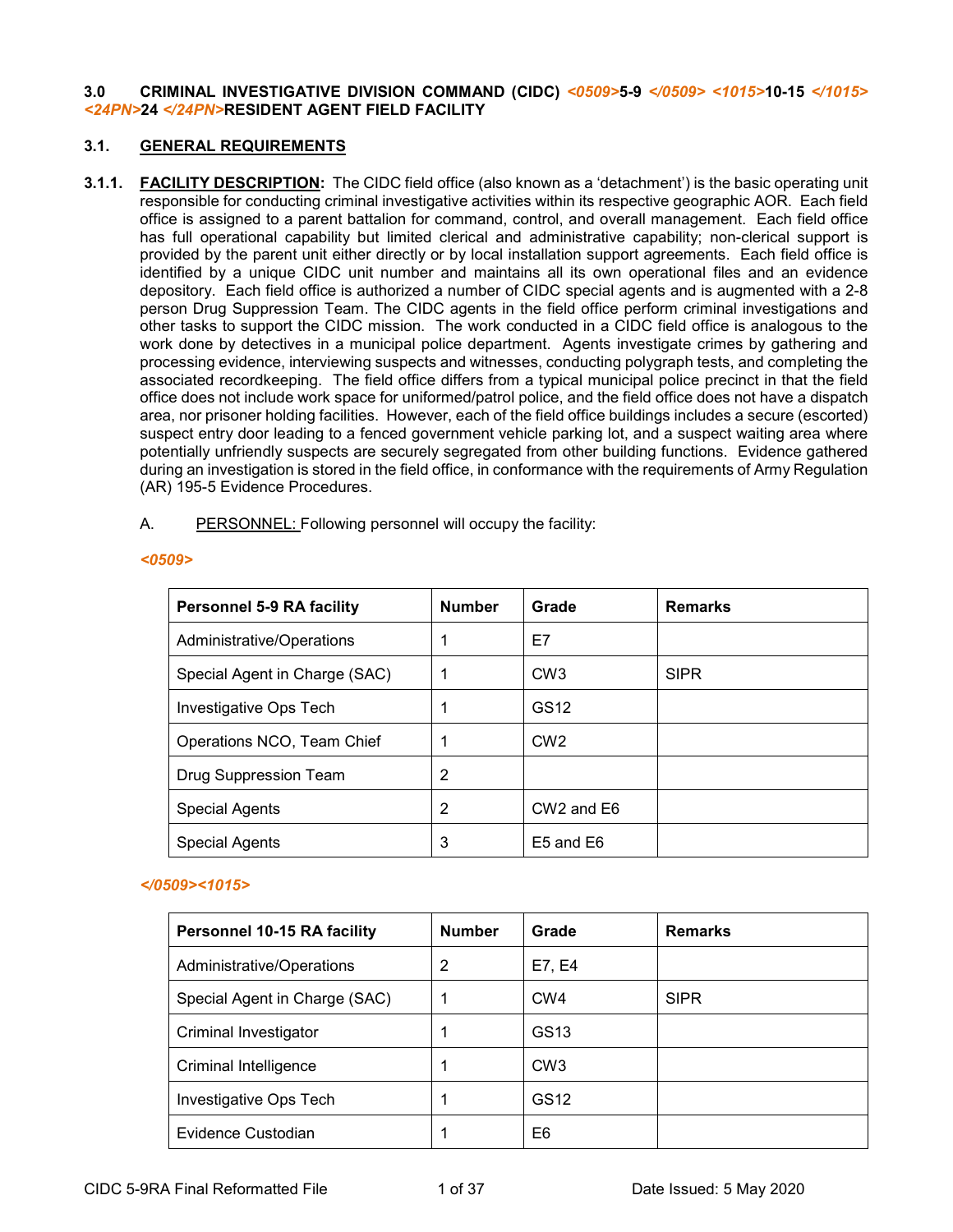| <sup>I</sup> Drug Suppression Team |  |  |
|------------------------------------|--|--|
| <b>Special Agents</b>              |  |  |

*</1015> <24PN>*

| <b>Personnel 24 RA facility</b> | <b>Number</b> | Grade                            | <b>Remarks</b>                                     |
|---------------------------------|---------------|----------------------------------|----------------------------------------------------|
| Administrative/Operations       | 2             | E7, E4                           | E7 & E4 with 4 desks                               |
| Special Agent in Charge (SAC)   | 1             | CW <sub>4</sub>                  | <b>SIPR</b>                                        |
| Criminal Investigator           |               | GS <sub>13</sub>                 |                                                    |
| Criminal Intelligence           |               | CW <sub>3</sub>                  |                                                    |
| Investigative Ops Tech          | 2             | GS12                             |                                                    |
| <b>Supervising Team</b>         | 2             | CW3 & E7                         |                                                    |
| SR Team                         | 4             | CW <sub>2</sub> & E <sub>6</sub> |                                                    |
| Evidence Custodian              | 1             | E6                               |                                                    |
| Drug Suppression Team           | 6             | E4, E5, E6                       | E6<br>5<br>PN.<br>open area +<br>supervisor office |
| <b>Special Agents</b>           | 10            | CW <sub>2</sub> & E <sub>5</sub> |                                                    |

*</24PN>*

# **3.1.2. FACILITY RELATIONSHIPS: (NOT USED)**

### **3.1.3. ACCESSIBILITY REQUIREMENTS**

A. GENERAL: Comply with Secretary of Defense Memorandum, 31 October 2008, the "DoD Standards" for Access for People With Disabilities which incorporates the Architectural Barriers Act (ABA) Accessibility Standard for Department of Defense (DoD) Facilities; available at http://www.access-board.gov/adaaba/aba-standards-dod.cfm.

# B. SITE PLAN DESIGN AND CONSTRUCTION

- 1) Accessible parking spaces shall be provided in quantities specified by the DoD Standards for visitor and staff parking areas at the CIDC facility.
- 2) Accessible spaces are required to be located so as to provide convenient access to an accessible building entrance.
- 3) Parking areas located within the secure (fenced) government-vehicle parking area will be used only by able-bodied personnel in government vehicles, and for storage of impounded vehicles retained as evidence, and are not required to meet accessibility requirements

### C. FACILITY DESIGN AND CONSTRUCTION

- 1) The main building entrance on the ground level and at least one emergency egress, designed per applicable code, shall be handicapped accessible. Consider electronic exterior door openers with push button control for handicapped accessibility.
- 2) Provide ABA clearances and door accesses in the building main entry/vestibule being used by visitors.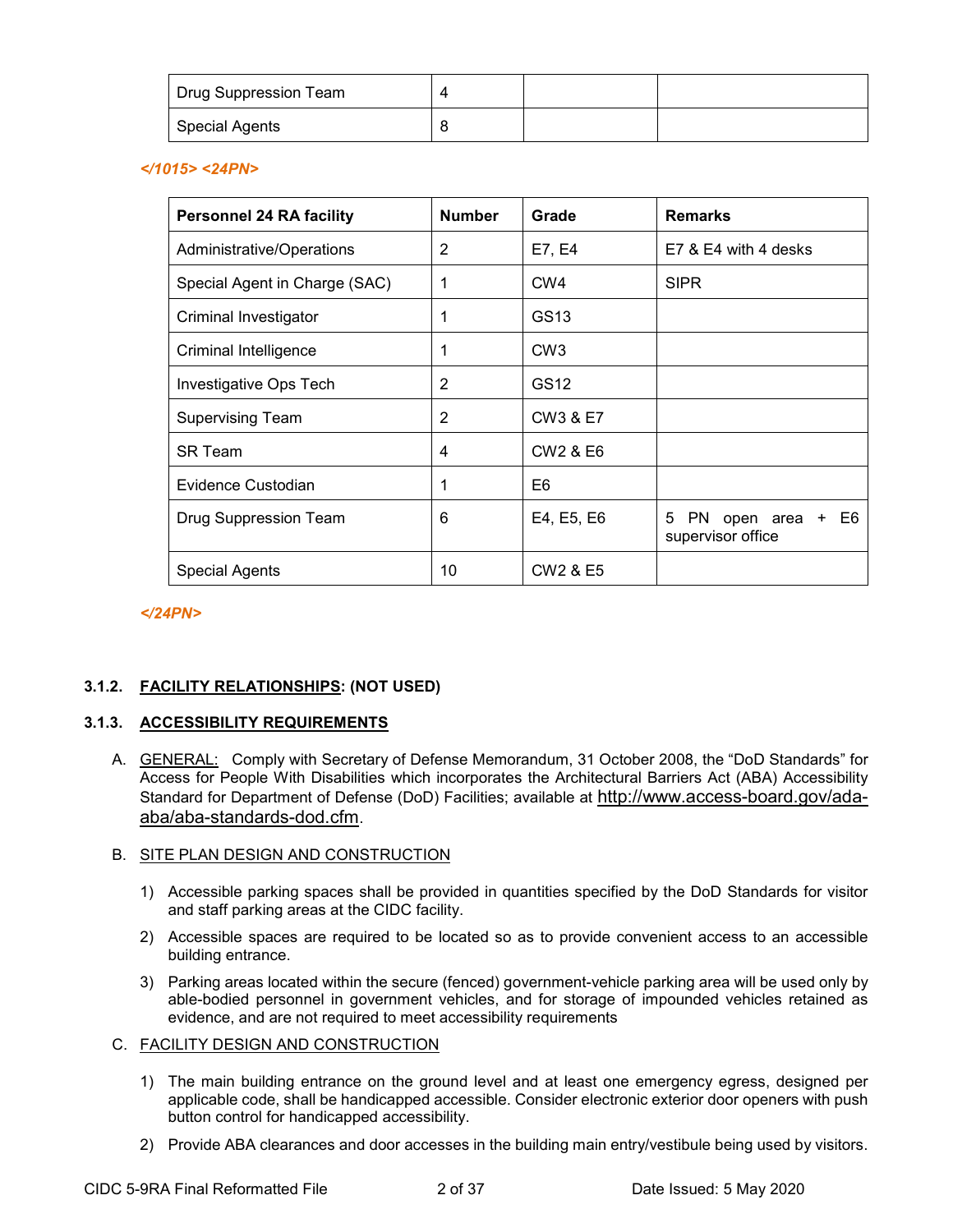- 3) Also required:
	- a) Provide a handicapped accessible drinking fountain adjacent to the toilets.
	- b) Provide handicapped accessible public toilet(s), adjacent to the waiting area.

# **3.1.4. BUILDING AREAS**

A. GENERAL: Building area is measured in accordance with TI 800-01. The overall building gross area is 10,508 GSF. This includes 9,740 GSF area of the primary building as well as 768 GSF of the vehicle processing building.

### B. GROSS AREA

- 1) **Definition:** Gross building area is measured to the outside face of exterior enclosure walls. Gross area includes floor areas, penthouses, mezzanines, and other spaces as follows:
- 2) **Limitations**: Maximum authorized gross building areas for each facility is included in this paragraph. Proposals that exceed authorized gross area limitations may be considered non-conforming.
- C. HALF SPACE: Areas calculated as half space. Gross building area shall be calculated in accordance with Appendix Q, with the following exceptions in accordance with TI 800-01 Design Criteria – Appendix B, UEPH:
	- 1) All stairs and elevator shafts count as half space for each floor they serve.
- D. EXCLUDED SPACE: The following spaces are excluded from gross area calculations: Attic areas where average clear height does not exceed 7 feet, normal roof overhangs and soffits for weather protection, mechanical equipment platforms and catwalks.
- E. NET AREA :
	- 1) **Definition:** Net area is measured to the inside face of the room or finish walls.
	- 2) **Net Area Requirements:** Net area requirements for programmed spaces are included in this chapter. If net area requirements are not specified, the space shall be sized to accommodate the required function and to comply with code requirements, overall gross area limitations, and any other requirement of this RFP (for example, area requirements for corridors, stairs, and mechanical rooms will typically be left to the discretion of the offeror).

# **3.1.5. ADAPT BUILD MODEL: (NOT USED)**

### **3.2. FUNCTIONAL AND OPERATIONAL REQUIREMENTS**

- **3.2.1. FUNCTIONAL SPACES** The requirements associated with each space and each set of spaces listed below are to be interpreted as the minimum requirements. The functional spaces of the facility generally fall within three broad categories; **Administrative, Special Use** (eg Evidence handling, suspect processing, interview and polygraph functions), and **Building Support**.
	- A. **ADMINISTRATIVE SPACES:** Administrative spaces most resemble the suite of administrative spaces typical of a commercial business enterprise in the private sector. Spaces generally accommodate official functions that are administrative in nature such as; receiving visitors such as witnesses, victims, and guests; office activities such as reading, writing, and typing; communication and training functions such as team meetings and credential maintenance training – all conducted by resident agents and drug suppression teams in the fulfillment of their investigative duties. These spaces do not generally require unique features or equipment.
		- 1) **Visitor Waiting Room:** This area shall be used by visitors to the facility. The visitors are usually witnesses, but may be VIPs and/or crime victims. This area shall be available 24/7 for use by visitors. Access is provided to Men's and Women's Toilets but not to other parts of the building unless escorted. Visitors are received by and checked in by administrative-operations personnel; a communication/transaction window is provided for this purpose. Provide lockable door into the main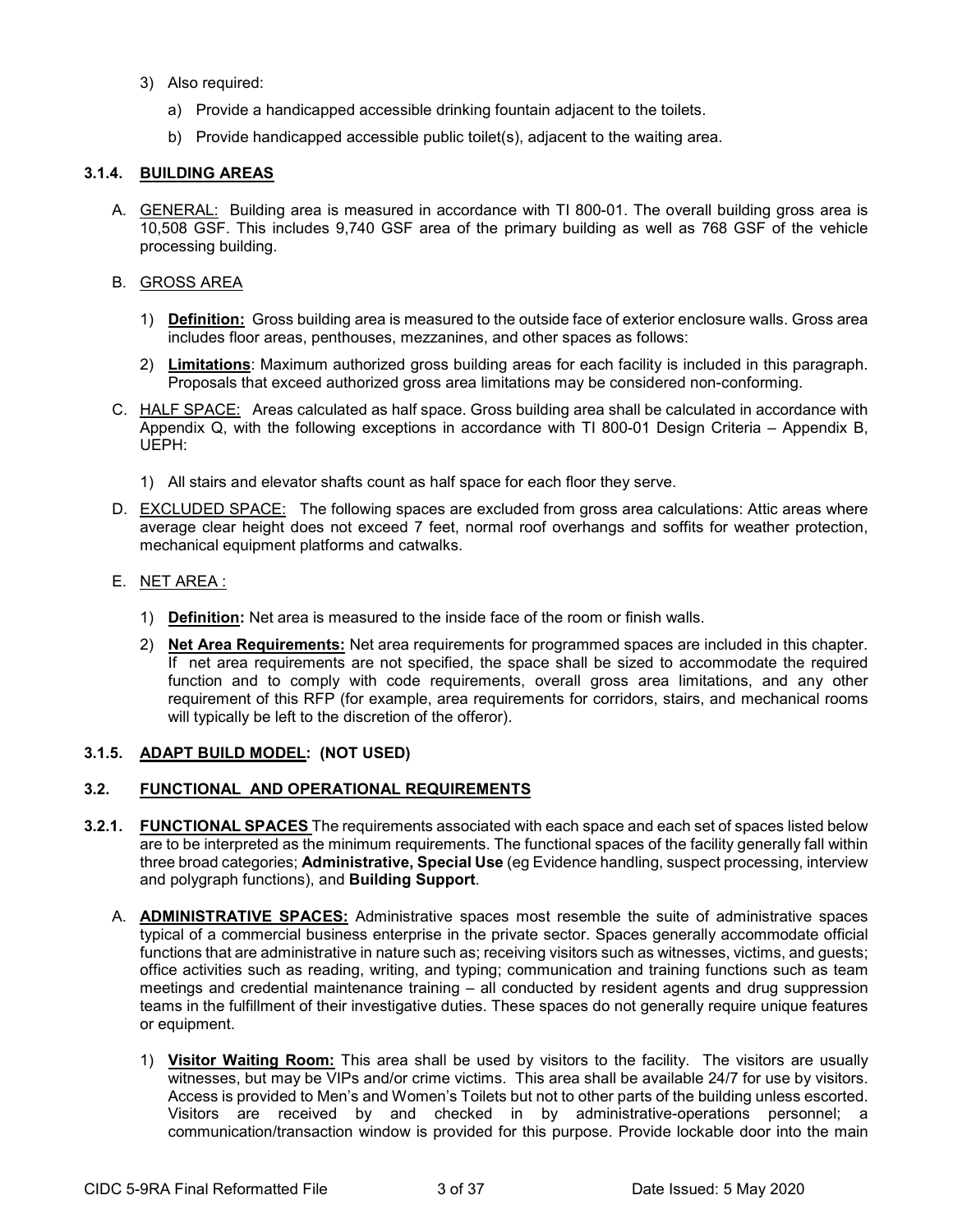corridor remotely controlled from the Administrative area Due to security and surveillance concerns, door from the Waiting area to the main corridor shall NOT have a vision lite.

- a) Occupancy Seating for 4 guests.<br>b) Adjacency Requirements: Vestibule entry, Adm
	- Vestibule entry, Administrative Operations.
- c) Space Requirement: Provide a minimum area of 150 SF or more as may be required for different size facilities.
- d) Mechanical: Provide heating, cooling and ventilation.
- e) Electrical: Provide 120V duplex receptacles.
- 
- 
- 
- 

f) Lighting: **Provide recessed fluorescent light fixtures.**<br>
g) Communications: **Provide wall mounted telephone**.

- g) Communications: Provide wall mounted telephone.<br>
h) FF&E: Provide lounge seating for two ar
- h) FF&E: Provide lounge seating for two and one side table.<br>i) Finishes: Provide table to Carpet, rubber base, painted GWB walls, or vinyl wall Carpet, rubber base, painted GWB walls, or vinyl wallcovering and suspended acoustic ceiling grid/tile system
- j) Other Requirements: Provide a bullet proof communication /transaction window and counter/ledge into Administration – Operations Office. The partition (above, below and surrounding) at the transaction window shall also be bullet proof for the protection of Administrative-Operations personnel in accordance with UL752 (level 3) criteria.
- 2) **Administration - Operations:** One large room with open office space for three four (3-4) administrative staff. Office shall be located adjacent to Visitor Waiting, and shall maintain visual control of the front door. This space is where all administrative support functions are coordinated for the operation of the facility to include procuring all required supplies and coordinating housekeeping and maintenance of file storage, safe storage and reception. Provide a ballistic rated communication/transaction window and counter/ledge into Visitor Waiting Room. The partition (above, below and surrounding) at the transaction window shall also be bullet proof for the protection of Administrative-Operations personnel. The access gate to the secured parking should be remotely operated from this area (as well as from the Duty agent office) to allow for access for escorted vehicles that may be dropping off suspects with agents..

| a) Occupancy:              | 1-2 full time and 2-4 part time                       |                                                                                                                               |
|----------------------------|-------------------------------------------------------|-------------------------------------------------------------------------------------------------------------------------------|
| b) Adjacency Requirements: | Visitor Waiting                                       |                                                                                                                               |
| c) Space Requirement:      | See Floor Plans                                       |                                                                                                                               |
| d) Mechanical:             | Space shall provide heating, cooling and ventilation. |                                                                                                                               |
| e) Electrical:             | Provide 120V duplex receptacles.                      |                                                                                                                               |
| f) Lighting:               |                                                       | Day lighting is desirable but shall be controlled when used.                                                                  |
|                            | sensors.                                              | Provide recessed fluorescent light fixtures with occupancy                                                                    |
| g) Communications:         | Provide telephone and data connections.               |                                                                                                                               |
| $h)$ FF&E:                 |                                                       | Furniture can be freestanding or system furniture panels and<br>components. Provide three each 3-drawer lateral file cabinets |
|                            |                                                       | (36" wide) and 1 each 5-drawer high safe per desk at a minimum.                                                               |
|                            |                                                       | Final storage requirements are to be determined by each facility.                                                             |
| Accessories<br>D.          |                                                       | Provide one coat hook per person on back of door or on systems                                                                |
|                            | furniture panels. Provide one clock.                  |                                                                                                                               |
| FF&E:<br>I)                |                                                       | Provide manual commercial grade roller shade window                                                                           |
|                            |                                                       | treatments for all windows Government furnished equipment                                                                     |
|                            |                                                       | includes metal furniture with wood grained plastic laminate tops.                                                             |
|                            | Desk w/ Pedestal<br>İ.                                | $30" \times 60"$                                                                                                              |
|                            | ii.<br>Return                                         | 24" x 42" or 24" x 48"                                                                                                        |
|                            | Credenza: Optional<br>iii.                            | 24" x 60"                                                                                                                     |
|                            | Desk Chair<br>İV.                                     |                                                                                                                               |
|                            | Hutch (to be used over return or credenza)<br>V.      |                                                                                                                               |
|                            | vi.                                                   | Note: Guest chairs, file cabinets and/or bookshelves to be                                                                    |
|                            | provide adjacent to work station as required.         |                                                                                                                               |
|                            | Mail Safe<br>vii.                                     |                                                                                                                               |
|                            | viii.<br>Lockable storage for office supplies         |                                                                                                                               |

CIDC 5-9RA Final Reformatted File 4 of 37 Date Issued: 5 May 2020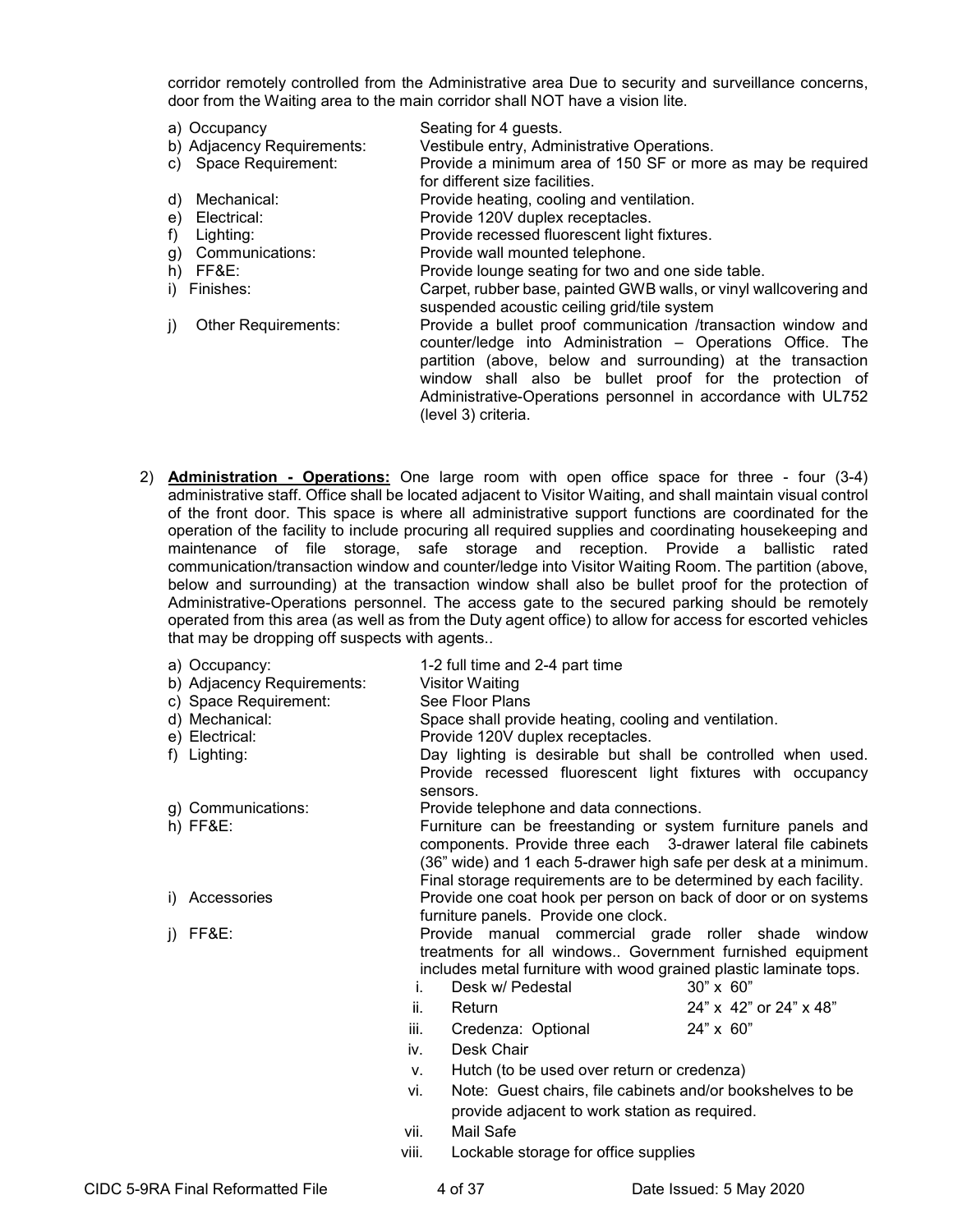- k) Casework and Millwork: Provide a 60" L, 24" D and 1.5" thick solid polymer work surface with backsplash and lower closed cabinets with adjustable shelves. Provide a minimum of 3 each quadraplex power outlets and 3 each LAN outlets above worksurface for a printer, copier, fax and any other site specific equipment. l) Finishes Carpet, rubber base, painted GWB walls and suspended acoustical ceiling tile/grid system.
- 3) **Special Agent in Charge (SAC):** The chief of a detachment is tasked with performing criminal investigations within a specific area of responsibility. Represents USACIDC to all personnel within the area of responsibility. Performs quality assurance reviews on investigations and coordinates complex investigations as required. If required, performs criminal investigations and performs protective service mission work.

|    | a) Function:          | Office |                                                 |                                                                    |
|----|-----------------------|--------|-------------------------------------------------|--------------------------------------------------------------------|
|    | b) Occupancy:         |        |                                                 |                                                                    |
|    | c) Space Requirement: |        | Varies from 180 SF-200 SF. See plans.           |                                                                    |
|    | d) Mechanical:        |        | Provide heating, cooling and ventilation.       |                                                                    |
|    | e) Electrical         |        | Provide four (4) 120V duplex power receptacles. |                                                                    |
|    | f) Lighting:          |        |                                                 | Day lighting is desirable, and shall be controlled when used. Each |
|    |                       |        | room shall have occupancy sensors.              |                                                                    |
|    | g) Communications:    |        |                                                 | Provide telephone and data connections. Provide a SIPRNET          |
|    |                       |        | outlet in SAC Office and CIC Office.            |                                                                    |
|    | $h)$ FF&E:            |        |                                                 | Provide manual commercial grade roller shade window                |
|    |                       |        |                                                 | treatments for all windows Government furnished equipment          |
|    |                       |        | includes wood or metal casegoods:               |                                                                    |
|    |                       | I.     | Desk, single pedestal:                          | 36" x 72"                                                          |
|    |                       | ii.    | Return                                          | 24" x 48"                                                          |
|    |                       | iii.   | Credenza $w/2$ dwr file $24" \times 72"$        |                                                                    |
|    |                       | iv.    | Hutch (to be used over return or credenza)      |                                                                    |
|    |                       | V.     | Desk Chair                                      |                                                                    |
|    |                       | vi.    | Guest Chair (2)                                 |                                                                    |
|    |                       | vii.   | Round Conference Table 36"-42" Diameter         |                                                                    |
|    |                       | viii.  | Lateral File Cabinet, 2 drawer 36" wide         |                                                                    |
|    | i) Miscellaneous      |        | Coat hooks on back of door.                     |                                                                    |
| i) | Finishes:             |        |                                                 | Carpet, rubber base, painted GWB walls and suspended               |
|    |                       |        | acoustical ceiling grid/tile system.            |                                                                    |

- 4) **Special Agents (2 PN space):** See "Special Agents (3 PN space)" for description and requirements..
- 5) **Special Agents (3 PN space):** These personnel are part of a team and perform criminal investigations and also perform protective service, such as the Secret Service, when required. A closed office space is required to accommodate the team.

| a) Function:<br>b) Occupancy:<br>c) Space Requirement:<br>d) Mechanical:<br>e) Electrical<br>f) Lighting: | Office<br>2 or 3<br>Varies from 140 SF-150 SF. See plans.<br>Provide heating, cooling and ventilation.     | Provide Four (4) 120V duplex power receptacles.<br>Day lighting is desirable, and shall be controlled when used with<br>mini-blinds or other device to mitigate direct sightlines from the<br>outside. Each room shall have occupancy sensors      |
|-----------------------------------------------------------------------------------------------------------|------------------------------------------------------------------------------------------------------------|----------------------------------------------------------------------------------------------------------------------------------------------------------------------------------------------------------------------------------------------------|
| g) Communications:<br>$h)$ FF&E:                                                                          | Provide telephone and data connections.<br>casegoods for each personnel as follows:<br>Ι.<br>ii.<br>Return | Provide manual commercial grade roller shade window<br>treatments for all windows. Government furnished equipment<br>includes metal desk with plastic laminated tops and other metal<br>Desk, single pedestal: 30" x 60" or 36" x 72"<br>24" x 48" |
| CIDC 5-9RA Final Reformatted File                                                                         | 5 of 37                                                                                                    | Date Issued: 5 May 2020                                                                                                                                                                                                                            |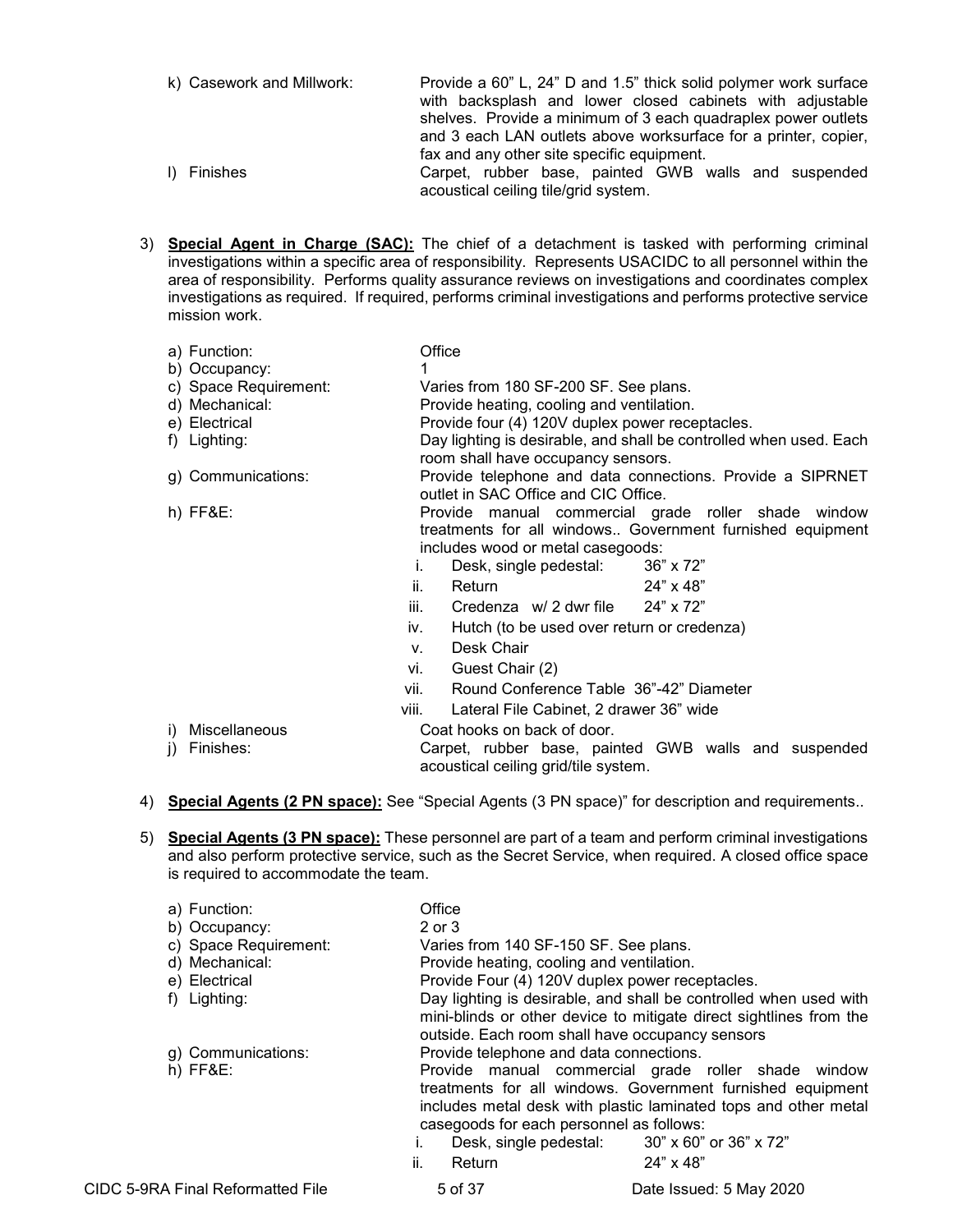- iii. Credenza w/ 2 dwr file  $24" \times 60"$  or 24"  $\times 72"$
- iv. Hutch (over return or over credenza as appropriate)
- v. Desk Chair
- vi. Guest Chair
- vii. Bookcase, 3 shelves, 36" wide
- viii. Lateral File Cabinet, 3 drawer, 36" wide
- i) Miscellaneous Coat hook on back of door.
- j) Finishes: Carpet, rubber base, painted GWB walls and suspended acoustical ceiling grid/tile system.
- 6) **Resident Agent Criminal Intelligence Center (RA CIC):** RA Resident Agent Criminal Intelligence Center is a closed meeting room with SIPRNET connections. Provide a small table used for meetings and/or a small workstation for the SIPRNET equipment. (Note that the AR 405-70 permits 150 SF for an 8 person conference room, plus space required for SIPR equipment equal to the footprint of the equipment x a circulation factor of 1.25).

|    | a) Function:               | Meeting room with a work station for SIPRNET                                                                                                                                                        |
|----|----------------------------|-----------------------------------------------------------------------------------------------------------------------------------------------------------------------------------------------------|
|    | a) Occupancy:              | 4-6                                                                                                                                                                                                 |
|    | b) Adjacency Requirements: | Centrally located and adjacent to Resident Agent Staff                                                                                                                                              |
|    | c) Space Requirement:      | $150 - 200$ SF                                                                                                                                                                                      |
|    | d) Mechanical:             | Provide heating, cooling and ventilation. Mechanical system shall<br>be designed to accommodate partial to full occupancy with<br>temperature control separate from other portions of the building. |
|    | e) Electrical:             | Provide convenience power receptacles at perimeter of room. If<br>table is in center of room, provide power and data in the floor.                                                                  |
|    | f) Lighting:               | Daylight is not desirable. Provide recessed fluorescent light<br>fixtures with occupancy sensors.                                                                                                   |
|    | g) Communications:         | Provide telephone and data connections. Also provide SIPRNET<br>Connections as per 'Technical Guide for the Integration of the<br>Secret Internet Protocol Router Network'.                         |
|    | $h)$ FF&E:                 | Provide wood conference table and conference room seating on<br>castors to accommodate 4-6 persons. Include separate work<br>station in corner for SIPRNET equipment                                |
|    | i) Accessories:            | Provide coat hook on back of door and clock                                                                                                                                                         |
| j) | Finishes:                  | Carpet, rubber base, painted GWB walls and suspended acoustic<br>ceiling grid/tile system.                                                                                                          |
| k) | Other:                     | Construction shall meet requirements of Technical Guide for the<br>Integration of the Secret Internet Protocol Router Network<br>(SIPRNET) published by USAISEC Criteria.                           |

- 7) **Investigative Operations Technician:** Performs all general investigative support required and performs work on investigative data base systems. Performs limited criminal intelligence work as required. In the absence of any administrative/operations support provides support as needed. Refer to "Operations NCO, Team Chief" below, for space requirements.
- 8) **Operations NCO, Team Chief:** Assists in coordinating operations and investigations for the detachment as required. May perform criminal investigations required. Coordinates all administrative support for the detachment to include procurement of supplies and coordinating housekeeping and maintenance of the detachment facility.

| a) Function:          | Office                                                                                                           |
|-----------------------|------------------------------------------------------------------------------------------------------------------|
| b) Occupancy:         |                                                                                                                  |
| c) Space Requirement: | Varies from 130 SF-150 SF. See plans.                                                                            |
| d) Mechanical:        | Provide heating, cooling and ventilation.                                                                        |
| e) Electrical         | Provide Four (4) 120V duplex power receptacles.                                                                  |
| f) Lighting:          | Day lighting is desirable, and shall be controlled when used. Each                                               |
|                       | room shall have occupancy sensors                                                                                |
| g) Communications:    | Provide telephone and data connections.                                                                          |
| $h)$ FF&E:            | Provide manual commercial grade roller shade window<br>treatments for all windows Government furnished equipment |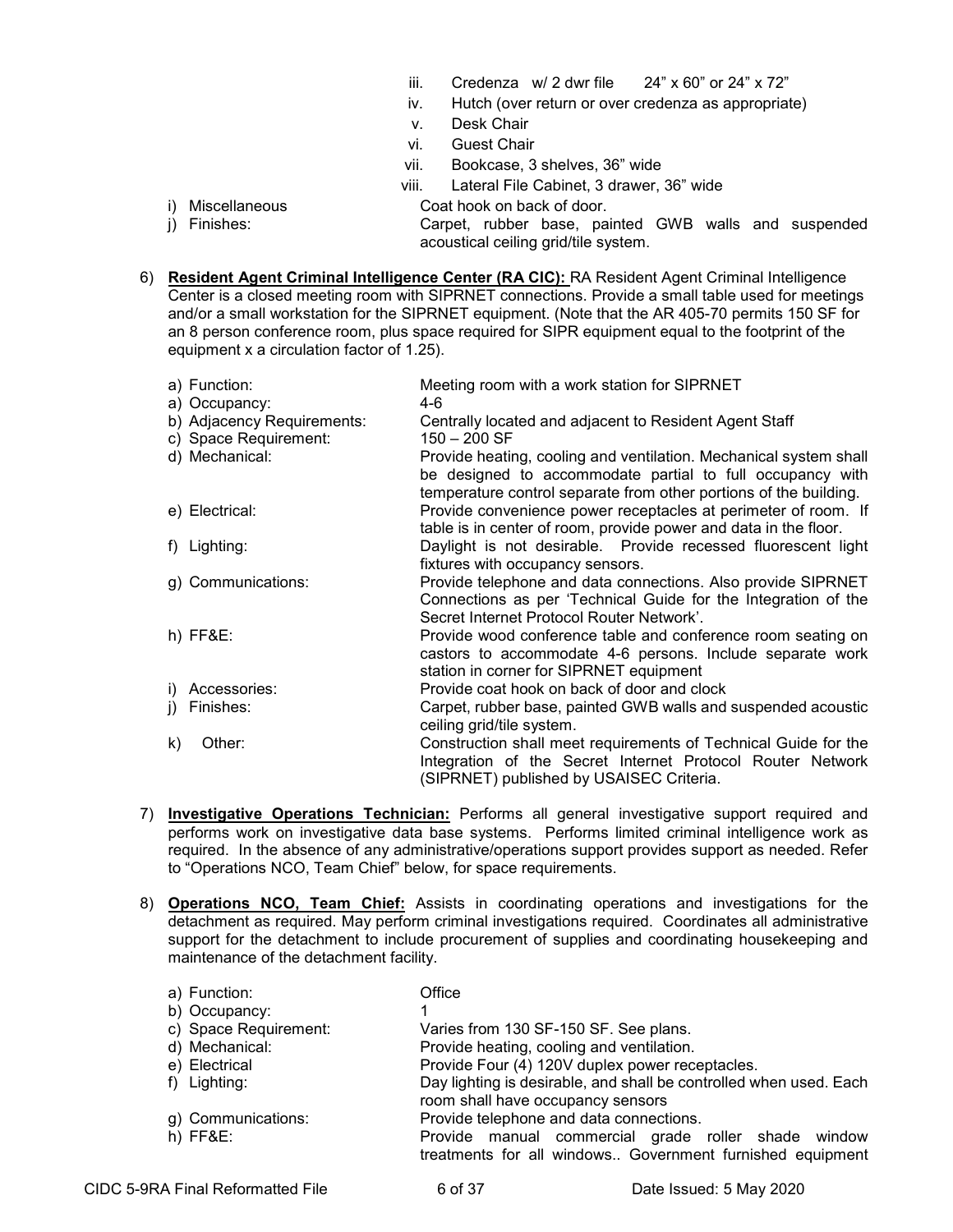includes metal desk with plastic laminated tops and other metal casegoods<br>i. Desk.

- Desk, single pedestal: 30" x 60" or 36" x 72"
- ii. Return  $24" \times 48"$

iii. Credenza w/ 2 dwr file  $24" \times 60"$  or 24"  $\times 72"$ 

- iv. Hutch (over return or over credenza as appropriate)
- v. Desk Chair
- vi. Guest Chair (2 each)
- vii. Bookcase, 3 shelves, 36" wide

viii. Lateral File Cabinet, 2 drawer, 36" wide

- i) Miscellaneous Coat hook on back of door.
- 

j) Finishes: Carpet, rubber base, painted GWB walls and suspended acoustical ceiling grid/tile system.

- 
- 9) **Drug Suppression Team (2 PN space):** These personnel are part of a team and perform drug related criminal investigations. These personnel often coordinate with state, local, and national law enforcement operations in drug suppression operations and stings.

| k) Function:<br>I) Occupancy:<br>m) Space Requirement:<br>n) Mechanical:<br>o) Electrical<br>p) Lighting: | Office<br>2<br>150 SF. See plans.<br>Provide heating, cooling and ventilation.<br>Provide Four (4) 120V duplex power receptacles.<br>Day lighting is desirable, and shall be controlled when used. Each<br>room shall have occupancy sensors |
|-----------------------------------------------------------------------------------------------------------|----------------------------------------------------------------------------------------------------------------------------------------------------------------------------------------------------------------------------------------------|
| q) Communications:<br>$r)$ FF&E:                                                                          | Provide telephone and data connections.<br>Provide manual commercial grade roller shade window<br>treatments for all windows Government furnished equipment<br>includes metal desk with plastic laminated tops and other metal               |
|                                                                                                           | casegoods for each personnel as follows:<br>Desk, single pedestal: 30" x 60" or 36" x 72"<br>Ι.                                                                                                                                              |
|                                                                                                           | ii.<br>24" x 48"<br>Return                                                                                                                                                                                                                   |
|                                                                                                           | iii.<br>Credenza $w/2$ dwr file $24" \times 60"$ or 24" x 72"                                                                                                                                                                                |
|                                                                                                           | Hutch (over return or over credenza as appropriate)<br>İV.                                                                                                                                                                                   |
|                                                                                                           | Desk Chair<br>V.                                                                                                                                                                                                                             |
|                                                                                                           | $O_{\text{track}}$ $O_{\text{halo}}$<br>$\cdots$                                                                                                                                                                                             |

- vi. Guest Chair
- vii. Bookcase, 3 shelves, 36" wide

viii. Lateral File Cabinet, 3 drawer, 36" wide

- s) Miscellaneous Coat hook on back of door.
- 

t) Finishes: Carpet, rubber base, painted GWB walls and suspended acoustical ceiling grid/tile system.

10) **Multi-Purpose Lounge:** This area is for multiple functions. It serves as a kitchen / break area with accommodations for a classroom / training configuration. Provide casework, upper and lower cabinets to accommodate the fixtures described under 'plumbing'. Some prefer some form of partial separation of seating area from kitchenette to allow for a more formal ambience. This semi-separation can be accommodated for example with a partial partition between the two spaces. Provide an area and containers for recycling and at least two vending machines. The furniture shall be arranged to accommodate the respective functions.

| a) Occupancy:              | Provide one chair at table for each agent.                                                                                                                                       |
|----------------------------|----------------------------------------------------------------------------------------------------------------------------------------------------------------------------------|
| b) Adjacency Requirements: | Centrally located for maximum convenience to all staff                                                                                                                           |
| c) Space Requirement:      | Varies on size of building and quantity of occupants. The<br>kitchen/vending area shall require 150-200 SF. Should a<br>classroom/meeting room function be required, estimate an |
|                            | additional 200-250 SF. See Appendix, Floor Plans.                                                                                                                                |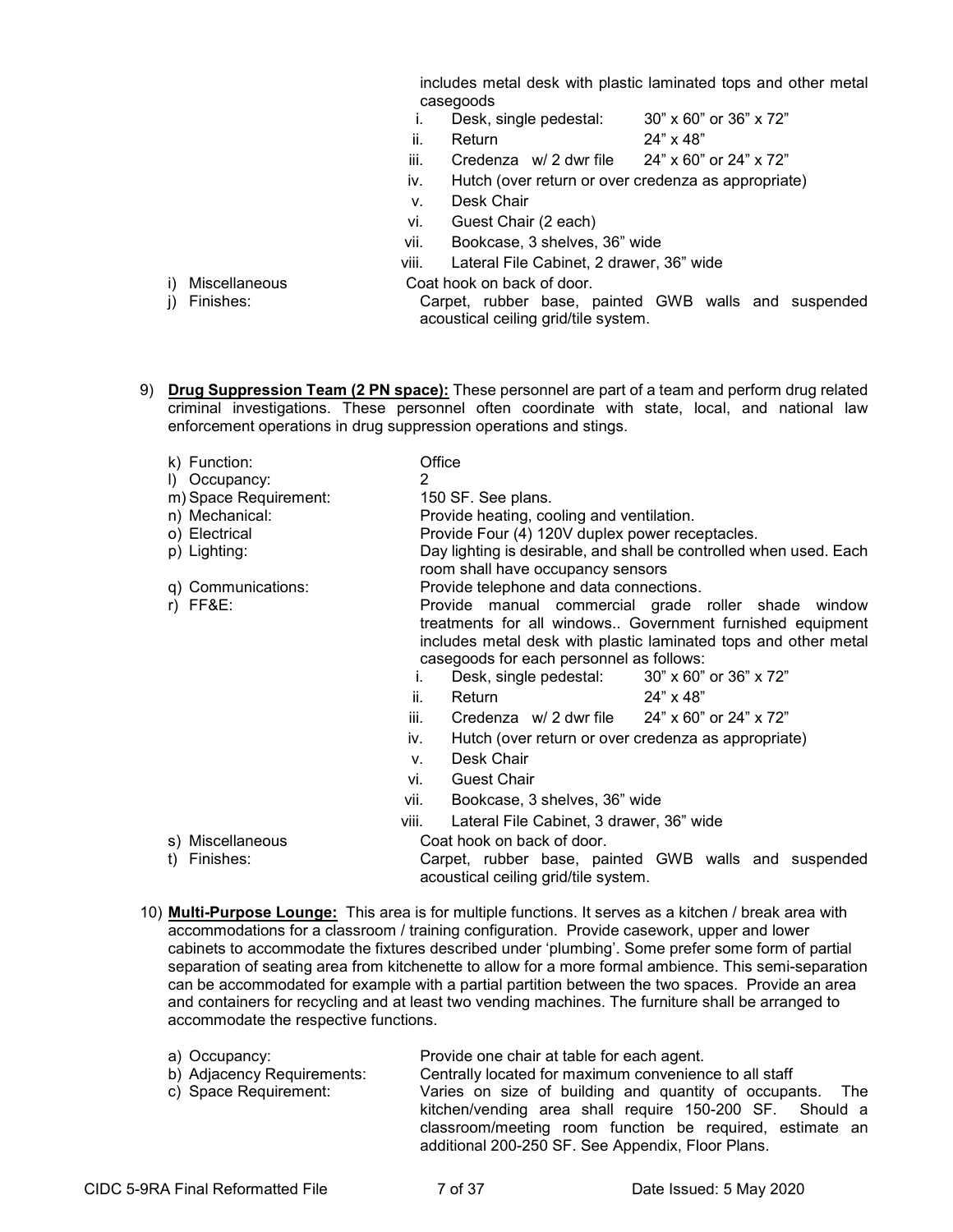| d) Mechanical:               | Space shall provide heating, cooling and ventilation. Heat load<br>calculations shall consider the quantity of users and the additional<br>demands for stove top, oven and vending machines.                                                                                                                                                                                                                                                                                    |
|------------------------------|---------------------------------------------------------------------------------------------------------------------------------------------------------------------------------------------------------------------------------------------------------------------------------------------------------------------------------------------------------------------------------------------------------------------------------------------------------------------------------|
| e) Plumbing:                 | Plumbing connections for a refrigerator ice maker and coffee<br>maker. Provide stainless steel double bowl sink with disposal,<br>faucets and instantaneous hot water dispenser. Water could be                                                                                                                                                                                                                                                                                 |
| f) Electrical                | required for vending machines which require cooling/refrigeration.<br>Provide convenience and counter height GFCI receptacles.<br>Provide electrical connections for kitchen and training room<br>equipment.                                                                                                                                                                                                                                                                    |
| g) Lighting:                 | Day lighting is acceptable but not required and shall be controlled<br>when used. Provide recessed fluorescent light fixtures with<br>occupancy sensors.                                                                                                                                                                                                                                                                                                                        |
| h) Communications            | Space shall have wall mounted telephone. Provide conduit for<br>Cable TV and data for wall mounted flat screen TV. Provide<br>conduit from wall outlet (for computer connection) to wall mounted<br>flat screen TV                                                                                                                                                                                                                                                              |
| FF&E:<br>i)                  | Provide 1 chair at table for each agent. Provide 1 table for every 6<br>agents and lounge seating (combination of sofas and lounge chairs<br>with end table) appropriate for each facility. Provide microwaves (1<br>each), refrigerators w/ icemakers (1 each), dishwasher (1 each),<br>stove top and oven (1 each) and vending machines (2 each-1 for<br>food and 1 for drinks). Provide clock, wall mounted flat screen TV<br>and 6 feet wide marker board / tackable board. |
| Casework and Millwork:<br>i) | Provide a minimum of 12 '-0" L, 24" D solid polymer counter top<br>with kitchen sink, base cabinets with adjustable shelves and upper                                                                                                                                                                                                                                                                                                                                           |
| k) Finishes:                 | cabinets with adjustable shelves.<br>Resilient floor and rubber base, painted GWB walls and<br>suspended acoustic ceiling tile/grid system.                                                                                                                                                                                                                                                                                                                                     |
| Other:<br>I).                | Provide an area and appropriate containers for recycling                                                                                                                                                                                                                                                                                                                                                                                                                        |

B. **SPECIAL USE AREAS:** Each of the Special use spaces supports a specific critical function of the investigative operation of the CID unit; functions that are similar to those carried out by a municipal detective facility in the private sector. These functions are broadly categorized as suspect processing, interrogation, and evidence handling.

a. Suspect processing is supported by the Duty Agent office, photo ID lab, suspect waiting, and toilet. Suspects are typically escorted through the secured rear "suspect entrance" and are processed prior to interrogation, which may be conducted in the interview rooms or polygraph examination room depending on investigative protocol. In the interim; after processing and prior to interrogation, suspects may be escorted to the secured suspect waiting room. Suspect's non-evidence personal belongings such as coats, wallets, phones, and jewelry need to be accomodated in suspect lockers adjacent to the processing area in the corridor. Suspect lockers should be durable wood or solid polymer bolted to wall and/or floor within a shallow alcove space so as not to encroach into the hallway/corridor.

b. The interrogation function is supported by interview rooms (small interview for suspects, large interview for witnesses and victims) and the Polygraph "suite"; examination room, office, and Observation room. Polygraph activities are conducted in accordance with the strict protocols of AR 195-6 "Department of the Army Polygraph Activities".

c. Evidence handling is accommodated by evidence processing, evidence storage, and the evidence custodian office. Evidence-related activities are conducted in accordance with the strict protocols of AR 195-5 "Evidence Handling Procedures".

1) **Duty Office:** This office shall be used by the agent on duty to process paperwork for suspects entering the facility. The office shall be located near the rear vestibule and have a window to the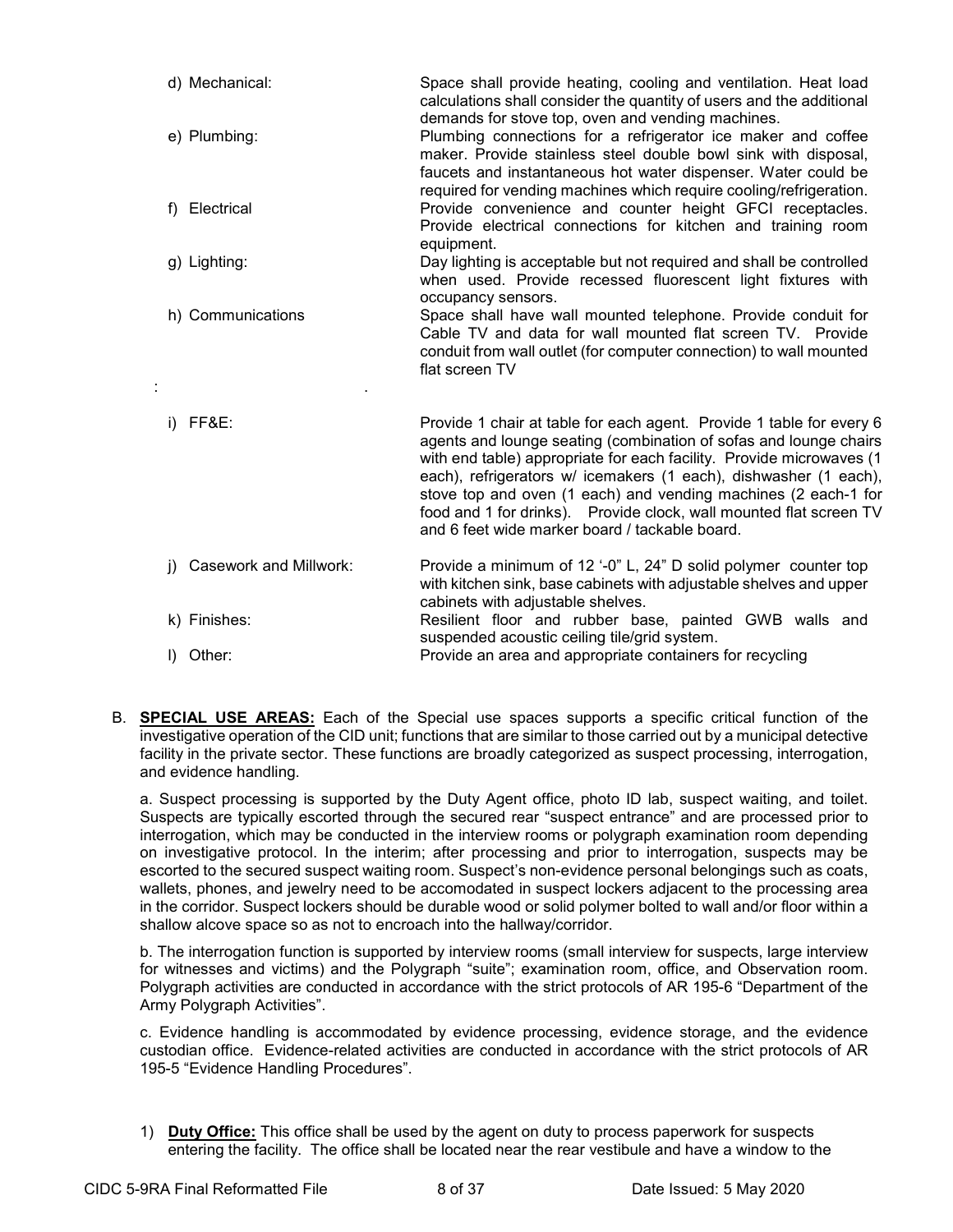back of the building and into the interior corridor. The windows shall allow the Duty Officer to see the parking area and path to rear vestibule. Operation of the access gate for the secured parking area will be from this office, as well as through card swipe or other means at the point of entry. Duty office Operation is 24/7.

- a) Adjacency Requirements: Rear vestibule of building b) Space Requirement: See Floor Plans. c) Mechanical: Provide separate heating, cooling and ventilation d) Electrical: Provide 120V duplex power receptacles. e) Lighting: Day lighting is desirable. Provide fluorescent lighting with occupancy sensor. f) Communications: Provide telephone and data connections. g) FF&E: Provide manual commercial grade roller shade window treatments for all windows.. Provide a desk with return, metal with plastic laminate top, one desk chair and one guest chair. Also include a four drawer lateral file cabinet with a lock for each drawer (for temporary evidence storage) and a four shelf open bookcase. h) Finishes: **Resilient floor and rubber base, painted GWB** walls and suspended acoustic ceiling grid/tile system
- 2) **Photo ID Room:** A work room for the processing of photo identification and fingerprinting is required. Provide a camera mounted on the wall or on a tripod and a plastic coating dispenser for processing photos. Provide a sink and counter and provisions for user provided finger printing equipment which may be counter mounted. This area operates 24/7.

|     | a) Adjacency Requirements:<br>b) Space Requirement: | Duty Agent and within the 'suspect secured area'<br>See floor plans                                                                                                                                                                                                                                                                                                                                                                                   |
|-----|-----------------------------------------------------|-------------------------------------------------------------------------------------------------------------------------------------------------------------------------------------------------------------------------------------------------------------------------------------------------------------------------------------------------------------------------------------------------------------------------------------------------------|
|     | c) Mechanical:                                      | Provide heating, cooling and ventilation                                                                                                                                                                                                                                                                                                                                                                                                              |
|     | d) Plumbing:                                        | Provide a single sink with gooseneck faucet and disposal.                                                                                                                                                                                                                                                                                                                                                                                             |
|     | e) Electrical:                                      | Provide 120V duplex receptacle at perimeter of room and GFGI<br>outlets above counter top.                                                                                                                                                                                                                                                                                                                                                            |
|     | f) Lighting:                                        | Day lighting is not desirable and shall be controlled when used.<br>Provide fluorescent lighting with occupancy sensor.                                                                                                                                                                                                                                                                                                                               |
|     | g) Communications:                                  | Provide wall mounted telephone and data connections.                                                                                                                                                                                                                                                                                                                                                                                                  |
|     | $h)$ FF&E:                                          | A personnel workstation is not required. Provide undercounter<br>refrigerator. Coordinate with the User on other equipment. A chair<br>may be required.                                                                                                                                                                                                                                                                                               |
| i). | Finishes:                                           | Resilient floor and rubber base, painted GWB walls and<br>suspended acoustic ceiling tile/grid system.                                                                                                                                                                                                                                                                                                                                                |
|     | Other requirements:                                 | Provide a minimum of 10 lineal feet of solid polymer surface<br>countertop with base and wall cabinets with adjustable shelves<br>and upper wall cabinets with adjustable shelves and a service<br>sink, faucets and disposal. Establish local requirements for wall<br>markings for photo identification, and storage of camera and<br>tripod. One dimension is required to be 10 FT for photographing.<br>Rooms shall have minimum STC rating of 45 |

- 3) **Suspect Waiting**: This room is to be a secure area for suspects to wait during the interrogation process, and are escorted here after processing. Space shall be easy to clean. Lighting shall not be controlled from inside room as suspects should not be able to turn lights off from inside the room. No occupancy sensors in this room. Lighting shall accommodate the function of the one way mirrorwindow from the Observation Room. Design shall be intended to protect CIDC personnel while containing suspects. Finishes are limited as they could allow items to be concealed. The furniture shall be heavy duty and bolted down so as not to be easily thrown around or broken if violent episodes occur. The suspect may even be handcuffed to the chair.
	- a) Occupancy: 3-4 suspects
		-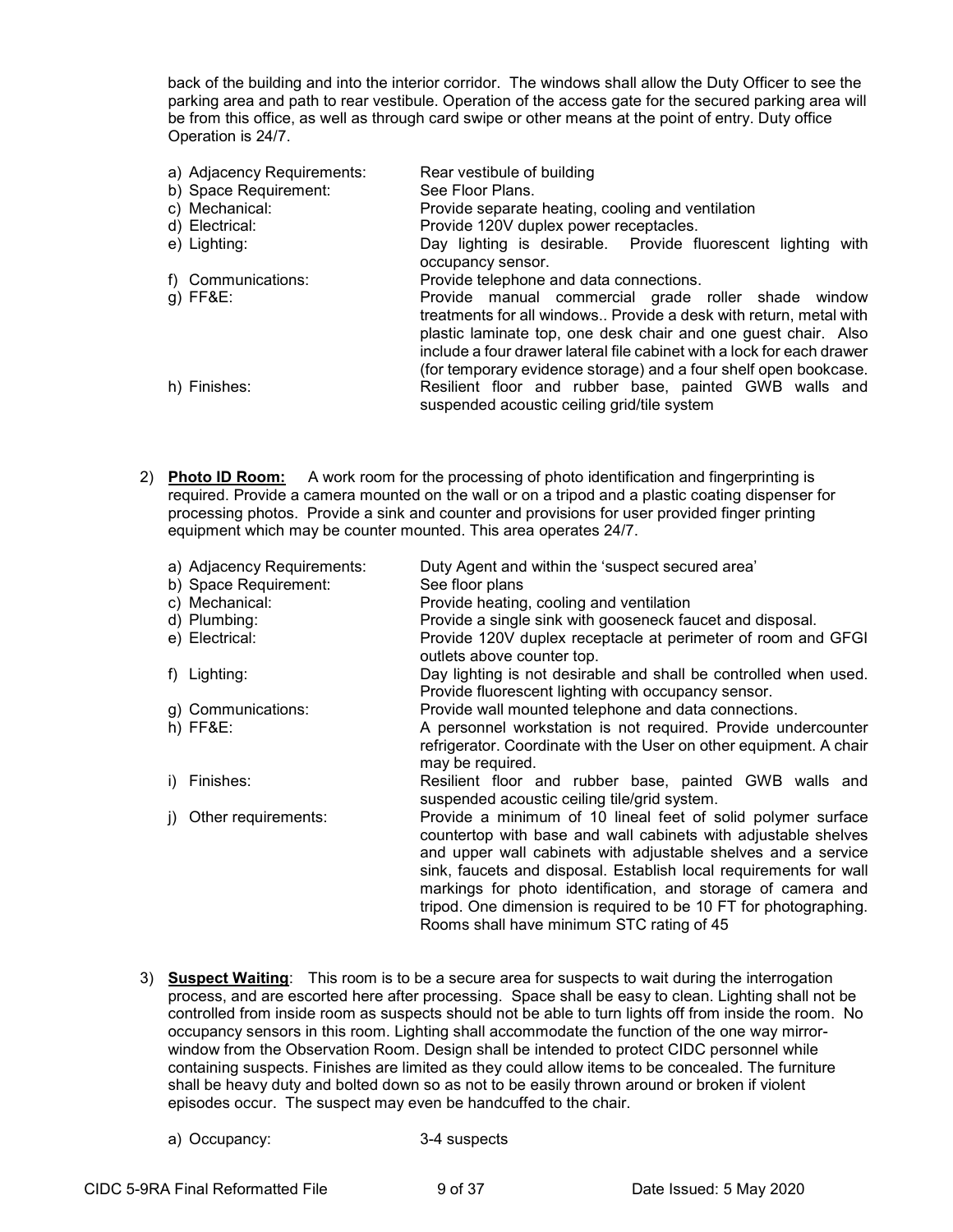| b) Adjacency Requirements:       | Near Poly Office; Observation Room and Suspect Toilet. Room<br>shall be in secured perimeter of the 'suspect area'.                                                                                                                                                                                                                                                                  |
|----------------------------------|--------------------------------------------------------------------------------------------------------------------------------------------------------------------------------------------------------------------------------------------------------------------------------------------------------------------------------------------------------------------------------------|
| c) Space Requirement:            | Minimum 100 SF.                                                                                                                                                                                                                                                                                                                                                                      |
| d) Mechanical:                   | Provide heating, cooling and ventilation                                                                                                                                                                                                                                                                                                                                             |
| e) Electrical:                   | Provide 120V tamper-resistant duplex receptacles.                                                                                                                                                                                                                                                                                                                                    |
| f) Lighting:                     | Day lighting is not permitted. Provide tamper proof recessed<br>fluorescent fixtures. Do not provide occupancy sensors. Light                                                                                                                                                                                                                                                        |
|                                  | switch shall be outside room. Ensure lights are not directed<br>towards the observation glass.                                                                                                                                                                                                                                                                                       |
| g) Communications:               | Do not provide telephone or data.                                                                                                                                                                                                                                                                                                                                                    |
| $h)$ FF&E:                       | Provide 3-4 each heavy duty wood seating without upholstery and<br>one end table.                                                                                                                                                                                                                                                                                                    |
| Finishes:<br>D.                  | Painted impact resistant GWB walls and ceiling. No ACT ceiling.<br>No adhered floor finishes: Provide easily cleanable sealed or<br>epoxy floor paint. No applied base except for coved stainless steel                                                                                                                                                                              |
|                                  | non-removable base if maintenance is a concern.                                                                                                                                                                                                                                                                                                                                      |
| <b>Other Requirements:</b><br>D. | Provide one way observation glass from Observation Room into<br>Suspect waiting. Special construction is required for sound<br>attenuation. Comply with Department of Army Polygraph activities<br>Regulation AR195-6. Provide heavy duty metal door/frame with<br>window and special security hardware. Room shall have minimum<br>STC45 rating, or higher if required by AR 195-6. |

4) **Suspect Toilet:** Provide single occupancy, accessible unisex toilet room without privacy hardware. Arrange the entrance to provide clear vision from Suspect Waiting. This toilet is only to be used by suspects. Floors shall be sealed concrete. Lighting controls shall be outside the Suspect Waiting Room. Generally, it is not necessary to provide detention type fixtures, however the mirror shall be non-glass type.

| a) Adjacency Required:     | Adjacent to Suspect Waiting                                          |
|----------------------------|----------------------------------------------------------------------|
| b) Space Requirement:      | As required by code                                                  |
| c) Plumbing:               | Efficiently locate toilet. Lavatories shall be vandal proof and have |
|                            | automatic valves. Installation shall determine if the valves are     |
|                            | battery or hardwired. Provide a tamperproof floor drain with deep    |
|                            | seal trap, located in center of room.                                |
| d) Mechanical:             | Space shall provide heating, cooling and ventilation.                |
| e) Electrical:             | Provide a 120V GFI duplex receptacle for general maintenance         |
|                            | purpose. Receptacles to be tamperproof.                              |
| Lighting:<br>t).           | Day lighting is not allowed. Provide vandal proof recessed           |
|                            | fluorescent light fixtures. Provide occupancy sensors with the       |
|                            | manual override located in the hallway, NOT in the bathroom          |
| g) Communications:         | Do not provide telephone or data.                                    |
| $h)$ FF&E:                 | Provide wall hung, stainless steel lavatory, and wall hung stainless |
|                            | steel toilet with non breakable stainless steel (non-glass) mirror   |
|                            | concealed<br>mounting.<br>Include full<br>with<br>paper<br>towel     |
|                            | dispenser/waste receptacle; one soap dispenser and one toilet        |
|                            | tissue dispenser. Toilet accessories shall be fabricated from        |
|                            | stainless steel, provide semi recessed units where possible          |
| Finishes:<br>i)            | Provide easily cleanable sealed or epoxy floor paint and ceramic     |
|                            | wall tile to ceiling at fixture walls and impact resistant GWB walls |
|                            | elsewhere. Provide impact resistant GWB ceilings.                    |
| <b>Other Requirements:</b> | Special construction is required for sound attenuation at the        |
|                            | perimeter of the Polygraph 'Suite'. Comply with Department of        |
|                            | Army Polygraph activities Regulation AR195-6. Provide heavy          |
|                            | duty metal door/frame with window with no hardware on either         |
|                            | side of the door.                                                    |
|                            |                                                                      |

5) **Small Interview (Two required):** The purpose of the Small Interview Room is to interview suspects. These rooms are located within the secured perimeter of suspect area. This is a closed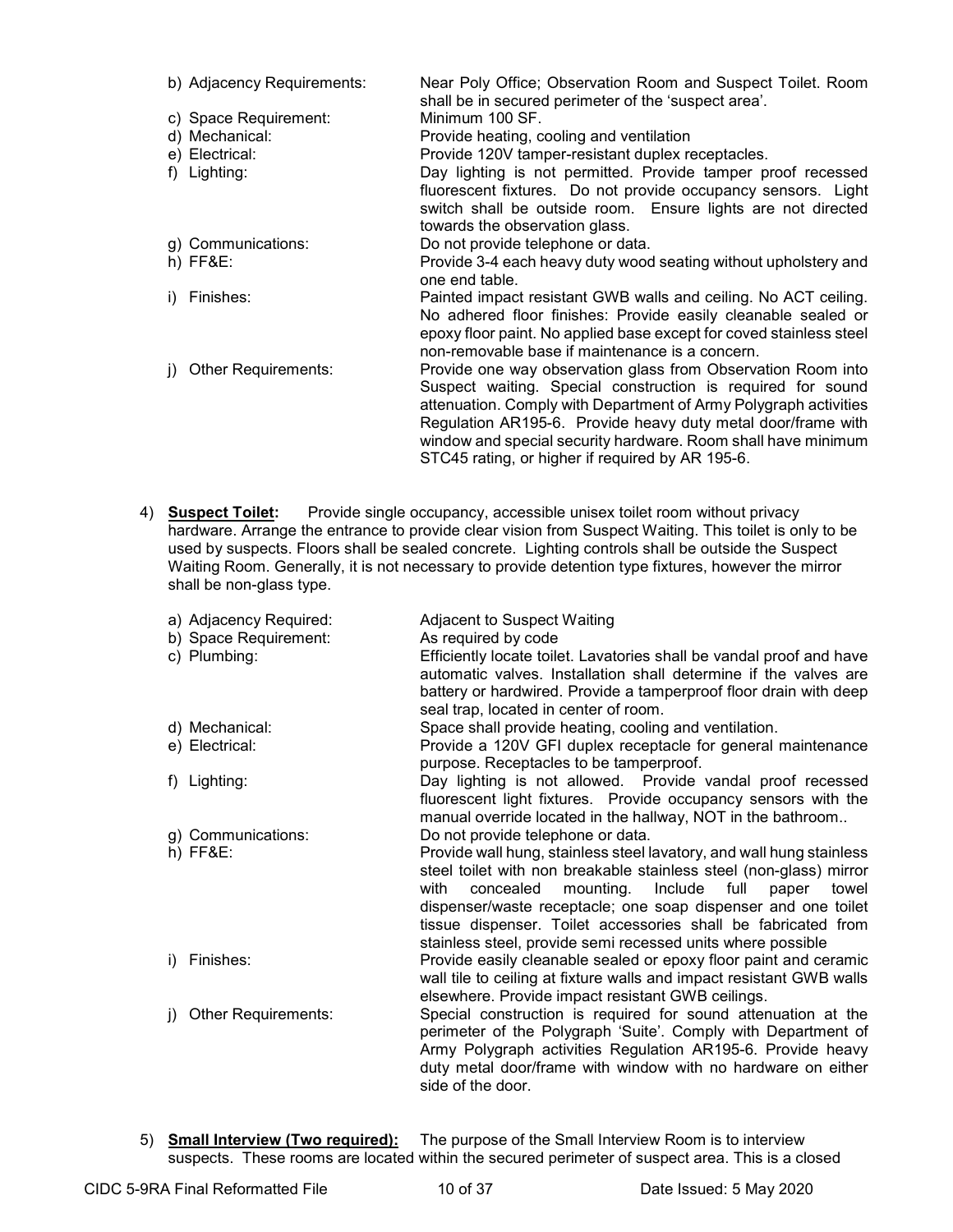room where one agent and one suspect will sit across one another in an interview. The room shall have vandal proof wall or ceiling mounted audio/video equipment. The furniture shall be heavy duty so as not to be easily thrown around or broken if violent episodes occur. The suspect may even be handcuffed to the chair. Coordinate video/camera device location with the intended furniture arrangement and suspect location/orientation.

| a) Occupancy:              | 2                                                                                                                                                                                                                                       |
|----------------------------|-----------------------------------------------------------------------------------------------------------------------------------------------------------------------------------------------------------------------------------------|
| b) Adjacency Requirements: | At least two small Interview Rooms shall be provided. These<br>rooms shall be located within the 'suspect secured area/corridor'<br>and adjacent to Polygraph suite The Interview Rooms shall be<br>adjacent to each other if possible. |
| c) Space Requirement:      | Approximately 150 SF                                                                                                                                                                                                                    |
| d) Mechanical:             | Space shall provide heating, cooling and ventilation                                                                                                                                                                                    |
| e) Electrical:             | Provide 120V duplex receptacles                                                                                                                                                                                                         |
| f) Lighting:               | Day lighting is not required, and shall be controlled when used.<br>Provide recessed fluorescent light fixtures. Do not provide<br>occupancy sensors.                                                                                   |
| g) Communications:         | Provide telephone and data connections                                                                                                                                                                                                  |
| $h)$ FF&E:                 | Provide 2 solid wood chairs with legs and one metal desk (60" x<br>30") with plastic laminate top. The room shall have vandal proof<br>wall or ceiling mounted audio/video equipment.                                                   |
| i) Finishes:               | Carpet, rubber base, painted GWB walls and suspended acoustic<br>ceiling tile/grid system.                                                                                                                                              |

6) **Large Interview:** The purpose of this room is to interview witnesses and/or victims. It needs to be a closed space with a conference table and seating for 6-8. This room will allow for agents and multiple witnesses, attorneys and others to sit around a table. These interview rooms will normally be located near the Visitor Waiting Room, outside of the 'suspect area'. Witnesses and suspects must not cross paths. The room shall have vandal proof wall or ceiling mounted audio/video equipment. Coordinate device location with the intended furniture arrangement and interviewee location/orientation. The furniture shall be comfortable as persons could be in the room for extended periods of time. Due to the sensitive nature of closed door discussions with witnesses and/or victims of crime, the Décor (and plantings if possible) should be selected to make the space as pleasant and non-aggressive as possible. Food or coffee might be provided, located either on the credenza/buffet in the room or in the Multi-purpose Lounge. Room may double as a mini-conference room.

| a) Occupancy:              | 8                                                               |
|----------------------------|-----------------------------------------------------------------|
| b) Adjacency Requirements: | Visitor waiting and SAC                                         |
| c) Space Requirement:      | $180 - 250$ SF                                                  |
| d) Mechanical:             | Provide heating, cooling and ventilation                        |
| e) Electrical;             | Provide 120V duplex receptacles                                 |
| f) Lighting:               | Day lighting is not required but shall be controlled when used. |
|                            | Provide recessed fluorescent light fixtures. Do not provide     |
|                            | occupancy sensors.                                              |
| g) Communications:         | Provide telephone and data connections.                         |
| $h)$ FF&E:                 | Provide wood conference table (42" x 84"), 8 chairs on castors  |
|                            | and a credenza/buffet. The room shall have vandal proof wall or |
|                            | ceiling mounted audio/video equipment.                          |
| i) Accessories:            | Coat hooks on back of door and clock                            |
| j) Finishes:               | Carpet, rubber base, painted GWB walls and suspended acoustic   |
|                            | ceiling grid/tile system                                        |

- 7) **Polygraph Office:** This office is part of the Polygraph suite which also includes the Polygraph Room and Observation Room. This is an office where the polygraph officer manages the documents and other materials for polygraph exam. The office provides space for one polygraph person to monitor suspect's entry, waiting, exam and storage of materials which are necessary to operate the equipment. Operation is potentially 24/7, although the office will not be occupied at all times.
	- a) Occupancy: 2
-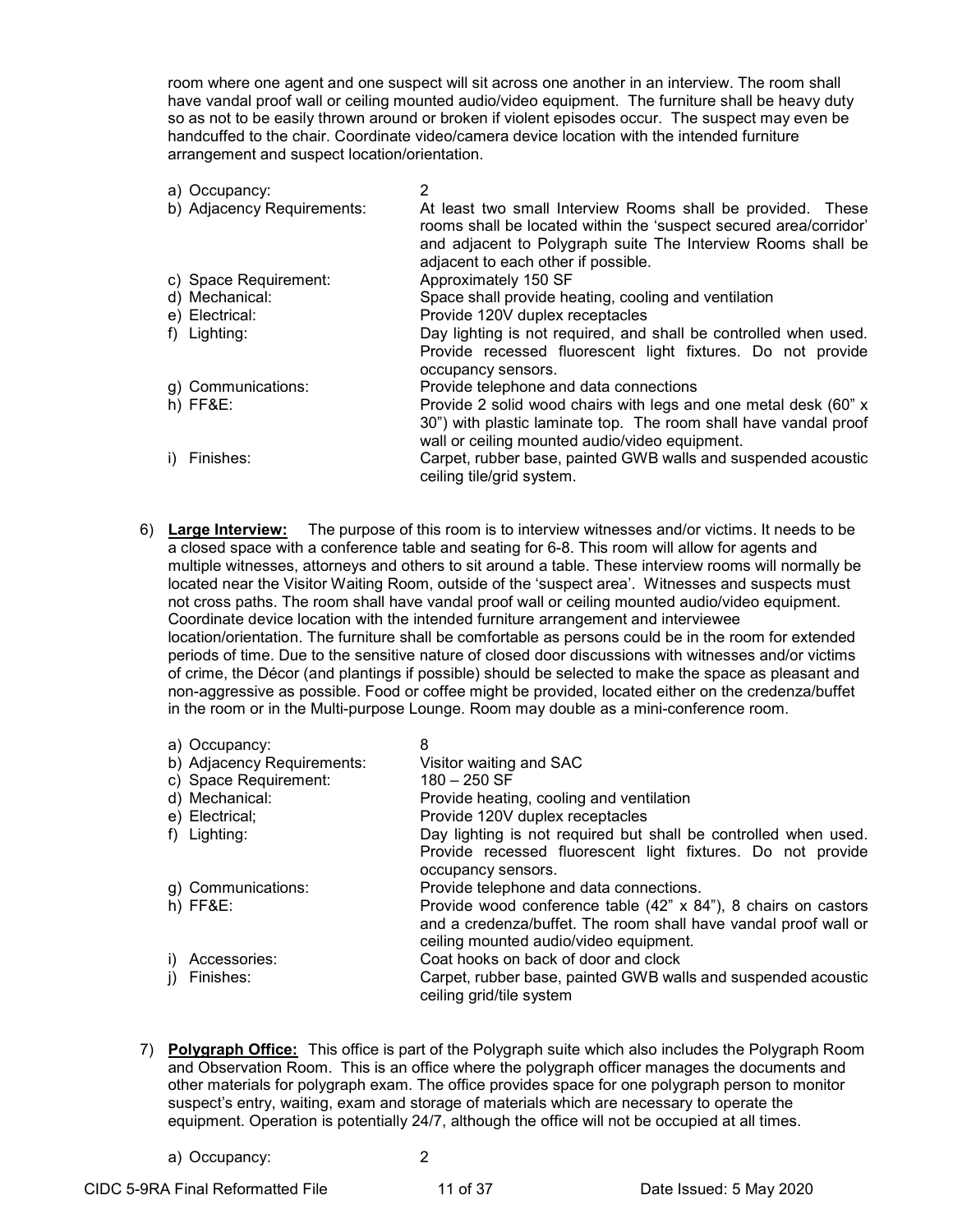| b) Adjacency Requirements: | Poly Exam and entry into entry into Polygraph area. Room shall                                                                                                                                                                                |
|----------------------------|-----------------------------------------------------------------------------------------------------------------------------------------------------------------------------------------------------------------------------------------------|
|                            | be in secured suspect area.                                                                                                                                                                                                                   |
| c) Space Requirement:      | Minimum 100 SF                                                                                                                                                                                                                                |
| d) Mechanical:             | Provide heating, cooling and ventilation                                                                                                                                                                                                      |
| e) Electrical:             | Provide 120V duplex receptacles.                                                                                                                                                                                                              |
| f) Lighting:               | Day lighting is not allowed, provide recessed fluorescent lighting                                                                                                                                                                            |
|                            | fixtures with occupancy sensors.                                                                                                                                                                                                              |
| g) Communications:         | Provide telephone and data connections                                                                                                                                                                                                        |
| $h)$ FF&E:                 | Provide one desk with return (w/lockable pedestals) and one desk<br>chair (no castors).                                                                                                                                                       |
| Finishes:                  | Broadloom Carpet, resilient base, painted GWB walls and<br>suspended acoustic ceiling grid/tile system                                                                                                                                        |
| Other Requirements:        | Special construction is required for sound attenuation, the<br>partitions around the office may require acoustical wall materials<br>if necessary to meet the requirements in Department of Army<br>Polygraph activities Regulation AR 195-6. |

8) **Polygraph Exam:** Provide room for conducting polygraph exams to suspects and/or witnesses. There will be one examiner and one person taking the exam. Complete silence is required to perform a polygraph exam. The construction of the perimeter of the room, floor and ceiling must provide maximum isolation from all acoustical, visual distraction. Chairs shall not squeak or move around on casters. Any noise can distract the person taking the exam and the slightest movement can cause adverse effects on the integrity of the results. Lighting shall be designed to accommodate function of one way mirror from Observation Room. Comply with Army Regulation (AR) 195-6 "Department of the Army Polygraph Activities". Operation is 24/7.

|    | a) Occupancy:                    | $\overline{2}$                                                                                                                                                                                                                                                                                                                                                            |
|----|----------------------------------|---------------------------------------------------------------------------------------------------------------------------------------------------------------------------------------------------------------------------------------------------------------------------------------------------------------------------------------------------------------------------|
|    | b) Adjacency Requirements:       | Exam room must be located away from distracting noises such as<br>street and office traffic, telephone or latrines. Access is to be<br>through Poly Office and adjacent to Observation Room.<br>Polygraph Exam Room shall be in the secured suspect area.                                                                                                                 |
|    | c) Space Requirement:            | Minimum 100 SF                                                                                                                                                                                                                                                                                                                                                            |
|    | d) Mechanical:                   | Provide heating, cooling and ventilation and accommodate<br>special requirements for sound attenuation for polygraph<br>functions IAW AR 195-6.                                                                                                                                                                                                                           |
|    | e) Electrical                    | Provide 120V duplex receptacles                                                                                                                                                                                                                                                                                                                                           |
|    | f) Lighting:                     | Day lighting is not allowed. Provide indirect recessed fluorescent<br>lighting fixtures. A person taking the exam shall not be disturbed<br>by looking up into direct lighting. Do not provide occupancy<br>sensors. Lighting shall be designed to accommodate function of<br>one way observation glass. Ensure lights are not directed towards<br>the observation glass. |
|    | g) Communications:<br>$h)$ FF&E: | Do not provide telephone or data.<br>Provide seating for two(solid wood chairs with legs and one desk<br>or table (30" x 60"), metal with plastic laminate top. Chairs must<br>not have upholstery or castors to eliminate possibility of sound.<br>The room shall have vandal proof wall or ceiling mounted<br>audio/video                                               |
| i) | Finishes:                        | Antistatic Broadloom carpet, rubber base, painted GWB walls and<br>suspended acoustic ceiling grid/tile system.                                                                                                                                                                                                                                                           |
| D. | <b>Other Requirements</b>        | Room shall have minimum STC45 rating, or higher if required by<br>AR 195-6.                                                                                                                                                                                                                                                                                               |

9) **Observation Room:** Provide a closed area between suspect waiting and Polygraph Exam Room for observation of suspects in each area. Provide visibility through one way observation glass with miniblinds. To ensure sufficient space in the room for observers looking both directions, the observation window looking into the polygraph exam room shall be staggered (ie not directly opposite) relative to the window looking into the Suspect Waiting room on the opposing wall. This also helps reduce the potential of light spillage from one room illuminating the observers The room must have special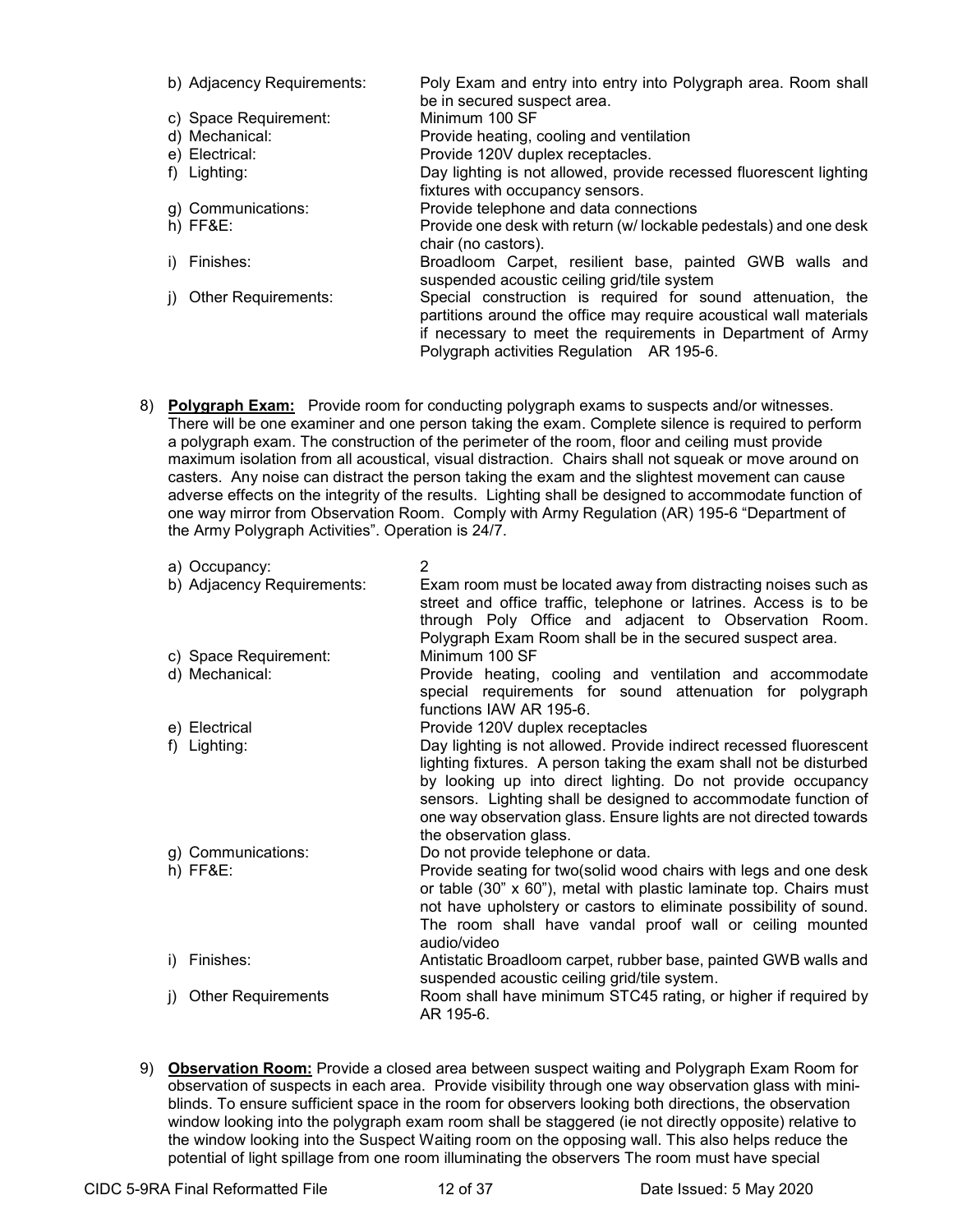construction for sound attenuation. Verify the requirement for a a continuous 12" wide plastic laminate ledge under each window – some field offices provide a desk instead located at one end of the observation room. Windows are typically mounted a minimum of 42" above the finished floor, based on viewing while standing or sitting at a stool. However, some interview sessions can last for hours, and some agents report better interview outcomes (less discomfort, better attention, etc) when agents are accommodated at a more comfortable seating height, ie at a conventional desk chair with seatback and castors. Therefore consider a lower window sill height to accommodate viewing from this lower viewing height if this is the likely scenario. There shall be space for audio/video equipment and a computer with a monitor. Operation is 24/7.

| a) Occupancy:              | 2                                                                                                                                                                                                                                                                                                                                                                                                   |
|----------------------------|-----------------------------------------------------------------------------------------------------------------------------------------------------------------------------------------------------------------------------------------------------------------------------------------------------------------------------------------------------------------------------------------------------|
| b) Adjacency Requirements: | Between Suspect Waiting and Poly Exam Room. The room shall<br>be accessible from corridor entry in secured suspect area.                                                                                                                                                                                                                                                                            |
| c) Space Requirement:      | Minimum 80 SF                                                                                                                                                                                                                                                                                                                                                                                       |
| d) Mechanical:             | Space shall provide heating, cooling and ventilation. System shall<br>be designed to minimize sound from supply and return systems                                                                                                                                                                                                                                                                  |
| e) Electrical              | Provide 120V duplex receptacles.                                                                                                                                                                                                                                                                                                                                                                    |
| f) Lighting:               | Day lighting is not allowed. Provide recessed fluorescent<br>dimmable lighting fixtures. Do not provide occupancy sensors.<br>Lighting shall be designed to accommodate function of one way<br>observation glass; ie Install controls that Insure that the ratio of<br>illumination level between the observed spaces (suspect waiting<br>and exam room) and the observation space be at least 8:1. |
| g) Communications:         | Provide telephone and data.                                                                                                                                                                                                                                                                                                                                                                         |
| $h)$ FF&E:                 | Though persons are expected to stand during observation,<br>provide two each wood straight leg stools without upholstery or<br>castors so as to reduce any movement or noise which could affect<br>the results of the tests. All furnishings shall be dark color.                                                                                                                                   |
| i) Finishes:               | Broadloom carpet, rubber base, painted GWB walls and<br>suspended acoustic ceiling grid/tile system. Carpet and walls are<br>to have no patterns.                                                                                                                                                                                                                                                   |

10) **Evidence Processing:** All evidence that is brought into the CIDC must be processed. In this workspace, the agent will collect, label, and prepare evidence as required for further handling by the evidence custodian in accordance with the strict protocols of AR 195-5. Operation is 24/7. Space shall be provided with a drying machine, a fuming machine and layout space for other evidence processing equipment. The agent will only use this room to perform the specialized tasks associated with evidence processing. (Suspect's non-evidencial personal belongings such as coats, wallets, jewelry, etc are stored in lockers adjacent to the processing area).

| a) Occupancy               |                                                                    |
|----------------------------|--------------------------------------------------------------------|
| b) Adjacency Requirements: | Duty Office.                                                       |
| c) Space Requirement:      | See Appendix, Floor Plans                                          |
| d) Mechanical:             | Provide heating, cooling and ventilation                           |
| e) Electrical:             | Provide 120V duplex receptacles                                    |
| f) Lighting:               | Day lighting is not desirable, and shall be controlled when used.  |
|                            | Provide recessed fluorescent lighting fixtures with occupancy      |
|                            | sensors.                                                           |
| g) Communications:         | Provide telephone and data connections.                            |
| h) Finishes:               | Resilient floor, rubber base, painted GWB walls and suspended      |
|                            | acoustic ceiling grid/tile system.                                 |
| FF&E:                      | Provide one desk with return with lockable pedestals. Provide two  |
|                            | desk chairs, a guest chair and a layout table (minimum 30" x 60"). |
| Other requirements:        | Accommodate space and power for drying chamber and super           |
|                            | glue fuming machines. This equipment shall have integral           |
|                            | ventilation system. Comply with 'Evidence Procedures' Army         |
|                            | Regulation 195-5.                                                  |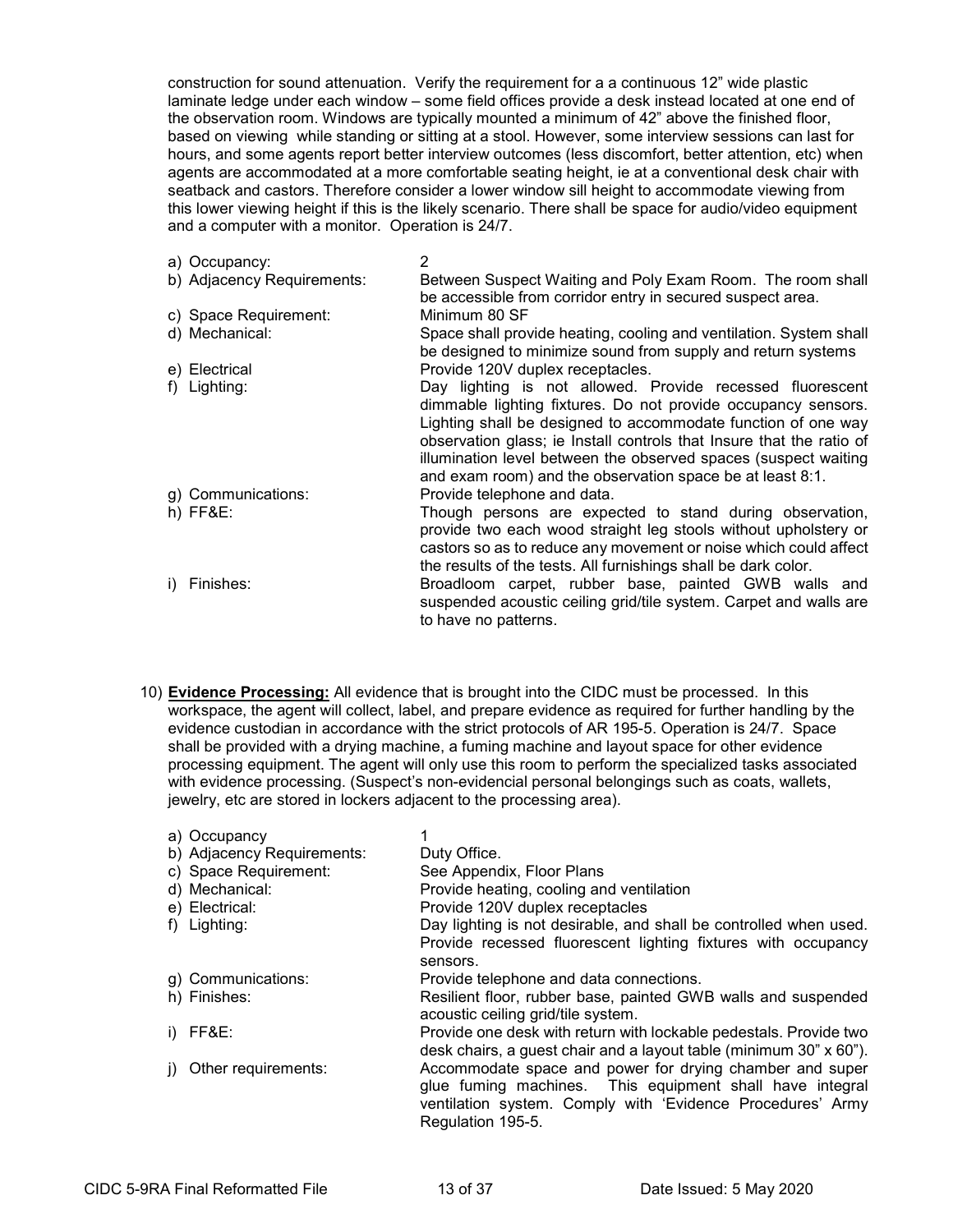11) **Evidence Custodian:** All evidence that is brought into the CIDC must be passed to the Evidence Custodian to be placed in the Evidence Depository. The agents will process the evidence and then submit this evidence to the custodian. The Evidence Custodian will label, document and prepare evidence as required to be stored in the Evidence Depository which is adjacent to the Evidence Custodian office or to mail out to other locations for testing. Operation is 24/7. The room will not be occupied full time. The evidence custodian will only use this room to perform the specialized tasks. They will have their own office space located with other personnel.

| a) Occupancy               |                                                                                                                                                                                                                                                                                                                                                                              |
|----------------------------|------------------------------------------------------------------------------------------------------------------------------------------------------------------------------------------------------------------------------------------------------------------------------------------------------------------------------------------------------------------------------|
| b) Adjacency Requirements: | Evidence Depository.                                                                                                                                                                                                                                                                                                                                                         |
| c) Space Requirement:      | See Appendix, Floor Plans                                                                                                                                                                                                                                                                                                                                                    |
| d) Mechanical:             | Provide heating, cooling and ventilation                                                                                                                                                                                                                                                                                                                                     |
| e) Electrical:             | Provide 120V duplex receptacles                                                                                                                                                                                                                                                                                                                                              |
| f) Lighting:               | Day lighting is not desirable, and shall be controlled when used.                                                                                                                                                                                                                                                                                                            |
|                            | Provide recessed fluorescent lighting fixtures with occupancy<br>sensors.                                                                                                                                                                                                                                                                                                    |
| g) Communications:         | Provide telephone and data connections.                                                                                                                                                                                                                                                                                                                                      |
| h) Finishes:               | Resilient floor tile and base, painted GWB walls and suspended<br>acoustic ceiling grid/tile system.                                                                                                                                                                                                                                                                         |
| i) $FF8E$ :                | Provide one desk with return and lockable pedestals. Provide two<br>desk chairs, a guest chair and a layout table (minimum 30" x 60").                                                                                                                                                                                                                                       |
| Other requirements:        | Provide a doorway between the Evidence Processing Office and<br>the Evidence Depository. This opening must have two<br>consecutive doors. One door is to be of steel construction and one<br>door to be of steel or wood construction. Special hardware and an<br>intrusion detection system are required.<br>Comply<br>with<br>'Evidence Procedures' Army Regulation 195-5. |
|                            |                                                                                                                                                                                                                                                                                                                                                                              |

12) **Evidence Depository:** A secure room for the storage of evidence. Room shall be equipped with steel evidence storage lockers. Provide special arms lockers, refrigerated storage lockers and heavy duty open and closed shelves to store evidence. The Operation is 24/7.

| a) Adjacency Requirements:<br>b) Space Requirement: | <b>Evidence Processing</b><br>See Floor Plans.                                                                                                                                                                                                                                                                                              |
|-----------------------------------------------------|---------------------------------------------------------------------------------------------------------------------------------------------------------------------------------------------------------------------------------------------------------------------------------------------------------------------------------------------|
| c) Mechanical:<br>d) Electrical:                    | Provide separate heating, cooling and ventilation<br>Provide 120V duplex power receptacles. Provide electrical<br>for<br>refrigerated storage lockers.                                                                                                                                                                                      |
| e) Lighting:                                        | Day lighting is not allowed. Provide fluorescent lighting with<br>occupancy sensor.                                                                                                                                                                                                                                                         |
| Communications:                                     | Provide telephone and data connections.                                                                                                                                                                                                                                                                                                     |
| $q$ ) FF&E:                                         | Metal evidence storage lockers, refrigerated lockers, gun lockers,<br>and heavy duty open and closed shelving. Quantity and type of<br>lockers to be determined by the facility.                                                                                                                                                            |
| h) Finishes:                                        | Resilient floor and rubber base, painted GWB walls and<br>suspended acoustic ceiling grid/tile system                                                                                                                                                                                                                                       |
| Other requirements:                                 | Only one entry is allowed into the depository and there must be<br>one opening with two consecutive doors. One door is to be of steel<br>construction and one door to be of steel or wood construction.<br>Special hardware and an intrusion detection system are required.<br>Comply with 'Evidence Procedures' Army Regulation 195-<br>5. |

13) **Vehicle processing:** This secured garage building is located within the secured parking area of the facility. This building resembles a vehicle maintenance bay and is used for inspection of vehicles – automobiles, trucks, and others - for evidence, as well as for evidence processing in cases in which evidence within or on the vehicle is not removable at the crime scene without compromising its integrity. Within the vehicle proceseing building, this evidence may be retrieved by; methodical disassembly and removal of parts, as in removal of windshields, panels, doors or seats; taking samples, as in bodily fluids and such; or draining fluids from the engine or related reservoirs. This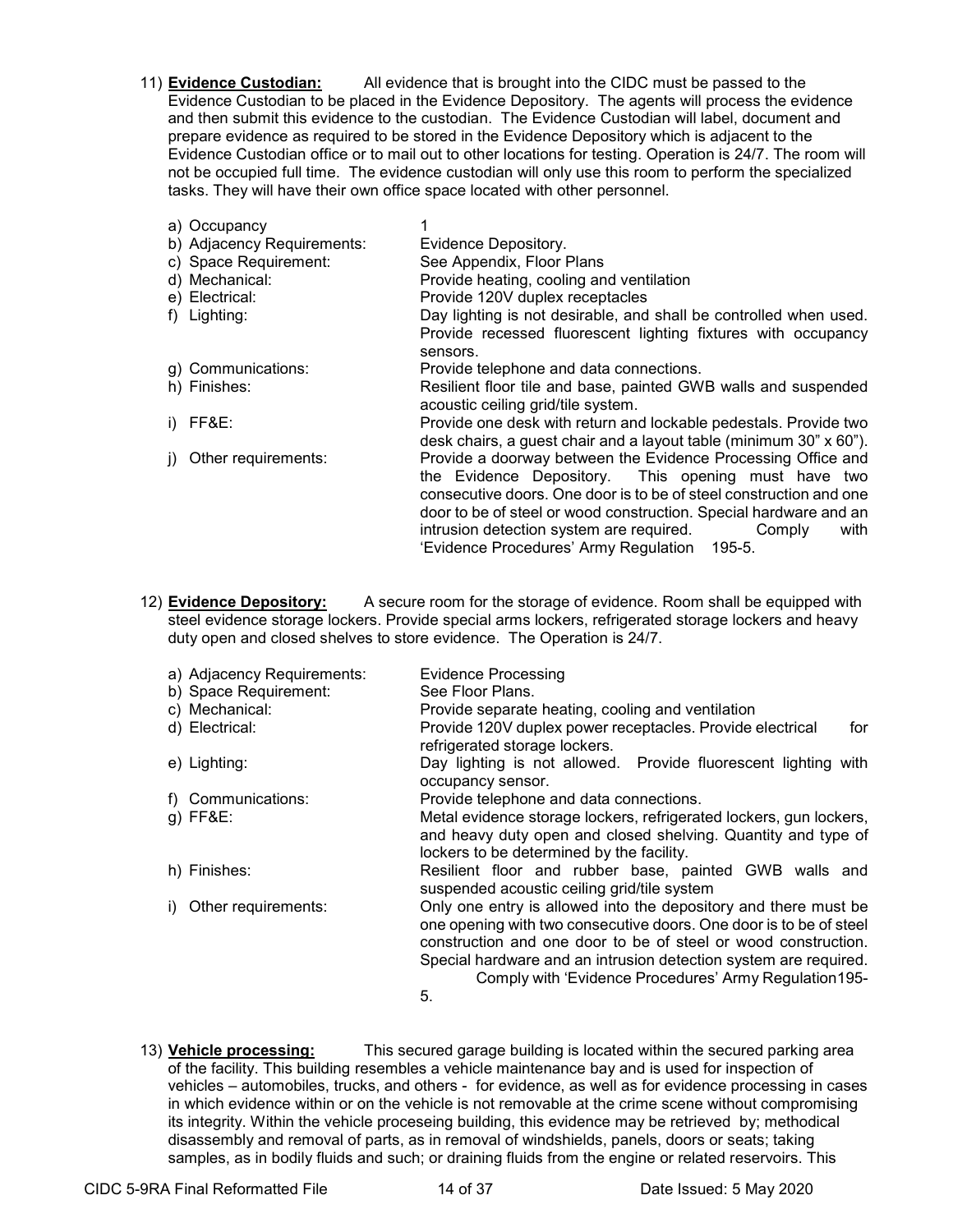Operation is 24/7. Provide a 4-post/column-type vehicle lift that allows for a standing person to conduct undercarriage inspections.

|    | a) Adjacency Requirements: | Within the fenced perimeter of the facility as indicated on the<br>drawings.                                                                                                                                                                                                                                                                                                                                                                                                                                                                                                                                                                                 |
|----|----------------------------|--------------------------------------------------------------------------------------------------------------------------------------------------------------------------------------------------------------------------------------------------------------------------------------------------------------------------------------------------------------------------------------------------------------------------------------------------------------------------------------------------------------------------------------------------------------------------------------------------------------------------------------------------------------|
|    | b) Space Requirement:      | See Floor Plans. There shall be space for circulation around the<br>vehicles under when they are up on the lift. Space is required on<br>either side of the vehicle to remove and place doors, windshields,<br>seats and/or other parts of the vehicle.                                                                                                                                                                                                                                                                                                                                                                                                      |
|    | c) Mechanical:             | Provide heating, cooling, ventilation and vehicle exhaust.                                                                                                                                                                                                                                                                                                                                                                                                                                                                                                                                                                                                   |
|    | d) Plumbing:               | Provide an industrial grade deep double sink with faucets                                                                                                                                                                                                                                                                                                                                                                                                                                                                                                                                                                                                    |
|    | e) Electrical:             | Provide GFCI convenience power receptacles.                                                                                                                                                                                                                                                                                                                                                                                                                                                                                                                                                                                                                  |
|    | f) Lighting:               | Day lighting (other than a vision lite in the personnel door) is not<br>allowed. Provide ceiling hung industrial linear fluorescent fixtures<br>with the appropriate lamp guards. Also provide industrial linear<br>fluorescent fixtures with appropriate lamp guards on the walls on<br>each side of the lift area for lighting on the side of the cars and<br>under the cars when on lift                                                                                                                                                                                                                                                                  |
|    | g) Communications:         | Provide wall mounted telephone and data connections.                                                                                                                                                                                                                                                                                                                                                                                                                                                                                                                                                                                                         |
|    | h) FF&E:                   | Provide for 2 stainless steel work tables/benches, 2 stools,<br>weapons cleaning equipment and 2 standing type tool boxes.<br>Provide static dissipative rubber mats in front of metal storage and<br>work surface area.                                                                                                                                                                                                                                                                                                                                                                                                                                     |
|    | i) Finishes:               | Sealed concrete floor, epoxy painted CMU walls                                                                                                                                                                                                                                                                                                                                                                                                                                                                                                                                                                                                               |
| j) | Other requirements:        | Provide upper and lower industrial grade metal cabinets with<br>drawers for storage of tools, chemicals and other investigative<br>equipment along one wall. Provide stainless steel counter top with<br>backsplash. Provide static dissipative rubber mats in front of<br>metal storage and work surface area. Counter shall have two knee<br>hole openings for industrial grade stools. Personnel door should<br>have a vision lite and requires the same entry requirements as the<br>main building. Garage door shall be secured from the inside.<br>Provide insulated sectional overhead door and vehicle lift to<br>accommodate standard type vehicles |

- C. **BUILDING SUPPORT SPACES:** Building support spaces include those supporting spaces needed for operation of the asset; including typical building support spaces such as mechanical, telecommunications spaces, staff/visitor restrooms, recycle area, vestibules, and corridors, as well as unit operations support spaces such as unit TOE storage and arms vault.
	- 1) **Vestibule (Visitor Entry):** Vestibule is accessed from exterior and serves as a transition to the conditioned space of the building into the main lobby. The vestibule shall accommodate the maximum number of people determined by the occupancy load. The latch on the door from vestibule to waiting area shall be remotely operable from the reception counter for access control.

| a) Function:                            | Entry into Visitor Waiting                                          |
|-----------------------------------------|---------------------------------------------------------------------|
| b) Adjacency Requirements:              | Exterior, Visitor Waiting, Corridors                                |
| c) Space Requirement:<br>Minimum 150 SF |                                                                     |
| d) Mechanical:                          | Space shall provide heating, cooling and ventilation.               |
| e) Electrical:                          | Provide 120V duplex power receptacles for maintenance.              |
| f) Communications:                      | Provide intercom connections with paging speakers.                  |
| g) Finishes:                            | Quarry or porcelain tile and base with recessed walk off mat and    |
|                                         | GWB or plaster ceiling painted ceilings. Vestibule shall have glass |
|                                         | windows and or GWB painted walls.                                   |
|                                         |                                                                     |

2) **Vestibule (Suspect entrance and Staff entrance):** Similar to main entrance vestibule, this serves as a transition to the conditioned space of the building. The vestibule shall accommodate the maximum number of people determined by the occupancy load.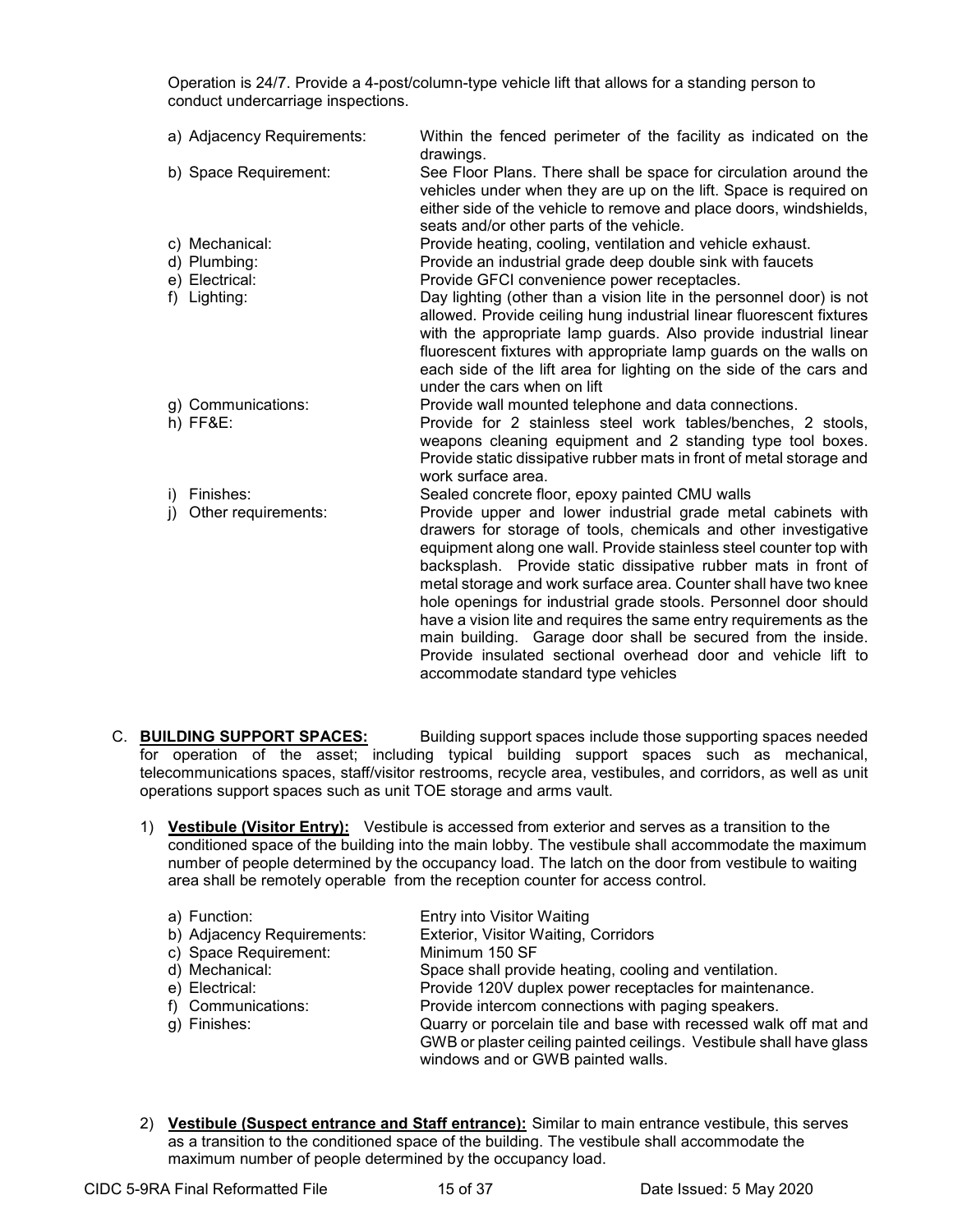| h) Function:               | <b>Entry into Corridor</b>                                                              |
|----------------------------|-----------------------------------------------------------------------------------------|
| i) Adjacency Requirements: | See plans                                                                               |
| j) Space Requirement:      | Minimum required to confortably accommodate ADA and Code<br>required access and egress. |
| k) Mechanical:             | Space shall provide heating, cooling and ventilation.                                   |
| I) Electrical:             | Provide 120V duplex power receptacles for maintenance.                                  |
| m) Communications:         | Provide intercom connections with paging speakers.                                      |
| n) Finishes:               | Quarry or porcelain tile and base with recessed walk off mat and                        |
|                            | GWB or plaster ceiling painted ceilings. Vestibule shall have                           |
|                            | GWB painted walls. Doors shall have vision lites                                        |

3) **Women:** Provide ADA compliant female toilet room with minimum number of fixtures. Include accessible fixtures as required by code and applicable accessibility standards. Arrange the entrance to provide visual privacy. This room will be used by visitors, staff, and witnesses, but never by suspects. Doors shall be used designed with separate entries for visitors and staff.

|    | a) Occupancy:<br>b) Adjacency Req'd:<br>c) Space Requirement:<br>d) Plumbing: | As required per code<br>Visitor Waiting area and Men's Room<br>See Floor Plans<br>Efficiently locate fixtures. Provide a minimum of one tamper proof<br>floor drain with deep seal trap; locate floor drain outside of traffic<br>areas. Provide countertop with integral mounted lavatories.<br>Provide wall hung toilets and urinals Lavatories and toilets shall<br>have automatic valves. Installation shall determine if the valves<br>are battery or hardwired.                                                                                                                                                              |
|----|-------------------------------------------------------------------------------|------------------------------------------------------------------------------------------------------------------------------------------------------------------------------------------------------------------------------------------------------------------------------------------------------------------------------------------------------------------------------------------------------------------------------------------------------------------------------------------------------------------------------------------------------------------------------------------------------------------------------------|
|    | e) Mechanical:<br>f) Electrical:                                              | Space shall provide heating, cooling and ventilation.<br>Provide one (1) 120V GFI-duplex power receptacles at each sink.<br>Provide one (1) 120V GFI-duplex power receptacles at floor level<br>for convenience power.                                                                                                                                                                                                                                                                                                                                                                                                             |
|    | g) Lighting<br>h) Communications:                                             | Provide GWB ceiling with fluorescent fixtures.<br>NA.                                                                                                                                                                                                                                                                                                                                                                                                                                                                                                                                                                              |
|    | i) Equip and Accessories:                                                     | Countertop shall be solid surface material with integrated bowls.<br>Provide solid polymer overhead-braced type toilet partitions at<br>each toilet. Provide the following toilet accessories; one<br>continuous mirror full width of countertop at lavatory; full length<br>mirror, paper towel dispenser/waste receptacle; soap dispensers<br>for each lavatory, one toilet tissue dispenser per toilet; one robe<br>hook on each toilet partition door; one sanitary napkin/tampon<br>vending machine. Accessories shall be fabricated from stainless<br>steel and vandal proof. Provide semi recessed units where<br>possible. |
| I) | Finishes:                                                                     | Porcelain floor tile and base, ceramic wall tile 4'-0" AFF and GWB<br>or plaster painted ceilings                                                                                                                                                                                                                                                                                                                                                                                                                                                                                                                                  |

4) **Men:** Provide ADA compliant male toilet room with minimum number of fixtures. Include accessible fixtures as required by code. Arrange the entrance to provide visual privacy. This room will be used by visitors , staff, and witnesses, but never by suspects.. Doors shall be used designed with separate entries for visitors and staff.

| a) Occupancy:         | As required by code                                                                                                                                                                                                                                                               |
|-----------------------|-----------------------------------------------------------------------------------------------------------------------------------------------------------------------------------------------------------------------------------------------------------------------------------|
| b) Adjacency Req:     | Visitor Waiting area and Women's Room                                                                                                                                                                                                                                             |
| c) Space Requirement: | See Floor Plans                                                                                                                                                                                                                                                                   |
| d) Plumbing:          | Efficiently locate fixtures. Provide a minimum of one tamper proof<br>floor drain with deep seal trap; locate floor drain outside of traffic<br>areas. Provide countertop with integral mounted lavatories.<br>Provide wall hung toilets and urinals Lavatories and toilets shall |
|                       | have automatic valves. Installation shall determine if the valves                                                                                                                                                                                                                 |

are battery or hardwired.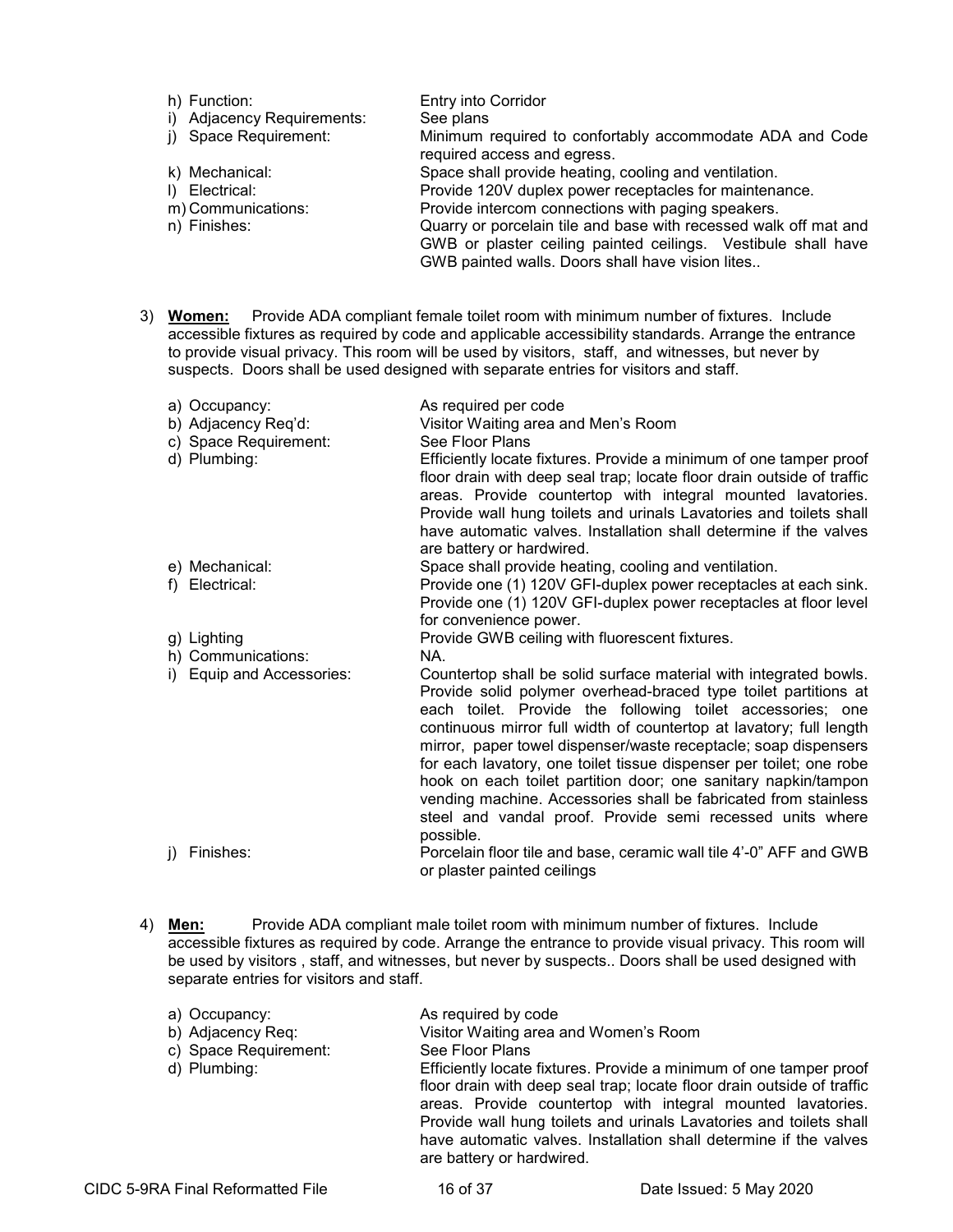|    | e) Mechanical:<br>f) Electrical: | Space shall provide heating, cooling and ventilation.<br>Provide one (1) 120V GFI-duplex power receptacles at sink.<br>Provide one (1) 120V GFI-duplex power receptacles at floor level<br>for convenience power.                                                                                                                                                                                                                                                                                                                                                                                |
|----|----------------------------------|--------------------------------------------------------------------------------------------------------------------------------------------------------------------------------------------------------------------------------------------------------------------------------------------------------------------------------------------------------------------------------------------------------------------------------------------------------------------------------------------------------------------------------------------------------------------------------------------------|
|    | g) Lighting:                     | Provide GWB ceiling with fluorescent fixtures.                                                                                                                                                                                                                                                                                                                                                                                                                                                                                                                                                   |
|    | h) Communications:               | <b>NA</b>                                                                                                                                                                                                                                                                                                                                                                                                                                                                                                                                                                                        |
|    | i) Equip and Accessories:        | Countertop shall be solid surface material with integrated bowls.<br>Provide solid polymer overhead-braced type toilet partitions at<br>each toilet. Provide the following toilet accessories; one<br>continuous mirror full width of countertop at lavatory; full length<br>mirror, paper towel dispenser/waste receptacle; soap dispensers<br>for each lavatory, one toilet tissue dispenser per toilet and one<br>robe hook on each toilet partition door. Accessories shall be<br>fabricated from stainless steel and vandal proof. Provide semi<br>recessed units where possible.           |
|    | Finishes:<br>j)                  | Porcelain floor tile and base, ceramic wall tile 4'-0" AFF and GWB                                                                                                                                                                                                                                                                                                                                                                                                                                                                                                                               |
|    |                                  | or plaster painted ceilings                                                                                                                                                                                                                                                                                                                                                                                                                                                                                                                                                                      |
|    |                                  |                                                                                                                                                                                                                                                                                                                                                                                                                                                                                                                                                                                                  |
| 5) | <b>Shower Room:</b>              | Provide accessible shower room with toilet and countertop lavatory for staff.                                                                                                                                                                                                                                                                                                                                                                                                                                                                                                                    |
|    | a) Function:                     | Shower room for staff                                                                                                                                                                                                                                                                                                                                                                                                                                                                                                                                                                            |
|    | b) Adjacency Required:           | Adjacent to other areas with plumbing (i.e., Men's and Women's<br>Rooms, Janitor's closet, Staff Break Area)                                                                                                                                                                                                                                                                                                                                                                                                                                                                                     |
|    | c) Space Requirement:            | See Floor Plans                                                                                                                                                                                                                                                                                                                                                                                                                                                                                                                                                                                  |
|    | d) Plumbing:                     | Provide a minimum of one tamper proof floor drain with deep seal<br>trap; locate floor drain in Shower Area. Efficiently locate fixtures.<br>Toilets and lavatory shall have automatic valves. Installation shall<br>determine if the valves are battery or hardwired. Do not use<br>prefabricated shower stall.                                                                                                                                                                                                                                                                                 |
|    | e) Mechanical:                   | Space shall provide heating, cooling and ventilation.                                                                                                                                                                                                                                                                                                                                                                                                                                                                                                                                            |
|    | f) Electrical                    | Provide one (1) 120V GFI-duplex power receptacles at counter<br>top height at the sink. Provide one (1) 120V GFI-duplex power<br>receptacles at floor level for convenience power                                                                                                                                                                                                                                                                                                                                                                                                                |
|    | g) Lighting:                     | Provide GWB ceiling with fluorescent fixtures with prismatic<br>lenses. Provide occupancy sensors.                                                                                                                                                                                                                                                                                                                                                                                                                                                                                               |
|    | h) Communications:               | <b>NA</b>                                                                                                                                                                                                                                                                                                                                                                                                                                                                                                                                                                                        |
|    | i) FF&E:                         | Provide five times the quantity of lockers as toilet/urinal fixtures.<br>Generally provide half size lockers (stack two high) unless unit<br>requires single tier. The lockers shall be solid polymer, and<br>mounted above raised concrete platform base with coved CT<br>base Provide one mirror above lavatory/vanity, one full length<br>mirror, one paper towel dispenser/waste receptacle per two sinks;<br>one soap dispenser per sink; one robe hook per stall. Accessories<br>shall be fabricated from stainless steel and vandal proof. Provide<br>semi recessed units where possible. |
|    | Finishes:<br>$\mathsf{I}$        | Porcelain floor tile and base, ceramic wall tile to ceiling in shower<br>locations and wet walls and GWB or plaster painted ceilings.                                                                                                                                                                                                                                                                                                                                                                                                                                                            |
|    |                                  |                                                                                                                                                                                                                                                                                                                                                                                                                                                                                                                                                                                                  |

# 6) **Janitor:** Provide one Janitor closet for building maintenance.

| a) Function:          | Janitors Closet is to store cleaning and maintenance                       |
|-----------------------|----------------------------------------------------------------------------|
|                       | housekeeping supplies and equipment.                                       |
| b) Adjacency:         | Men's and Women's Room                                                     |
| c) Space Requirement: | Minimum 48 SF                                                              |
| d) Plumbing:          | Provide floor mounted mop sink and floor drain. Faucet shall be            |
|                       | designed to support a bucket and have a threaded end to receive<br>a hose. |
|                       |                                                                            |
| e) Mechanical:        | Space shall be ventilated                                                  |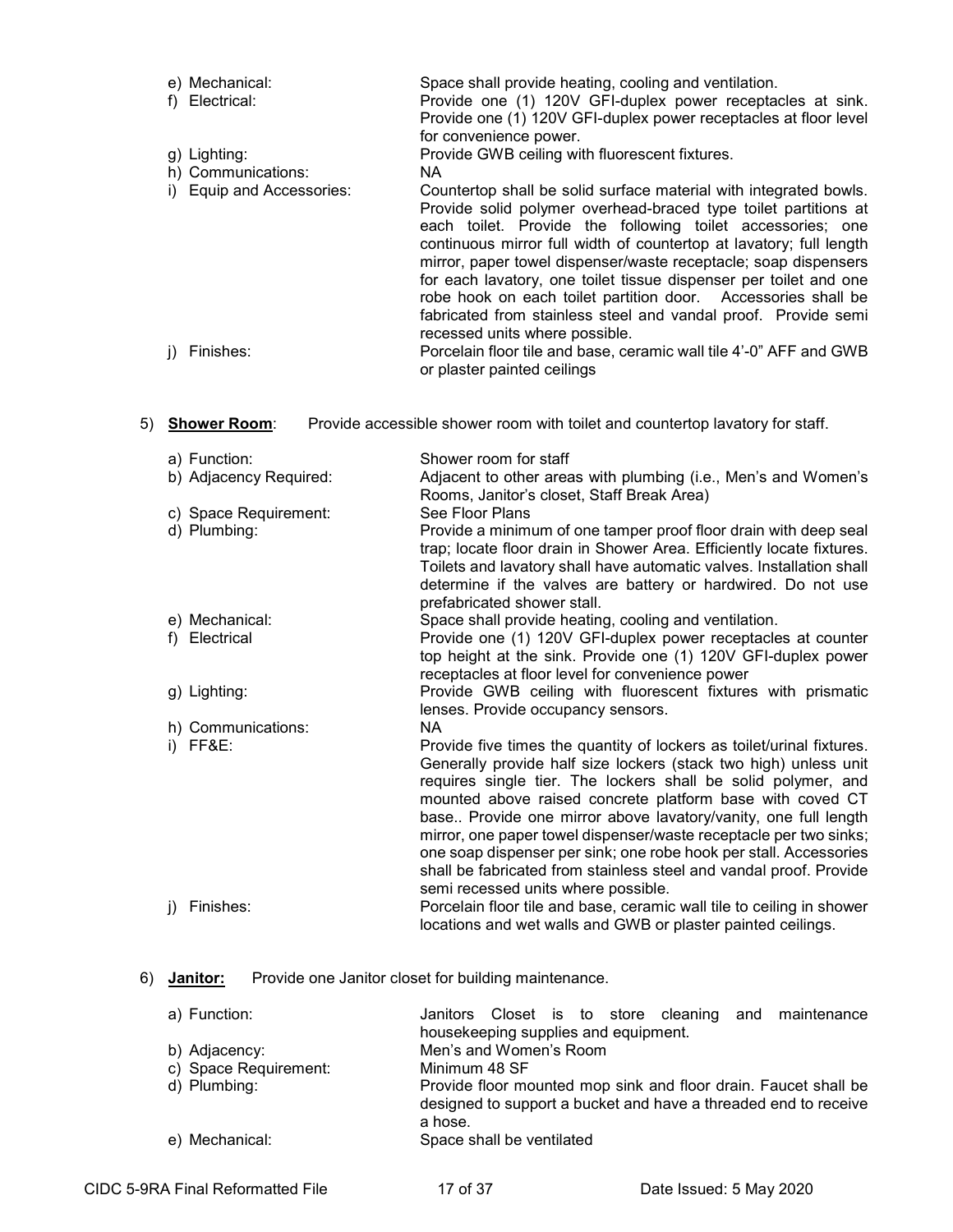| f) Electrical      | Provide GFI-protected convenience receptacle adjacent to the<br>shelving.                                                                                                             |
|--------------------|---------------------------------------------------------------------------------------------------------------------------------------------------------------------------------------|
| g) Lighting:       | Provide wall mounted or ceiling hung industrial linear fluorescent<br>lights.                                                                                                         |
| h) Communications: | NA.                                                                                                                                                                                   |
| i) Equipment:      | Provide a wall mounted metal strip to hang mops locate near floor<br>mounted mop sink. Include one each 3'-0" wide open industrial<br>type metal shelving to store cleaning supplies. |
| j) Finishes:       | Resilient floor and rubber base, painted GWB walls and<br>suspended acoustical ceiling grid/tile system                                                                               |

7) **Mechanical:** Provide a dedicated interior space for plumbing, fire protection, and HVAC equipment with access from the exterior. Size and locate rooms (including doorways) to allow equipment removal and maintenance. Provide floor openings and vertical openings as necessary. Walls will be full height from floor to structure above. Persons maintaining and servicing the equipment in this space will access from the exterior, and are not to have unescorted access to the remainder of the building.

|     | a) Function:<br>b) Adjacency Requirements: | Space for mechanical systems to service the building.<br>Mechanical room shall not be used for storage or other purposes;<br>access shall be limited to authorized personnel. Locate exterior                                                                                                                              |
|-----|--------------------------------------------|----------------------------------------------------------------------------------------------------------------------------------------------------------------------------------------------------------------------------------------------------------------------------------------------------------------------------|
|     | c) Space Requirement:                      | mechanical equipment and air intake and openings in exterior<br>walls to comply with force protection standards.<br>This area is part of the gross area factor calculation. The area is<br>to be equal to or greater than 5% of the gross building area for<br>planning purposes. Actual required area shall be determined |
|     | d) Plumbing:                               | during programming based upon geographical location.<br>Provide floor drain, faucet and other plumbing as required for<br>functions of space.                                                                                                                                                                              |
|     | e) Mechanical:                             | Provide heating, cooling, ventilation and exhaust as required.                                                                                                                                                                                                                                                             |
| t). | Electrical                                 | Provide convenience power receptacles as well as required<br>service for equipment.                                                                                                                                                                                                                                        |
|     | g) Lighting:                               | Provide wall mounted or ceiling hung industrial linear fluorescent<br>fixtures with the appropriate lamp guards.                                                                                                                                                                                                           |
|     | h) Communications:                         | Provide telephone service for energy management system and a<br>wall mounted telephone outlet general use.                                                                                                                                                                                                                 |
| i)  | Equipment:                                 | As required                                                                                                                                                                                                                                                                                                                |
| j)  | Finishes:                                  | Sealed concrete floor, painted GWB walls with exposed structure<br>ceiling.                                                                                                                                                                                                                                                |
|     | k) Other requirements:                     | Locate air intake and exhaust openings to provide optimum indoor<br>air quality. Locate air intakes to comply with AT/FP requirements.<br>Fire Pump Room: An area has been identified (see dashed line<br>on floor plan) for the location of a Fire Pump Room if required.                                                 |

8) **Electrical:** Provide dedicated interior space with exterior access only for electrical equipment. Size and locate room (including doorways) to allow equipment removal and maintenance. Walls will be full height from floor to structure above.

| a) Function:               | Electrical support space for the building                          |
|----------------------------|--------------------------------------------------------------------|
| b) Adjacency Requirements: | Access from exterior, and interior corridor and adjacent to the    |
|                            | Mechanical Room.                                                   |
| c) Space Requirement:      | Actual required area shall be determined during programming        |
|                            | based upon geographical location.                                  |
| d) Mechanical:             | Space shall be ventilated.                                         |
| e) Plumbing:               | Do not run plumbing over electrical panels.                        |
| f) Electrical              | Provide 120V convenience power receptacles.                        |
| g) Lighting:               | Provide wall mounted or ceiling hung industrial linear fluorescent |
|                            | fixtures with the appropriate lamp guards.                         |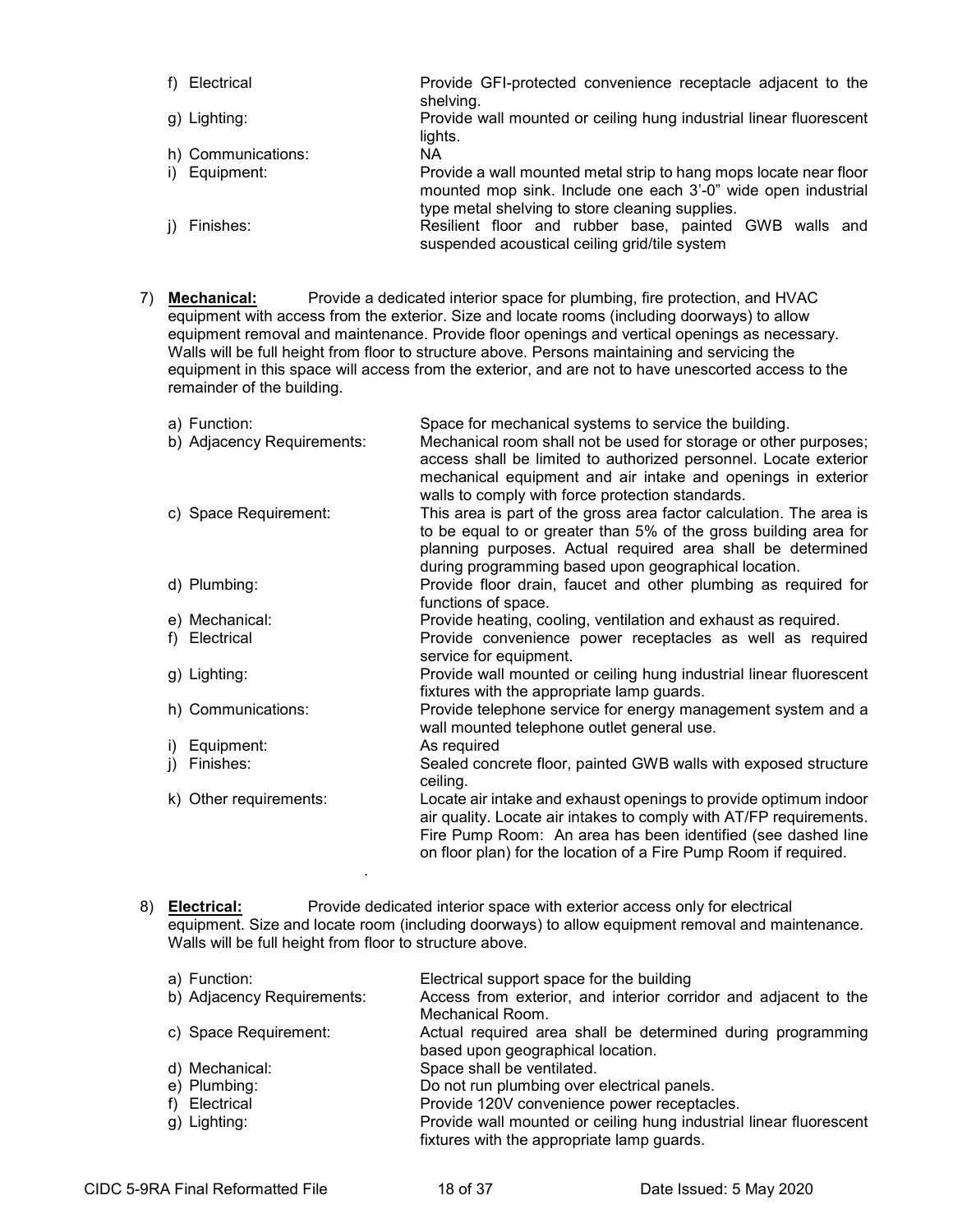- h) Communications: Provide telephone service for fire alarm and security systems. Where transmitters and antennas are used by the installation, provide compatible equipment. Provide a wall-mounted telephone outlet for general communications. i) Equipment: As required<br>i) Finishes: Sealed conc Sealed concrete floor, painted GWB walls with exposed structural
- ceiling. k) Other Requirements: Electrical service to the building shall be underground. Provide masonry screen walls with lockable metal access gates around outdoor equipment. It is preferable to locate transformer within the screened mechanical equipment area. Comply with AT/FP standards.
- 9) **Telecommunication Room:** (TR): A Communications room is required to manage building connection to telephone, fiber optic, cable television, and other infrastructure. The room shall serve as a primary means of distributing information/communications through the facility to desktops. This space shall conform to USAISEC and I3A requirements.

|              | a) Function:               | Communications service to the building                                                                                                                                                                                     |
|--------------|----------------------------|----------------------------------------------------------------------------------------------------------------------------------------------------------------------------------------------------------------------------|
|              | b) Adjacency Requirements: | <b>Mechanical Room and Electrical Room</b>                                                                                                                                                                                 |
|              | c) Space Requirement:      | The area is part of the gross area factor calculation.                                                                                                                                                                     |
|              | d) Plumbing:               | Not Applicable                                                                                                                                                                                                             |
|              | e) Mechanical:             | Provide adequate cooling for respective equipment in an<br>independently climate controlled room. This equipment shall<br>provide year-round ambient temperature control to protect all<br>installed electronic equipment. |
|              | f) Electrical;             | Provide electrical support as required                                                                                                                                                                                     |
| g) Lighting: |                            | Provide wall mounted or ceiling hung industrial linear fluorescent<br>fixtures with the appropriate lamp guards.                                                                                                           |
|              | h) Communications:         | Provide telephone and data connections                                                                                                                                                                                     |
|              | i) Equipment:              | GFGI distribution hardware, switches, servers, etc. Provide<br>backboards and racks.                                                                                                                                       |
| j) Finishes: |                            | Sealed concrete floor, painted GWB walls with exposed structural<br>ceiling.                                                                                                                                               |
|              | k) Other requirements:     | Route communications service to building's Entrance Facility (EF)<br>via underground 4" conduits.                                                                                                                          |

10) **Corridors:** Minimum corridor width shall be as required by applicable codes, but not less than 5' -0" wide clear. An eyewash station is provided in the secured corridor for the use of agents in the event of incidental foreign object intrusion. Unless required by Code, all doors shall swing into the space served by the corridor, rather than into the corridor. This helps to insure that activities such as the safe passage/escorting of suspects will not be unduly compromised by the sudden and unexpected encroachment of a door swing.

| a) Function:               | Circulation and egress; movement of equipment and personnel<br>throughout the building. Provide insulated hollow metal doors and<br>frames for exterior service areas. |
|----------------------------|------------------------------------------------------------------------------------------------------------------------------------------------------------------------|
| b) Adjacency Requirements: | <b>Exterior entrances and offices</b>                                                                                                                                  |
| c) Space Requirement:      | The total net area as required by the design. The net area of<br>corridors is part of the gross area factor calculation for the project.                               |
| d) Mechanical:             | Space shall provide heating, cooling and ventilation.                                                                                                                  |
| e) Electrical              | Provide 120V duplex receptacles for convenience.                                                                                                                       |
| f) Lighting:               | Day lighting is not required, and shall be controlled when used.<br>Provide recessed fluorescent light fixtures with occupancy<br>sensors.                             |
| g) Communications:         | Provide public address system in corridors and throughout public<br>areas.                                                                                             |
| $h)$ FF&E:                 | Provide room signage at doors to each room.                                                                                                                            |

CIDC 5-9RA Final Reformatted File 19 of 37 Date Issued: 5 May 2020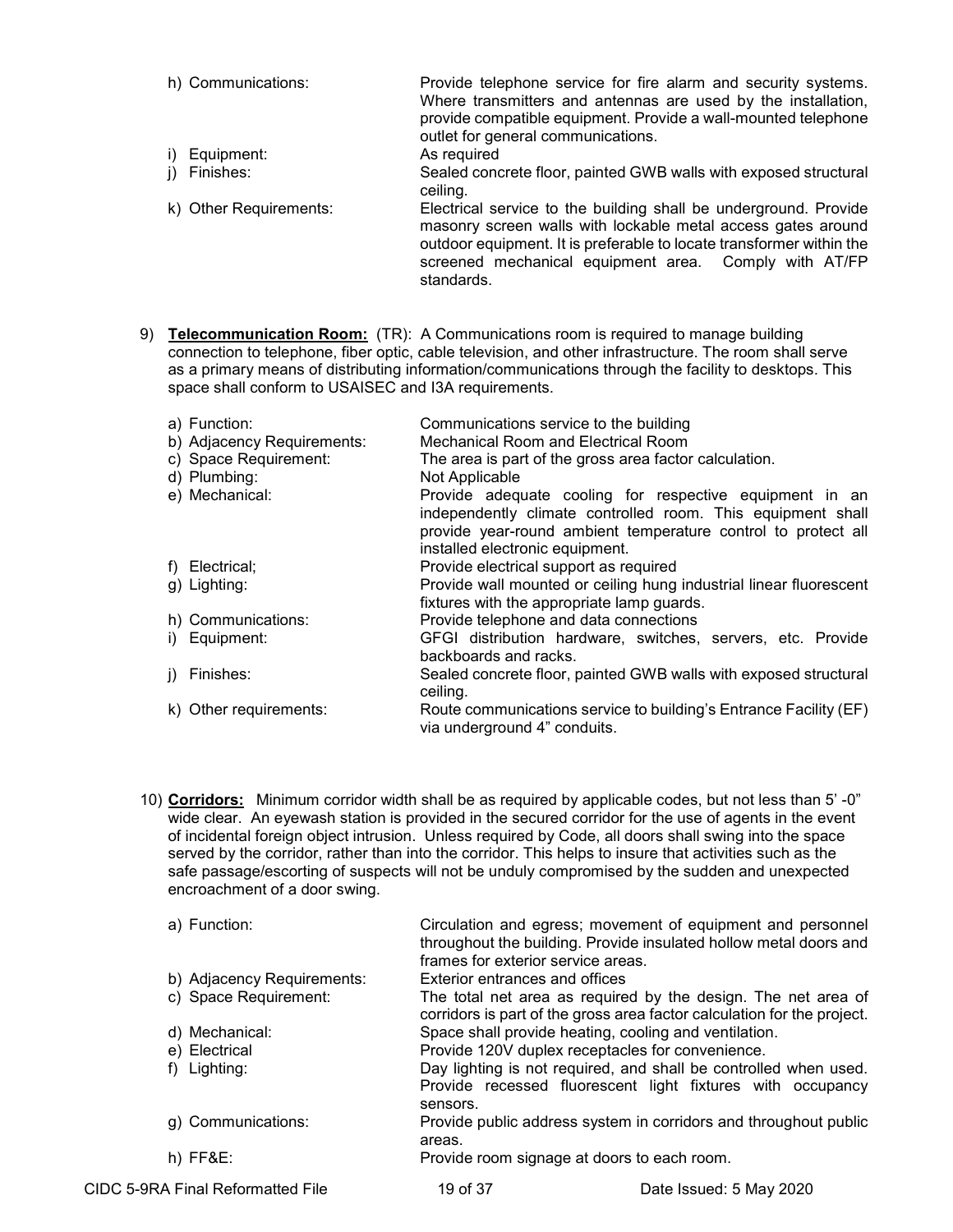- i) Finishes: Resilient floor and rubber base, painted abuse and/or impact resistant GWB walls, and suspended acoustical ceiling grid/tile system. j) Other Requirements: Coordinate user requirements for access control of exterior doors.
- Provide wall and corner guard protection.
- 11) **TOE Storage:** The TOE (Tables of Equipment and Allowance) Storage is intended to store a variety of unit materials and equipment. Provide industrial grade double doors to the exterior to facilitate loading/unloading of the field boxes and/or equipment. Equipment items may include traffic gear, medical equipment, kits for hostage situations, kits for biological events. Some items may have to be stored in wire cages with locks which will also be inside the TOE Storage room. The agents will go to the TOE and gather the appropriate 'equipment to go box' before leaving the facility and return the equipment to the TOE upon their return. There should be a burn barrel outside the TOE so the Agents may discard munitions upon their return.

| a) Function:<br>b) Adjacency Requirements: | Storage<br>Adjacent to the COF in Battalion Headquarters' Buildings.                                                                                                             |
|--------------------------------------------|----------------------------------------------------------------------------------------------------------------------------------------------------------------------------------|
|                                            | Adjacent to the Arms Vault and Evidence Processing in the RA<br>Buildings.                                                                                                       |
| c) Space Requirement:                      | See floor plans                                                                                                                                                                  |
| d) Mechanical:                             | Provide heating, cooling and ventilation.                                                                                                                                        |
| e) Electrical:                             | Provide 120V duplex receptacles.                                                                                                                                                 |
| f) Lighting:                               | Day lighting (other than double doors) is not allowed. Provide<br>ceiling hung industrial linear fluorescent fixtures with the<br>appropriate lamp guards and occupancy sensors. |
| g) Communications:                         | Provide wall mounted telephone.                                                                                                                                                  |
| $h)$ FF&E:                                 | Heavy duty industrial open rack shelving 24" D and 30" D,<br>minimum 20 lineal feet.                                                                                             |
| i) Finishes:                               | Sealed concrete floors and epoxy painted CMU walls                                                                                                                               |

12) **Arms Vault**: Provide a secure vault for the storage of arms and ammunition. Comply with AR 190-11 Physical Security of Arms, Ammunition and Explosives

| a) Function:<br>b) Adjacency Requirements: | Secure storage of weapons<br>TOE Storage.                                                                                                                                                                             |
|--------------------------------------------|-----------------------------------------------------------------------------------------------------------------------------------------------------------------------------------------------------------------------|
| c) Space Requirement:                      | Minimum100 SF                                                                                                                                                                                                         |
| d) Mechanical:                             | Provide heating, cooling, dehumidification and ventilation.                                                                                                                                                           |
| e) Electrical:                             | Provide 120V duplex receptacle and electrical infrastructure for<br>intrusion detection system.                                                                                                                       |
| f) Lighting:                               | Day lighting is not allowed. Provide fluorescent lighting with<br>occupancy sensors.                                                                                                                                  |
| g) Communications:                         | Provide empty conduit with pull string for government installed<br>intrusions detection system.                                                                                                                       |
| $h)$ FF&E:                                 | Provide gun racks, shelving and clearing barrel. The quantity and<br>type to be determined by the facility.                                                                                                           |
| i) Equipment:                              | Intrusion detection system                                                                                                                                                                                            |
| j) Finishes:                               | Sealed concrete floor and epoxy painted CMU walls and concrete<br>ceiling.                                                                                                                                            |
| k) Other Requirements:                     | Provide GSA approved Class 5 vault door (w/ day gate). Walls<br>and ceiling of Vault shall be reinforced concrete masonry or<br>concrete. Floor shall be reinforced concrete. Rack anchor rings<br>shall be provided. |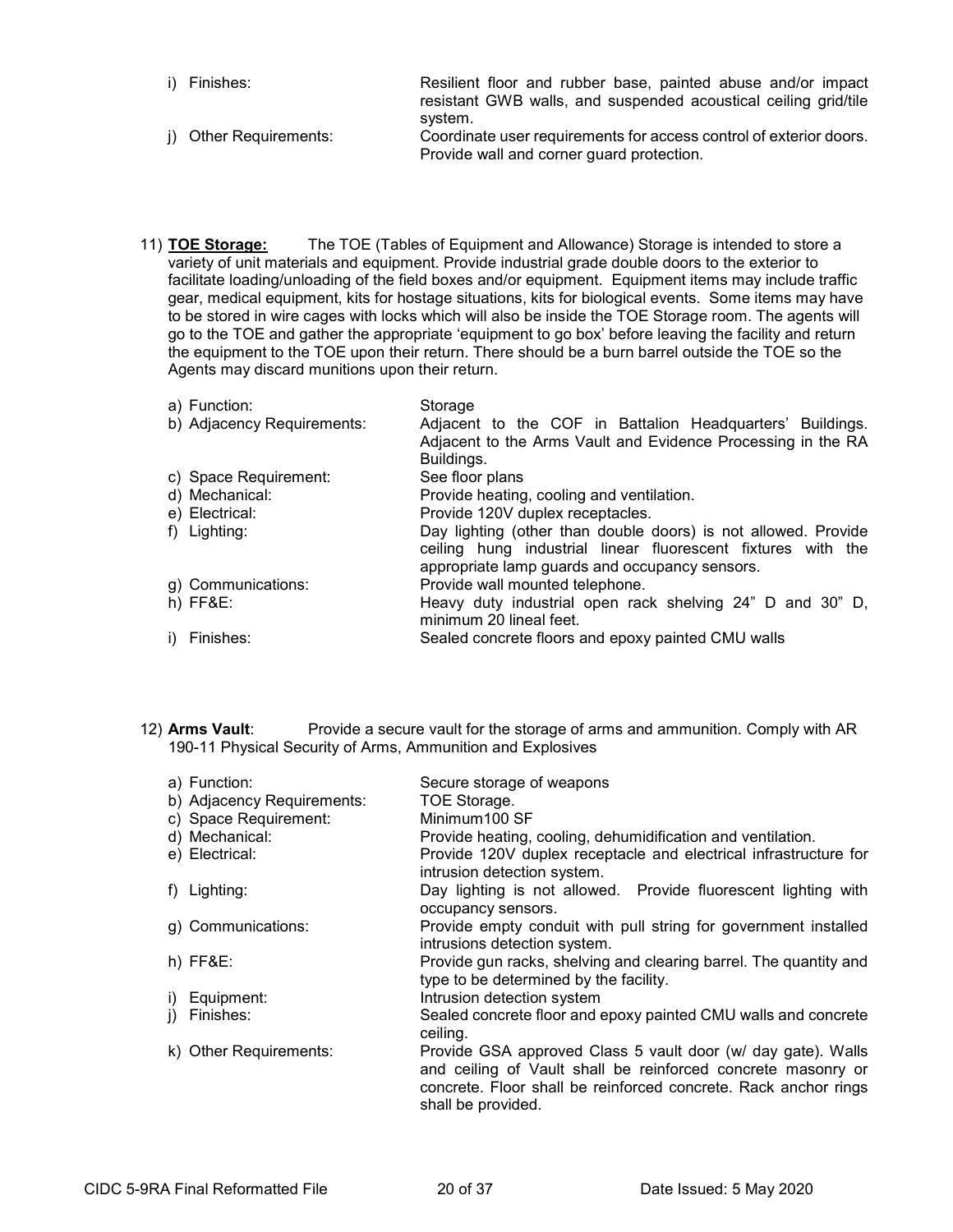### **3.3. SITE FUNCTIONAL REQUIREMENTS**

# A. GENERAL

1) **Siting:** Site the facility so it is clearly visible to pedestrians, cars and delivery vehicles. Visitor entrance is restricted to the main entrance of the facility. Suspects arriving in vehicles accompanied by agents will access the building through the secured parking area. Staff and agents working under cover will park in the staff parking area or in the secured parking area. Therefore, separate visitor parking, staff parking and secure government parking areas as shown on the included site plans. During the site selection process, the installation should consider conducting a site traffic impact study to determine the traffic patterns and impact on the local roads and circulation patterns. Design entrance and exit drives for safe circulation and to control unauthorized traffic. Consider pavement maintenance and snow removal (if applicable) in the design. Consider the use of alternate materials such as turf (opengrid) pavers for service vehicle access to mechanical rooms. The schematic site plans indicate the user's required quantity of staff parking spaces for each building prototype, and a baseline quantity of visitor parking spaces; all POV parking requirements shall be verified with the user and quantities adjusted to reflect the actual requirements of the particular facility/Installation. Although the schematic site indicate a number of standard 9-foot wide spaces for government sedans, and a number of 12-foot wide spaces for parking of government HMMVs, trucks and trailers, the design team shall obtain from the user, and include in the RFP, the type, size, loading characteristics and quantity of vehicles for which the secure government vehicle parking area will be designed. Provide handicap parking spaces at visitor and staff parking areas. Control vehicular access in accordance with UFC 4-010-01 requirements. Comply with UFC 3-210-02 Privately Owned Vehicles (POV) Site Circulation and Parking and other applicable codes and standards. Coordinate parking and vehicular circulation with ATFP standards. Access requirements for fire equipment, trash/recycling removal, and service vehicles on site must be considered. Fire department access requirements shall comply with Section 2-10 of UFC 3-600-01, and the requirements of the local fire department. . For security reasons, the secured parking area shall not be located between the building and the primary street.

### B. SECURED AREAS

- 1) **Secure Government vehicle parking area:** Provide Secured, paved government vehicle area shown on the site plans. This area accommodates government trucks and sedans in numbers as noted on the drawings. This areas provide restricted access to the impound parking area, Vehicle Processing building, and the main building's TOE storage as well as suspect entrance. Coordinate any remote actuation, intercom, or camera surveillance requirements of the gate. Provide an 8 foot high security fence around the secure government vehicle parking area. Coordinate fence material with the approved Installation Design Guide; minimum requirement is galvanized chain link fence fabric, without barbed wire top, and with privacy slats. Provide sliding motor-operated vehicle gate with access control by authorized staff members. Coordinate fire department access requirements with Base Fire Marshal, who may require access in the event of emergency. Coordinate gate access controls with user. Minimum requirement is for the gate to be operated by card or keypad, as well as remote operation from within the building.
	- a) **Impound area** Provide an 8 foot high security fence with swing gates secured by padlock, around the impound vehicle parking area within the secure government parking area. Operation of the access gate will most likely be with padlock; confirm with User.

### C. ACCESS DRIVES AND LANES

- 1) **Services Drives:** The Contractor shall provide service drives to the building as shown on the drawings to both visitor parking as well as staff and secured parking areas. Locate the drives in accordance with UFC 4-010-01. Restrict access to the drives, where applicable, as required by UFC 4-010-01. Design the pavements as required by paragraph 5.2.3, "VEHICLE PAVEMENTS". The minimum access drive width shall be 10 feet. The Contractor shall design and construct drives with curb and gutter when necessary for drainage purposes.
- 2) **Emergency Vehicle/Fire Access Lanes:** The Contractor shall provide fire access lanes. Drives designed to support emergency vehicle traffic shall be a minimum of 20 feet wide per NFPA requirements. Access must be provided to three sides, minimum and must be within 33 feet of a building's entrance. Design the fire access lanes in accordance with NFPA 1, UFC-3-600-01, and the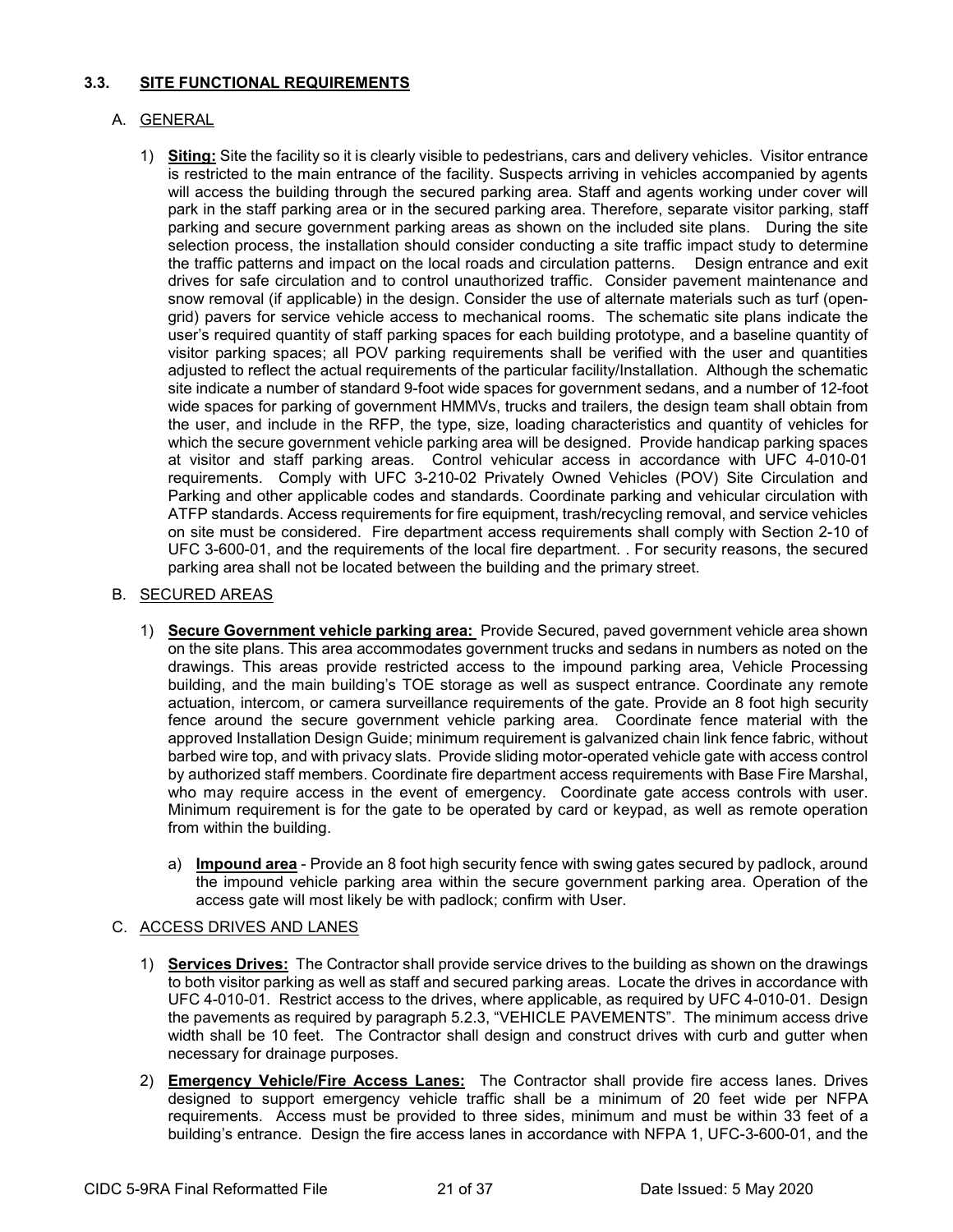installation's requirements. If required, provide a second access gate into the secured parking area with access control for emergency vehicles and personnel only.

#### **3.4. SITE AND LANDSCAPE REQUIREMENTS**

#### B. SITE STRUCTURES

- 1) **Dumpster Area:** The Contractor shall locate, design, and construct the dumpster enclosure area(s) and screening. Dumpster screening shall be aesthetically and architecturally compatible with the building it serves and shall be designed in accordance with the Installation's guidelines. Locate the dumpster areas in accordance with UFC 4-010-01 "DoD Minimum Antiterrorism Standards for Buildings". Position the GFGI dumpsters outside of restricted areas to allow for servicing activities.
- 2) **Signage:** Design site and building identification signage in coordination with vehicular and pedestrian approaches, landscaping and lighting. It is critical that visitors, especially crime victims and witnesses, can readily identify the facility when arriving by vehicle. Therefore, insure that building identification is clearly displayed and unobstructed to passing motorists. Additoinally, traffic and pedestrian control signage must clearly direct visitors to the public entrance and away from unauthorized portions of the site. Comply with the approved Installation Design Guide and the Army Installation Design Standards. Provide "No Parking" signs at service drives.
- 3) **Site Lighting:** Illuminate all building entrances, secured parking area, staff parking, and the walkway leading to the main entrance. This facility is a 24/7 operation, therefore It is critical that visitors have adequate lighting to ensure safe passage to the main entrance, and sufficient lighting to ensure safe movement through outdoor areas. Consider the color rendition of outdoor lighting, and use bollards or variations in lighting to articulate entrances and illuminate pedestrian walkways from the parking to the entrance. Design lighting levels shall be no less than those of the *Illuminating Engineering Society (IES) Lighting Handbook* illumination levels. Where applicable, use photocells and timers to control lighting and conserve energy. However, check with the User and Installation concerning the use of motion-sensor security lighting, which is sometimes prohibited based upon perceived security concerns. Ensure that adequate lighting levels are achieved to allow for optimal operation of the CCTV cameras; coordinate with the CCTV manufacturer. Comply with the requirements of the approved Installation Design Guide.
- 4) **Clearing Barrel:** Provide for a clearing barrel near the staff entrance. Coordinate with the CID unit regarding the mounting and clear space requirements. **Outdoor Furnishings:** Coordinate requirements for outdoor and outdoor break areas and site furnishings with user needs. Provide fixed clearing barrels at Staff and Suspect entrances. Where climate is acceptable, and when requested by the user, consider providing outdoor break areas in the site design. Provide site furnishings such as trash and recycling receptacles, seating, bicycle racks and bollards in coordination with the approved Installation Design Guide, and in accordance with the user's requirements.

### C. LANDSCAPING/HARDSCAPING

1) **General:** Coordinate the landscape design with ATFP and Installation requirements. Preserve natural landscape features including existing topography, trees, and vegetation to the extent practicable. Provide windbreaks and shading where appropriate. Consider earth berms to screen parking and roadways; coordinate berm slopes with mowing and maintenance requirements. Screen service area and outdoor equipment. Shade parking areas to reduce heat developed by exposed pavement. Landscaping shall be in accordance with requirements of the Installation. Where appropriate, provide a variety of plants with seasonal change, color, texture, fragrance, and interpretive value. Use local, durable, native species to help ensure survivability; the use of native plants will also minimize the requirement for chemical pesticides, herbicides and irrigation. Choose plant materials on the basis of plant hardiness, climate, soil conditions, low maintenance, and quality. Selected plant materials shall be easily maintained and tolerant of the specific site conditions. Incorporate sustainable design principles into the selection of plants. Planting or seeding shall occur only during periods when beneficial results can be obtained. Plant varieties shall be nursery grown or plantation grown stock. They shall be grown under climatic conditions similar to those in the locality of the project. Landscaping shall not obscure building identification, way-finding, and pedestrian and vehicular signage.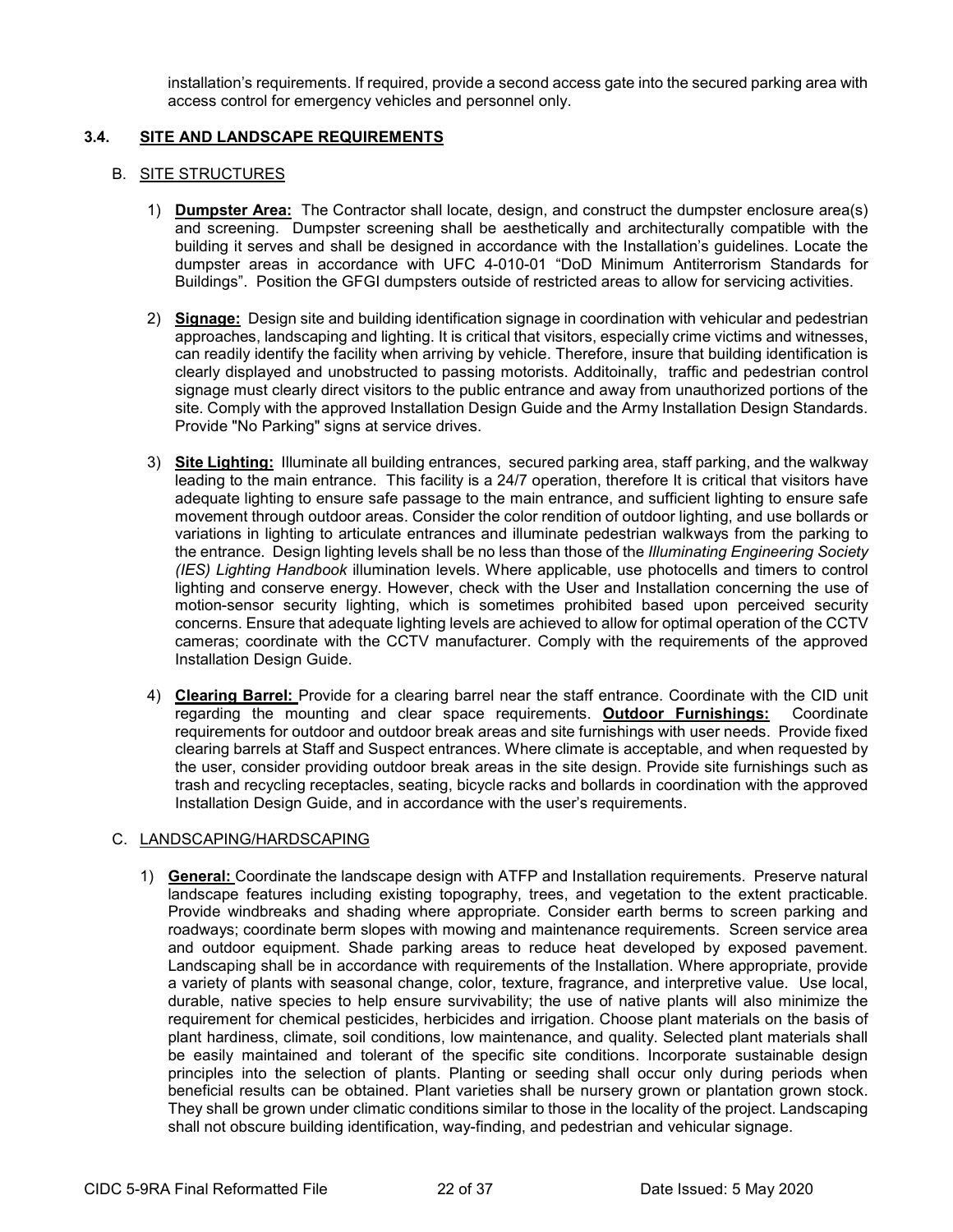- 2) **Non-Vehicular Walks:** Construct pedestrian walks within the designated construction area and connect to existing sidewalks, where applicable. Construct walks paralleling buildings beyond the eave drip line and at least 5 feet from the foundation.
	- a) **Pedestrian Sidewalks**: Sidewalks shall be a minimum of 6 feet wide. Restrict vehicular access to the sidewalks, as required by UFC 4-010-01. Construct non-vehicular pedestrian sidewalks of Portland cement concrete having a minimum nominal thickness of 4 inches. Design joint patterns uniformly, symmetrical, and in accordance with the American Association of State Highway and Transportation Officials (AASHTO) standards. For joints, do not exceed the length to width ratio of 1.25 for non-reinforced pavements.
- 3) **Shared pedestrian and Vehicular Walks:** Sidewalks designed to support emergency and service vehicle traffic will be considered roadway pavements and shall be designed to meet the AASHTO standards. Construct vehicular supported walks of Portland cement concrete having a minimum nominal thickness of 7 inches. Design joints uniformly, symmetrical, and in accordance with AASHTO standards. Do not exceed the length to width ratio of 1.25 for non-reinforced pavements. Sidewalks designed to support emergency and service vehicle traffic shall have minimum widths as stated in 3.3 Access Drives and Lanes.

### **3.5. ARCHITECTURAL REQUIREMENTS**

- A. GENERAL: Provide durable and easily maintainable materials. Do not use exterior materials that require periodic repainting or similar refinishing processes. Material exposed to weather shall be factory prefinished, integrally colored or provided with intrinsic weathering finish.
- B. WALLS:
	- 1) **Exterior Walls**: Where Exterior Insulation and Finish Systems (EIFS), or any other material except CMU or other Masonry material is used as exterior finish material, it shall be in conjunction with a Masonry wainscot. EIFS shall be "high-impact" type and shall be "drainable" type. Masonry units shall be tested for efflorescence. Efflorescence testing shall conform to the provisions of ASTM C 67. CMU construction shall comply with the provisions of ASTM C 1400.
	- 2) **Interior Walls:** Painted gypsum board or plaster shall be the standard wall finish. Concrete or concrete masonry walls are required at spaces such as Arms Vault and evidence-related rooms. Metal studs for interior partitions shall not be lighter than 20 ga. Provide wall protection at chair rail height in corridors, Visitor Waiting, Interview Rooms and Conference Rooms. Provide corner guards at all locations receiving wall protection
	- 3) **Mold and Mildew:** The Designer of Record shall provide details in the design analysis and design showing steps taken to mitigate the potential growth of mold and mildew in the facility.
- C. ROOF SYSTEMS: Minimum roof slope for membrane roof systems shall be 1/4 inch per foot. Minimum roof slope for pitched roof systems shall be 3 inches per foot. Membrane roof systems shall be fully adhered. Structural standing seam metal roofs shall comply with the requirements of ASTM E 1592. Roof system shall be Underwriters Laboratory (UL 580 Class 90) rated or Factory Mutual Global (FM) I-90 rated. Roof system shall comply with applicable criteria for fire rating.
	- 1) **Roof Mounted Equipment**: For roof mounted equipment, provide permanent access walkways and platforms to protect roof. Roof mounted equipment on pitched roof systems is unacceptable. Roof mounted equipment on membrane roof systems shall be completely screened by the roof parapet.
	- 2) **Roof Access:** Roof access from building exterior is prohibited.
	- 3) **Trim and Flashing:** Gutters, downspouts, and fascia shall be factory pre-finished metal and shall comply with SMACNA Architectural Sheet Metal Manual.
- D. OPENINGS
	- 1) **Storefronts/Curtain Walls & Entrances:**
		- a) **Main Entrance and Staff Doors:** Provide aluminum storefront doors and frames with Architectural Class 1 anodized finish, fully glazed, with medium or wide stile for entry into lobbies or corridors. Provide doors complete with frames, framing members, subframes, transoms, sidelights, trim, applied muntins, and accessories. Framing systems shall have thermal-break design. Storefront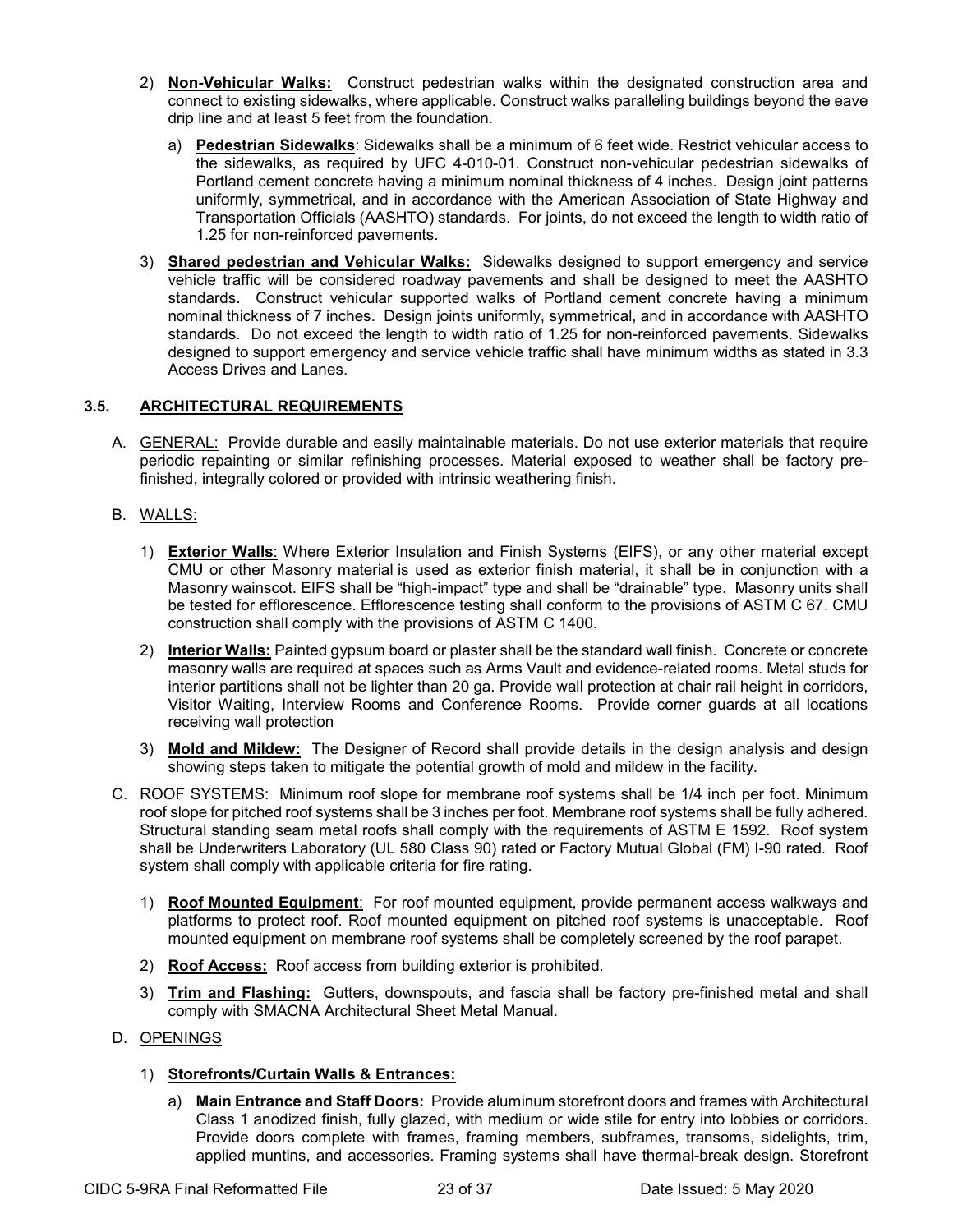systems shall be capable of withstanding area wind loads, thermal and structural movement required by location and project requirements, and shall comply with applicable codes and criteria.

- 2) **Windows**: Material and installation shall comply with applicable codes and criteria.
	- a) **Exterior Windows:** Provide insulated, high efficiency window systems, with thermally broken frames complying with applicable codes and criteria. Window shall meet egress requirements of NFPA 101 and International Building Code. Window sills shall be designed to discourage bird nesting.
	- b) **Interior Windows:**
		- (1) **Laminated Glass:**
			- (a) Interior glazing will be tempered if required by Code.
			- (b) One way observation glass required in select areas.
- 3) **Doors and Frames**: Fire-rated and Smoke Control Doors and Frames: Comply with applicable codes, criteria and requirements of labeling authority. STC ratings shall be of the sound classification required and shall include the entire door and frame assembly. Provide hollow metal frames and solid core wood stain grade doors for the interior generally. Hollow metal doors are acceptable at service areas. Where equipment will be moved in and out often, consider double doors.
	- a) **Exterior Insulated Hollow Metal Doors & Frames**: Provide insulated hollow metal exterior doors for all exterior doors except for main entrance. Doors and frames shall comply with applicable codes and criteria. Doors shall be minimum Level 3, physical performance Level A, Model 2. Frames shall be minimum 12-gauge, with continuously welded mitered corners and seamless face joints. Doors and frames shall be A60 galvannealed, shall comply with ASTM A653 and shall be factory primed. Fire-rated openings shall comply with applicable codes, and the requirements of the labeling authority. Door and frame installation shall comply with applicable codes and criteria.
	- b) **Interior Insulated Metal Doors:** Shall comply with applicable codes and criteria. Doors shall be minimum Level 3, physical performance Level A, Model 2; factory primed.
		- (1) Insulated metal doors may be used at mechanical/electrical rooms.
	- c) **Solid Core Wood Doors:** Provide flush solid core wood doors with Grade A hardwood face veneer for transparent finish. Stile edges shall be non-finger jointed hardwood compatible with face veneer.
		- (1) Provide flush solid core wood doors in hollow metal frames for all interior doors unless noted otherwise.
	- d) **Interior Hollow Metal Frames:** Comply with ANSI A250.8/SDI 100. Frames shall be minimum Level 3, 16 gauge, with continuously welded mitered corners and seamless face joints; factory primed.

#### 4) **Hardware:**

- a) **Door Hardware:** All hardware shall be consistent and shall conform to ANSI/BMHA standards for Grade 1. Provide closers for all exterior doors, all doors opening to corridors and as required by codes. Exit devices shall be installed on all building egress doors.
	- (1) **Finish Hardware (Master Keying System/Cores):** All requirements for hardware keying shall be coordinated with the Contracting Officer. Extension of the existing Installation keying system shall be provided.. Cores shall have not less than seven pins; cylinders shall have keyremovable type cores. Disassembly of knob or lockset shall not be required to remove core from lockset. Locksets for mechanical, electrical and communications rooms only shall be keyed to the existing Installation Master Keying System. HVAC terminal units that are accessed from a central corridor shall have a deadbolt to minimize protrusion into corridor. Plastic cores are unacceptable.
	- (2) **Fire and Exit Door Labeling:** Hardware for fire doors shall be installed in accordance with the requirements of applicable codes. Exit devices installed on fire doors shall have a visible label bearing the marking "Fire Exit Hardware". Other hardware installed on fire doors, such as locksets, closers, and hinges shall have a visible label or stamp indicating that the hardware items have been approved by an approved testing agency for installation on fire-rated doors. Hardware for smoke-control door assemblies shall be installed in accordance with applicable codes.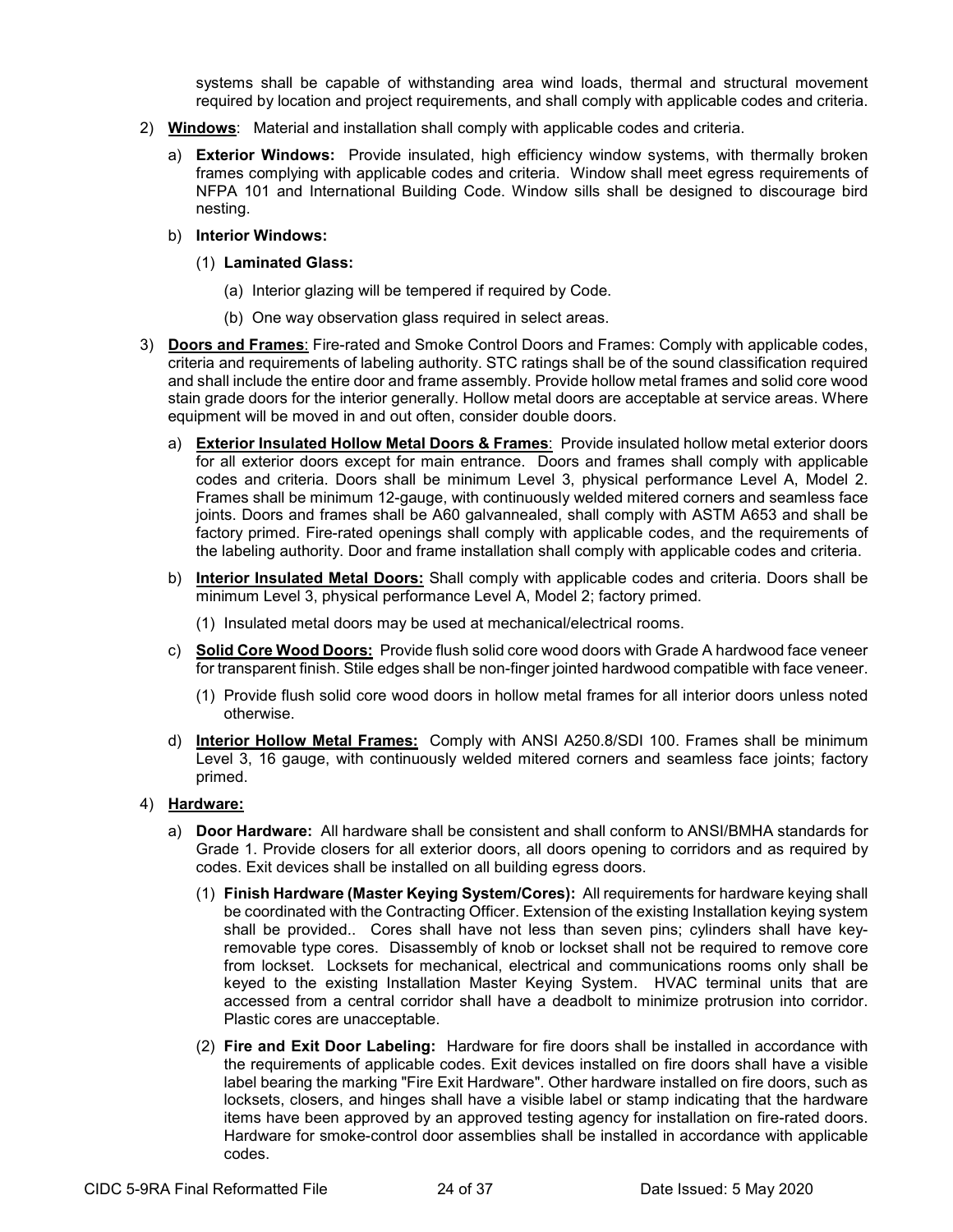- (3) **Special Security Locks:** Security locks are required for Arms Vault, Evidence Processing, Evidence Custodian, and Evidence Depository. Refer to applicable Army Regulations.
- (4) **Auxiliary Hardware:** Provide other hardware as necessary for a complete installation
	- (a) **Door Stops:** Provide wall or floor stops for all exterior doors that do not have overhead holder/stops.
	- (b) **Acoustical:**Provide for all necessary acoustical isolation hardware for the opening.
- b) **Electronic Key Card Access System:** A Programmable Electronic Key Card Access System shall be provided on all doors unless otherwise noted. Extension of the Installation key card access system (if existing) shall be provided. The minimum operability requirement is a key card access system that provides a single key card for the individual agent, programmable to open all doors authorized for him/her to open. For example; only certain authorized agents will be authorized to access the evidence custodian office and evidence depository. A Programmable Electronic Key Card Access System Manufacturer's Representative shall install all hardware and software necessary for the operation of the Electronic Key Card Access System and program all locksets. Provide six (6) blank key cards for each personnel each building is designed to accommodate. All blank key cards shall be serially numbered and each key card shall have its number permanently inscribed on it. The Design-Build Contractor shall furnish in three-ring binders, one full set of the system manufacturer's system training manual, system maintenance manual, and one training video (in format provided by the system manufacturer), with each system installed. The Programmable Electronic Key Card Access System Manufacturer's Representative shall provide two (2) separate 4-hour classes of training for the user on software use, programming locks, encoding cards and printing reports. Each building shall be furnished with a complete stand-alone key card system package. System shall be capable of being compartmentalized so that each building has only the capability to produce key cards for that building. Provide a two (2) year warranty on the system and all components and locksets. All special tools, software, connecting cables and proprietary equipment necessary for the maintenance, testing, and reprogramming of the system shall be furnished to the Contracting Officer Representative.
- 5) **Glass and Glazing**: Material and installation shall comply with applicable codes and criteria.
- 6) **Louvers and Vents:**
	- a) **Exterior:** Exterior louvers shall have bird screens and shall be designed to exclude wind-driven rain. Exterior louvers shall be made to withstand wind loads in accordance with the applicable codes. Wall louvers shall bear the Air Movement & Control Association (AMCA) International certified ratings program seal for air performance and water penetration in accordance with AMCA 500-D and AMCA 511. Louver finish shall be factory applied.

### E. EXTERIOR SPECIALTIES:

- 1) **Bird Habitat Mitigation:** The Contractor shall provide details in the design necessary to eliminate the congregating and nesting of birds at, on, and in the facility.
- J. ACOUSTICAL REQUIREMENTS: Exterior walls and ceiling assemblies, doors, windows and interior partitions shall be designed to provide for attenuation of noise sources in accordance with applicable criteria, but no less than the following:
	- 1) **Exterior Walls:** STC 49
	- 2) **Administrative Spaces:** STC 40
	- 3) **Conference Rooms and interview rooms:** STC 45
	- 4) **Polygraph Room:** STC 50
	- 5) **Mechanical Room:** STC 50
	- 6) Sound conditions (and levels) for interior spaces, due to the operation of mechanical and electrical systems and devices, shall not exceed levels as recommended by ASHRAE handbook criteria. Provide acoustical treatment for drain lines and other utilities to prevent noise transmission into the interior of dwelling units. An acceptable level of background noise (defined by Noise CriteriaCurve or NC) is provided based upon the following criteria: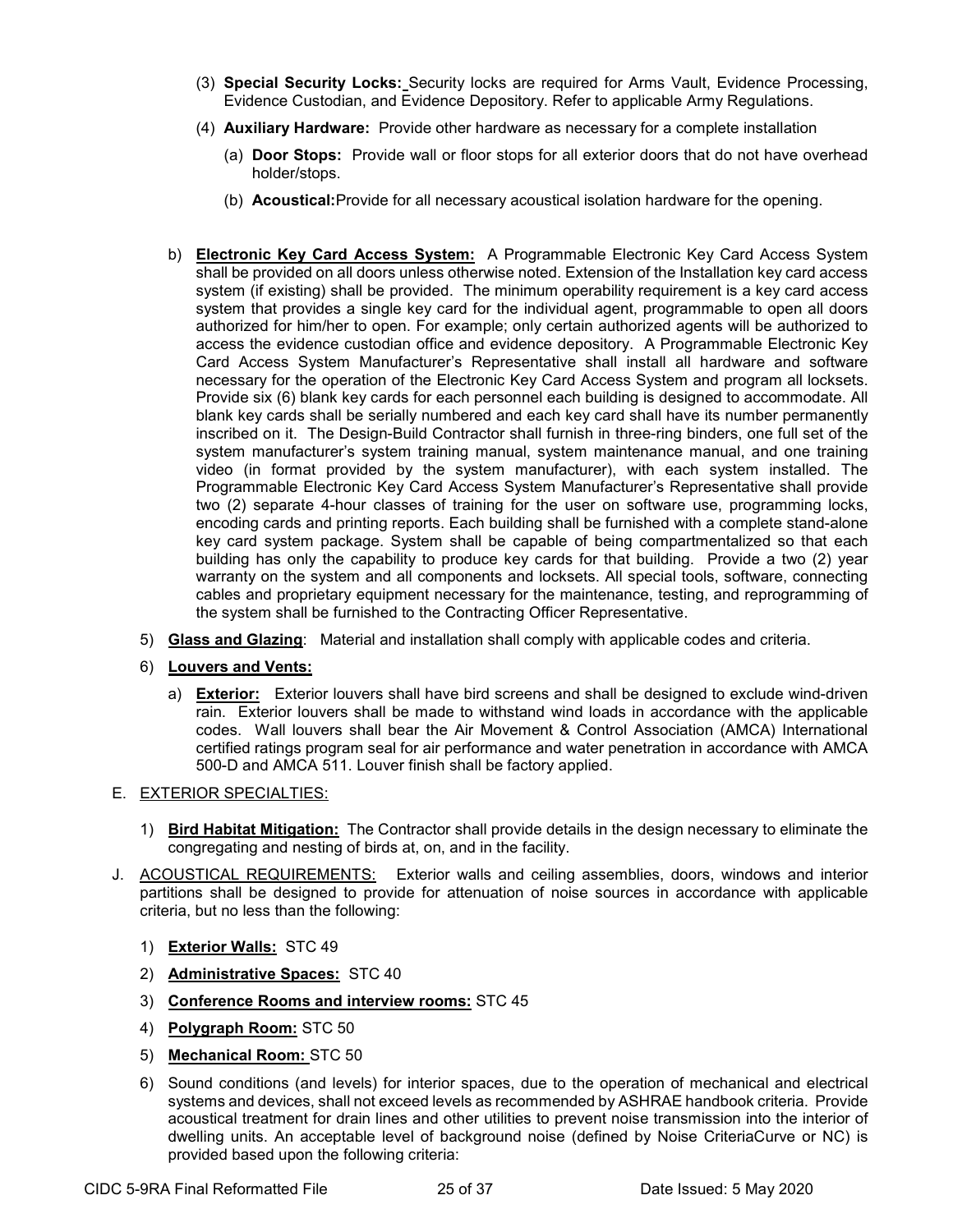- a) Conference Rooms: NC 25
- b) Private Administrative Offices: NC 30
- c) Polygraph Exam Room: NC 30
- d) Open Administrative Offices: NC 35
- e) Interview Rooms: NC 35

#### K. THERMAL REQUIREMENTS:

1) **Thermal Insulation:** Provide exterior wall, floor, and roof/ceiling assemblies with thermal transmittance (U-values) required to comply with the proposed energy calculations for the facilities. Insulation shall not be installed directly on top of suspended acoustical panel ceiling systems. See Paragraph 3.12 Energy Conservation for details.

#### **3.5.1. FINISHES AND INTERIOR SPECIALTIES**

- A. GENERAL: Provide sustainable materials and furnishings that are easily maintained and replaced. Maximize use of day lighting. Provide interior surfaces that are easy to clean and light in color. Design interior spaces in accordance with the function; ie, administrative spaces should resemble a commercial office in the private sector with a professional ambience. Evidence handling spaces must be easily cleanable and light in color so that dirt, evidence, and/or foreign objects can be easily seen. Suspect areas must be easily cleanable, very durable and abuse resistant. Finishes in suspect areas must not facilitate hiding of objects , ie behind cove base, under carpet, above ceiling tile, etc, nor should items within these suspect spaces be used potentially as weapons and/or projectiles.
- B. FINISHES: Designers are not limited to the minimum finishes listed in this paragraph and are encouraged to offer higher quality finishes.
	- 1) **Minimum Finish Requirements:** Wall, ceiling and floor finishes shall conform to the requirements of the IBC, NFPA and UFC 3-600-01. Where code requirements conflict, the most stringent code requirement shall apply.
		- a) **Walls:** All wall finish shall be minimum 5/8" painted gypsum board, except where stated otherwise. All gypsum board shall achieve a score of 10, the highest level of performance for mold resistance under the ASTM D 3273 test method. All gypsum board shall be transported, handled, stored and installed in accordance with the GYPSUM ASSOCIATION – Guidelines For Prevention Of Mold Growth On Gypsum Board (GA-238-03). Use impact resistant gypsum board in corridors, storage rooms, and Suspect areas.
		- b) **Ceilings:** All gypsum wall board ceiling finishes shall be minimum 5/8" painted gypsum board, except where stated otherwise. All gypsum board shall achieve a score of 10, the highest level of performance for mold resistance under the ASTM D 3273 test method. All gypsum board shall be transported, handled, stored and installed in accordance with the GYPSUM ASSOCIATION – Guidelines For Prevention Of Mold Growth On Gypsum Board (GA-238-03). Where acoustic tile is used, gypsum board or plaster may be incorporated to add interest such as bulkheads, soffits or other patterns. In acoustically rated spaces the wall/partition shall penetrate the ceiling. The acoustic rating shall include the entire envelope, therefore requiring partitions to extend to the structure above or treatment of the ceiling to prevent sound from transmitting over the partition. Finished ceiling heights shall be 9'-0" unless otherwise noted
		- c) **Floors:** Consider the requirements for durability in areas that will receive more traffic and areas that have high abuse. Porcelain tile is identified for traffic areas but other durable products such as terrazzo may be considered. Consider using a waterproofing membrane and mortar bed for thick set tile materials. Carpet may be used in offices and corridors. Vinyl tile shall be used in break/multipurpose rooms, Evidence Processing, Evidence Depository, Photo ID. Where carpet is used, provide broadloom in a multi-color pattern (except in polygraph suite). Carpet static control shall be provided to permanently control static buildup to less than 3.5 kv when tested at 20% relative humidity and 70 degrees F in accordance with AA TCC 134. In communications and computer rooms provide non-static resilient flooring. Provide recessed entry mat (walk-off mat) systems at building entrances.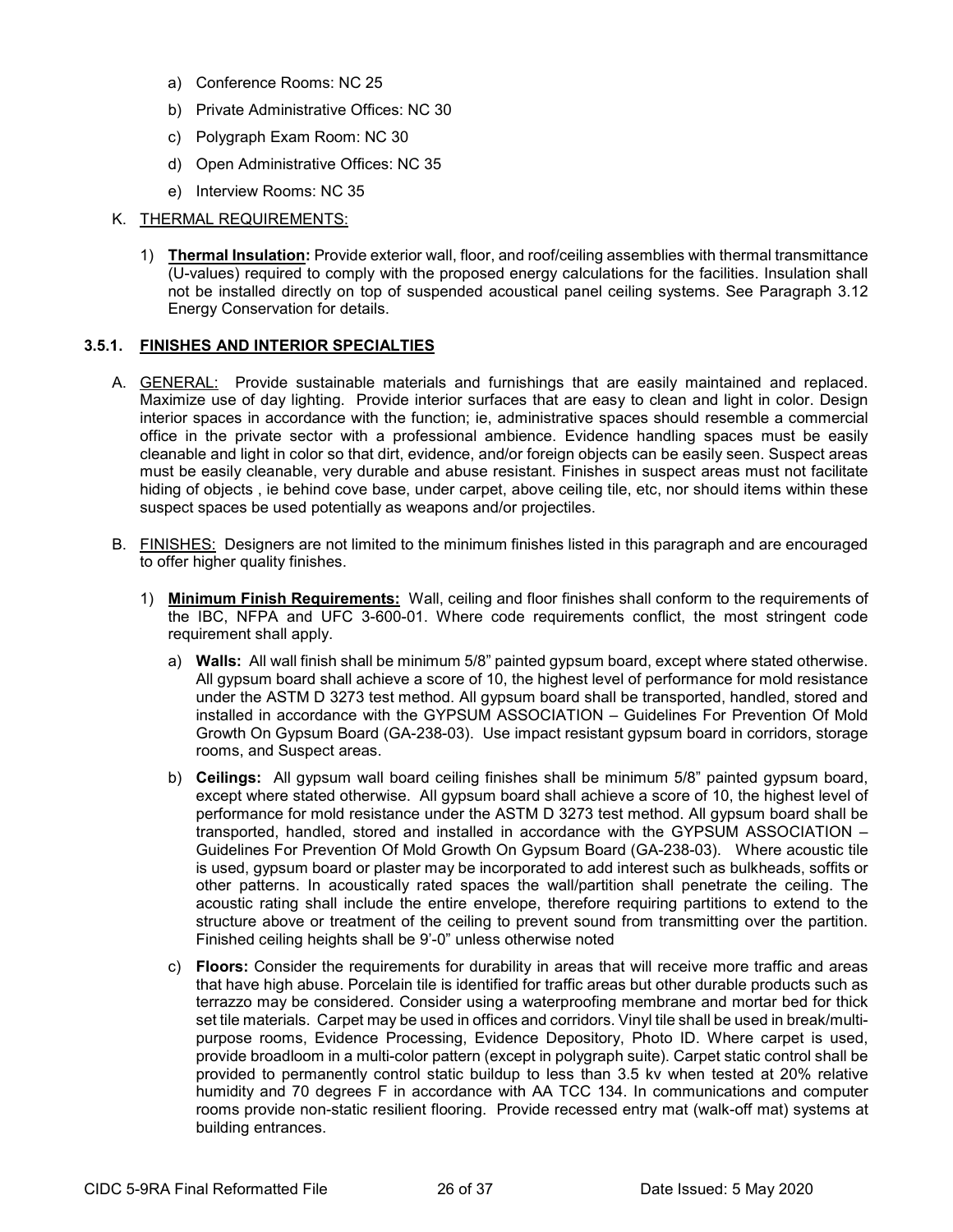- (1) **Resilient Flooring):** Resilient flooring shall be a minimum 1/8 inch thick, conforming to ASTM F 1066, Class 2, through-pattern tile, Composition 1, asbestos free, with color and pattern uniformly distributed throughout the thickness of the tile.
- (2) **Porcelain/Quarry Tile:** Slip-resistant and in accordance with applicable criteria**.**
- (3) **Ceramic Tile:** Slip-resistant and in accordance with applicable criteria
- (4) **Sealed Concrete:** Slip-resistant and in accordance with applicable criteria
- (5) **Walk-off mats:** Provide recesses walk-off entry mat systems at building entrances.
- d) **Counter Tops:** Countertops shall have waterfall front edge, and have integral coved backsplash. countertop with minimum  $\frac{1}{2}$  inch thick cast 100 percent acrylic polymer solid surfacing.
- e) **Window Stools:** Window stools shall be minimum ½ inch thick cast 100 percent acrylic polymer solid surfacing material.
- f) **Interior doors and frames:** Provide hollow metal frames and solid core wood stain grade doors generally. Hollow metal doors are acceptable at service areas. Where equipment will be moved in and out often, consider double doors
- 2) **Minimum Paint Finish Requirements:** All paints used shall be listed on the "Approved product list" of the Master Painters Institute, (MPI). Application criteria shall be as recommended by Master Painters Institute (MPI) guide specifications for the substrate to be painted and the environmental conditions existing at the project site.
	- a) **Exterior Surfaces:** Except factory pre-finished material or exterior surfaces receiving other finishes shall be painted a minimum of one prime coat and two finish coats. Paints having a lead content over 0.06 percent by weight of nonvolatile content are unacceptable. Paints containing zinc-chromate, strontium-chromate, mercury or mercury compounds, confirmed or suspected human carcinogens shall not be used on this project. Exterior paints and coating products shall be classified as containing low volatile organic compounds (VOCs) in accordance with MPI criteria. Application criteria shall be as recommended by MPI guide specifications. Provide an MPI Gloss Level 5 Finish (Semi-gloss), unless otherwise specified.
	- b) **Interior Surfaces:** Except factory pre-finished material or interior surfaces receiving other finishes shall be painted a minimum of one prime coat and two finish coats. Paints having a lead content over 0.06 percent by weight of nonvolatile content are unacceptable. Paints containing zinc-chromate, strontium-chromate, mercury or mercury compounds, confirmed or suspected human carcinogens shall not be used on this project. Interior paints and coating products shall contain a maximum level of 150 g/l (grams per liter) of volatile organic compounds (VOCs) for non-flat coatings and 50 g/l of VOCs for flat coatings. Provide an MPI Gloss Level 5 Finish (Semigloss) in wet areas and a flat finish in all other areas.

### C. INTERIOR SPECIALTIES:

### 1) **Signage & Directories:**

- a) **Room Signage:** Provide ADA compliant interior room identification signage for all rooms. Provide gloss or matte finish plaques with slots in base laminate for insertion of changeable message strips. Classroom and conference room signage shall have an "In Use" feature. Provide a building directory at the public entrance.
- b) **Directories:** Provide a building directory at the public entrance.
- 2) **Visual Display Units/Cases:**
	- a) **Bulletin Boards:** Provide a minimum of one bulletin board centrally located in the administrative corridor, and one in the multi-purpose room. Bulletin board shall be 4'-0" high and 6'-0" wide. Bulletin boards shall have a header panel and shall have lockable, glazed doors. Glazing shall be laminated glass.
- 3) **Toilet Accessories:** Furnish and install the items listed below and all other toilet accessories necessary for a complete and usable facility. All toilet accessories shall be Type 304 stainless steel with satin finish.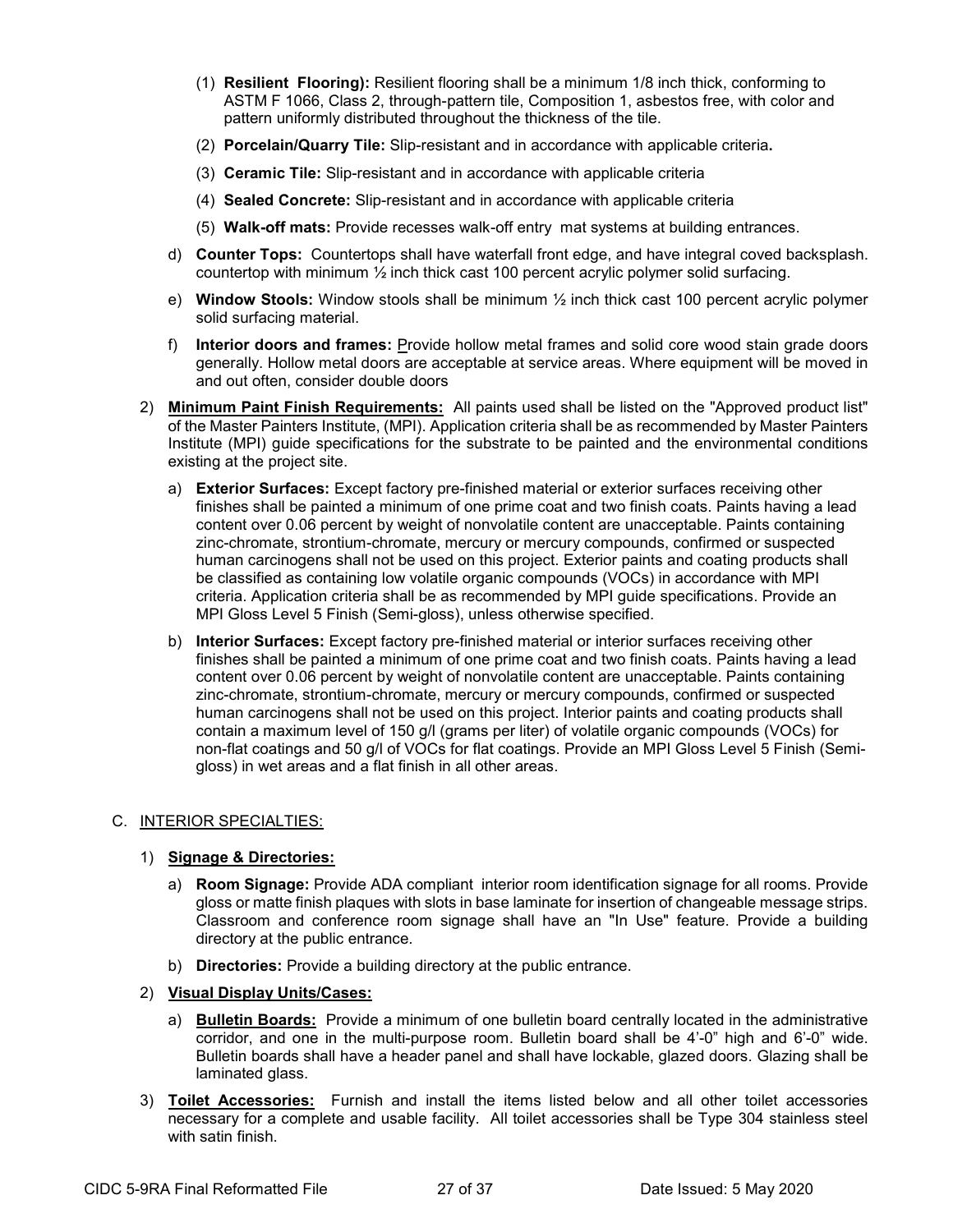- a) **Main Toilet(s):** Public Toilets (IF REQUIRED BY THE RFP): Toilet accessories shall conform to the requirements of the ABA and shall include, but are not limited to the following:
	- (1) Glass mirrors on stainless steel frame and shelf at each lavatory
	- (2) Liquid soap dispenser at each lavatory
	- (3) Combination recessed mounted paper-towel dispenser/waste receptacle
	- (4) Sanitary napkin disposal at each female\unisex toilet
	- (5) Recessed mounted lockable double toilet paper holder at each water closet.
	- (6) Sanitary toilet seat cover dispenser a minimum of one per toilet room
	- (7) Grab bars as required by ABA

#### 4) **Wall Protection:**

- a) **Chair Rail:** Chair rails shall be installed in areas prone to hi-impact use, including corridors and waiting area.
- b) **Corner Guards:** Provide surface mounted, high impact resistant, integral color, snap-on type resilient corner guards, extending from floor to ceiling for wall/column outside corners in all areas. Factory fabricated end closure caps shall be furnished for top and bottom of surface mounted corner guards.

#### 5) **Storage Shelving:**

- a) **Janitor's Closet:** Provide a minimum of six linear feet of 18 inch deep, heavy duty, stainless steel shelving for storage of janitorial supplies.
- b) **Evidence Depository:** mix of open and closed industrial shelving**.**
- 6) **Fire Extinguisher Cabinets & Mounting Brackets:** Furnish and install fire extinguisher cabinets and fire extinguisher cabninets as required by applicable codes and criteria. Furnish a list of installed fire extinguisher cabinets and mounting brackets (including location, size and type) to the Contracting Office Representative. Provide recessed or semi-recessed units.

### **3.6. STRUCTURAL REQUIREMENTS**

- A. GENERAL: Design and construct as a complete system in accordance with APPLICABLE CRITERIA.
- B. DESIGN LOADS:
	- 1) **Live Loads:** Design live loads shall be per the IBC but not lower than the following minimums.
		- a) **Slab on grade:** 150 psf minimum
- **3.7.** SEE PARAGRAPH 6.7 THERMAL PERFORMANCE NOT USED

### **3.8. PLUMBING REQUIREMENTS**

- A. DESIGN STANDARDS AND CODES: The plumbing design for all CIDC facilities shall be in accordance with the current version of the Unified Facilities Criteria (UFC) documents and all applicable codes and standards, including the ABA Accessibility Standards for Federal Facilities, LEED – NC for New Construction Reference Guide Version 3.0, and ASHRAE 189.1-2009 Standard for the Design of High-Performance Green Buildings
- B. BUILDING USE WATER REDUCTION: Low-flow plumbing fixtures shall be used to maximize water efficiency. Public metering self-closing faucets shall use a maximum of 0.25 gallons per metering cycle. Public lavatory faucets shall have a maximum flow rate of 0.5 GPM. Single flush water closets shall have a maximum flush volume of 1.28 gallon; dual flush water closets shall have an effective flush volume of 1.28 gallons; and urinals shall have a maximum flush volume of 0.5 gallons
- C. DOMESTIC WATER: Consider an active or passive solar water heating system to meet part or the entire domestic hot water load. Consider instantaneous natural gas-fired water heaters, in place of a combination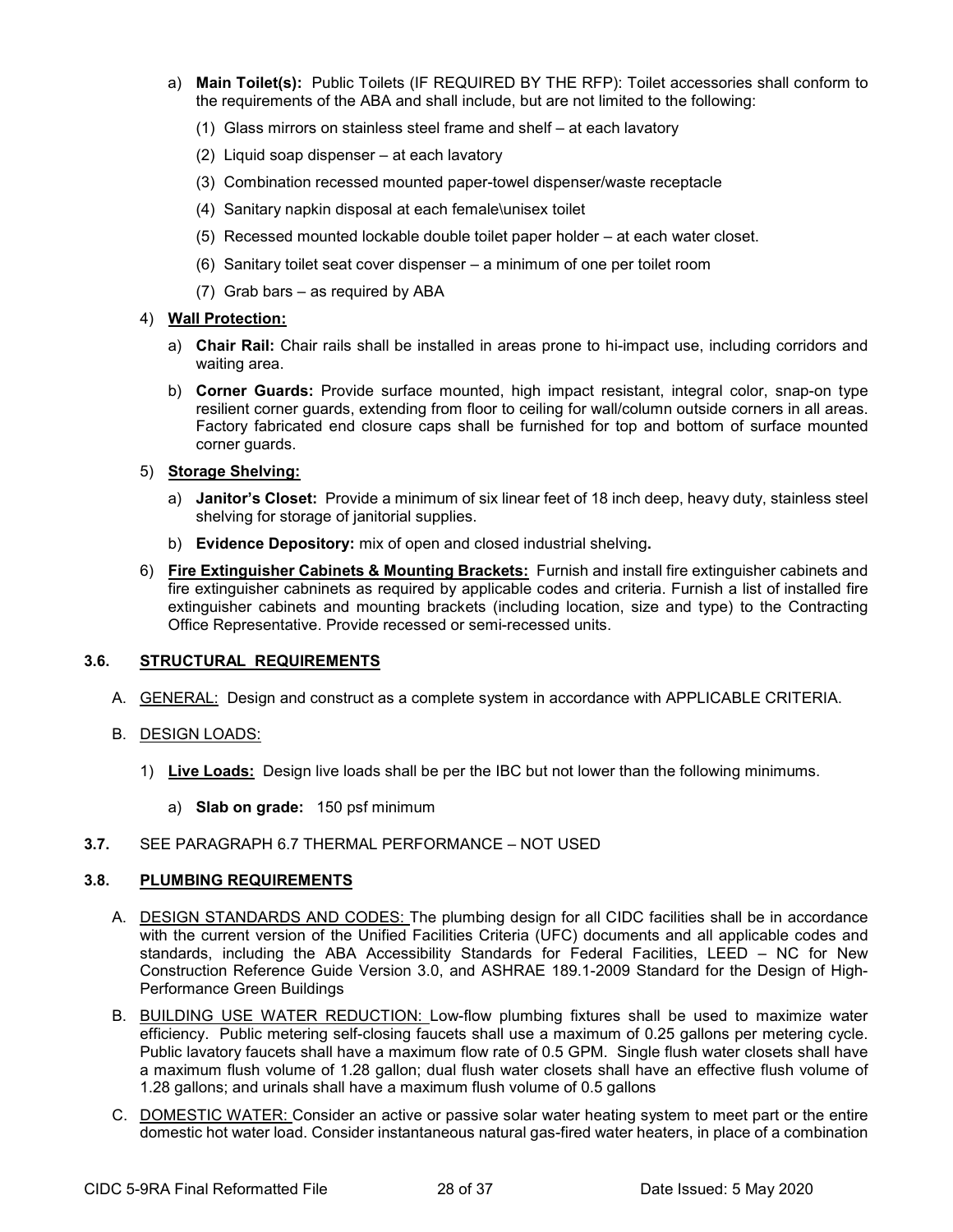hot water heater and storage tank. The domestic hot water system for the Vehicle Processing Building shall be separate from the main building. Consider an instantaneous domestic water heater

- 1) **Heating System:** In accordance with applicable criteria.
- 2) **Pipe Sizing:** In accordance with applicable criteria.

#### B. FIXTURE FLOW RATES:

- 1) **Water Closets:** Shall have a maximum flow rate of 1.28 gallons per flush or dual flush with an equivalent average flush volume of 1.28 gallons per flush.
- 2) **Shower heads**: Shall have a maximum flow rate not to exceed 1.5 gpm.
- 3) **Bathroom Sinks:** Shall have a maximum flow rate not to exceed 0.5 gpm.
- 4) **Kitchen Sinks**: Shall have a maximum flow rate not to exceed 1.0 gpm.
- 5) **Janitor and utility Sinks**: Shall have a maximum flow rate not to exceed 2.0 gpm.

#### C. DRAINS, INTERCEPTORS SEPARATORS & CLEANOUTS:

#### 1) **Interceptors:**

#### a) **Oil/Grease Interceptors:**

(1) Provide at Vehicle Processing as required.

#### 2) **Cleanouts:**

- (1) Provide as required by applicable critiera and code.
- 3) **Drains:**

*(1)* Provide as required; mechanical/ utility spaces, bathrooms, multi-purpose room, etc. Provide a continuous 6 inch wide trench drain with continuous grating at the inside of the overhead door of the Vehicle Processing building. Locate drain approximately 24 inches from the inside face of the door.

#### D. PLUMBING FIXTURES:

- 1) Provide commercial grade plumbing fixtures.
- 2) Emergency eye wash and shower shall be provided in accordance with OSHA 1910, in both the main building and the vehicle processing building. See drawings for locations.

#### E. METERING:

- 1) **Smart Meters** : shall be used to monitor the energy and resource use of the facility. Smart Meters capture complex energy or resource use information and transmit this information on a real-time (or near real-time) basis
- 2) **Water meters:** Provide metering and sub metering of water use including separate metering of reclaimed, potable, and rain water systems.
- 3) **Natural gas meter and pressure regulator:** A gas meter and pressure regulator shall be provided when facilities utilize natural gas as an energy source. The gas meter shall be a 'Smart Meter' which reports to the Energy Management Control System.

### **3.9. COMMUNICATIONS AND SECURITY SYSTEMS**

A. TELECOMMUNICATION SYSTEMS: Telecommunications outlets shall be provided per the applicable criteria based on functional purpose of the space within the building. Information systems shall consist of a complete end-to-end voice, data cable based functional design accomplished in accordance with the I3A Technical Criteria. Information system equipment provided to satisfy the service requirements of this design shall meet the technical specifications and planning guidance found in ANSI/TIA/EIA-568-B and 569-A, as appropriate. Functional requirements shall be developed and implemented based upon the I3A Technical Criteria to satisfy both the near-term as well as the growth potential of the CIDC facility. When two Telecommunication Rooms (TR) are required, size main TR at a minimum of 1.1% of serving area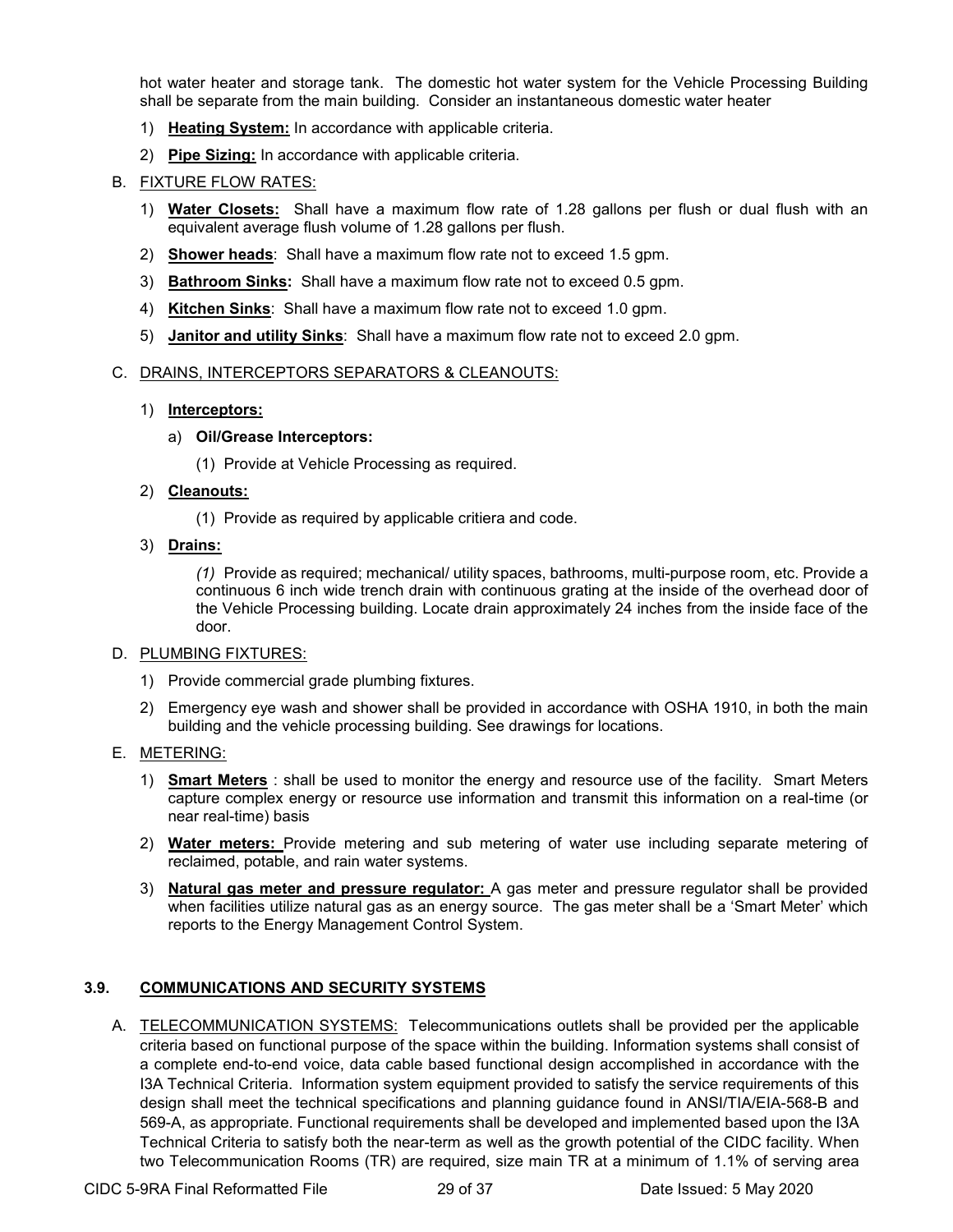and secondary room at a minimum of 8' x 10'. Additional TR shall be provided and placed centrally to the area served. The TR placement shall ensure the serving areas do not exceed 10,000 square feet as stipulated in TIA/EIA-569-B, and linear footage from TR to outlet does not exceed 250 feet. System provisions shall be compliant with the requirements of the Department of Defense (DOD) Standards for Accessibility, as directed for the facility. All cable utilizing conduit in slab, including floor boxes to be evaluated and labeled for use in a 'wet location'. Metallic separation is required between telecommunication and power wiring in power poles, under floor conduit and/or systems furniture raceway.

- 1) **CATV:** All CATV outlet boxes, connectors, cabling, and cabinets shall conform to applicable criteria unless noted otherwise. All horizontal cabling shall be homerun from the CATV outlet to the nearest telecommunications room unless indicated otherwise. The cable television system shall consist of cabling, pathways, and outlets. All building CATV systems shall conform to applicable criteria including I3A Technical Criteria and UFC 3-580-01 Telecommunications Building Cabling Systems Planning/Design. See paragraph 6 for possible additional requirements.
- 2) **Paging System:**. A zoned paging system shall be provided throughout the facility and integrated with the telephone system. Provide a system that allows paging to individual rooms and to all building areas. Outdoor spaces such as break areas (if provided) shall be on the public area system. Coordinate microphone location with user requirements.
- 3) **Audio/Visual System:** Audio/Visual systems shall be provided and shall comply with I3A Technical Criteria and the program requirements. Provisions (consisting of a power receptacle and conduit for signal wiring) for a GFGI projector shall be provided in each conference room and classroom. Provide camera and microphone for audio/video recording capability at polygraph room and each Interview Room; determine with user, the location of recording head end equipment.
- 4) **Clock System:** Clocks shall be provided in conference rooms, offices, and visitor waiting areas. When requested by the user, this requirement may be met by providing an integrated clock system that provides adjustment of all clocks from one central point.
- 5) **Wireless Technology:** The use of wireless technology for data transfer must be in accordance with Army Regulation 25-1 Army Information Management found at http://www.army.mil/usapa/epubs/25 Series Collection 1.html as well as the latest memorandum and letters regarding this quickly evolving issue.
- 6) **Information System Equipment:** All equipment provided for the facility shall meet the functional standards found in the I3A Technical Criteria. The building's interior copper cabling shall be EIA/TIA 568B Category 6 RJ-45. Installation shall be in accordance with applicable UFGSs.

### B. SECURITY INFRASTRUCTURE/SYSTEMS:

- 1) **Electronic Security System (ESS):** The security infrastructure shall be designed and installed to support all Government-furnished equipment and security apparatus including ICIDS systems, CCTV surveillance systems, CCTV camera locations, doors/rooms requiring access controls and restricted access systems. Provisions shall include dedicated power circuits, communications connections, raceways, and signal wiring for user installed devices. System requirements shall be coordinated with the installation security office. Design of security systems shall also be coordinated with the Mandatory Center of Expertise (MCX) Electronic Security Center, US Army Installation Support Center, Huntsville, Alabama.
	- a) **ICIDS System**: Equipment will include all components including interior and exterior sensors, monitor consoles, remote monitors, area data collectors, CCTV, and entry control equipment. See individual room descriptions for security required at each space. Arms Vault and Evidence suite will require IDS. Additonal security features will be required at the Arms Vault IAW AR 190- 11 "Physical Security of Arms, Ammunition, and Explosives" . Central Monitoring and control equipment will be located in the Admin Operations and/or the Duty Agent office. Alarms and reporting may also be sent to the Installation Security Office. Coordinate with User and Installation requirements.
	- b) **SIPR:** Secure Internet Protocol Routing Network (SIPRNET) access, installed in accordance with provisions of SIPRNET Technical Implementation Criteria. Secure communications rooms to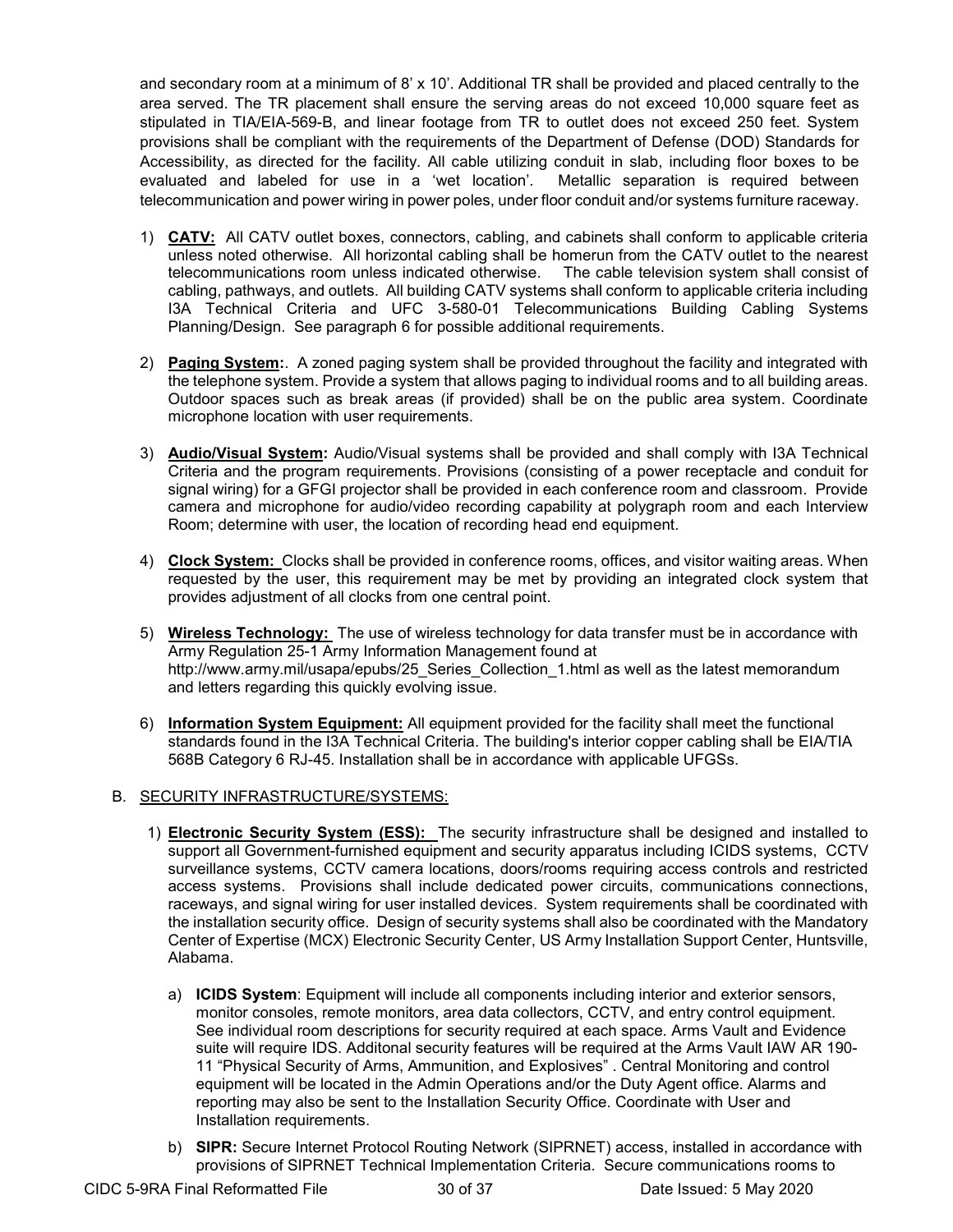accommodate SIPRNET and secure Video Teleconferencing (VTC) shall be designed and constructed in accordance with the SIPRNET Technical Implementation Criteria (Minimum secure communication room dimensions shall be minimum 6 feet wide x 6 feet deep. Each room shall include a communication signal ground busbar, connected to the main telecom room signal busbar via properly sized ground wire (see MIL-HDBK-419-A), and one dedicated 20-amp circuit for the SIPRNET rack/safe, in addition to convenience receptacles. The connection to the main telecommunications room shall be via a single 2-inch trade size steel conduit. Additional TEMPEST requirements shall be met on a per site basis dependent on the facility zone type and the equipment NSTISSAM level. All unclassified telecommunications systems and associated infrastructure shall be electrically and physically isolated from all classified telecommunications systems in accordance with NSTISSAM requirements.

- c) **CCTV:** Infrastructure for an alarm and CCTV system shall be provided. Coordinate mounting location with the user. At a minimum, corridors, secured parking and impound area, staff parking, and building entrances will require CCTV coverage.
- d) **Access Control:** All doors should have provisions for installation of programmable keycard access.
- C. MASS NOTIFICATION SYSTEMS: Provide a mass notification system conforming to UFC 4-010-01 and UFC 4-021-01 for the purpose of providing real-time announcements in the immediate vicinity of the building during emergency situations. Coordinate specific system requirements with the user and the Installation. A combined Fire Alarm/Mass Notification system is permitted in accordance with UFC 4-021-01, Mass Notification Systems. A voice evacuation system will be used for the audible notification appliances. The speakers used for the fire alarm voice evacuation system will also serve as the audible Mass Notification System. Clear lens strobe lights for "Fire" and amber lens strobe lights for "Mass Notification" will be provided for visual notification and must be installed in accordance with NFPA 72 and ADA guidelines

### **3.10. ELECTRICAL REQUIREMENTS**

- A. GENERAL: Select electrical characteristics of the power system to provide a safe, efficient, and economical distribution of power based upon the size and types of loads to be served. Use distribution and utilization voltages of the highest level that is practical for the load to be served. The effect of nonlinear loads such as computers, other electronic equipment and electronic ballasts shall be considered and accommodated as necessary. Voltage drop shall not exceed the maximum allowed per ASHRAE 90.1. Transient voltage surge protection shall be provided on service equipment. .
- B. DISTRIBUTION: Power receptacles shall be provided per NFPA 70 and in conjunction with the proposed equipment and furniture layouts. Provide power, data and telecommunications connectivity to each workstation. A duplex power receptacle shall be accessibly located adjacent to each duplex voice/data and CATV outlet. At all levels of the power distribution system, there shall be 20 percent built-in spare circuit and load capacity. Power poles shall not be utilized. In areas such as conference rooms, floor-mounted recess power and telecomm receptacles shall be utilized
- C. POWER: Power shall be provided for all installed equipment requiring power to include convenience receptacles and government furnished government installed equipment.
	- 1) **Panels:** Panelboards located in accessible areas, shall be lockable and keyed to one master key.
	- 2) **Outlets:**
		- a) **Waiting Area:** Provide a minimum of one 120 volt duplex receptacle for housekeeping purposes.
		- b) **Corridors:** Provide a minimum of one 125 volt duplex receptacle per corridor for housekeeping. No point along a corridor wall at 18" above finished floor shall be more than 25 feet from a receptacle.
		- c) **Mechanical & Electrical Room:** Provide a minimum of two 125 volt duplex receptacles in mechanical rooms in addition to those required by NFPA 70. This requirement does not apply to the small mechanical rooms used for individual dwelling units. In addition, provide a minimum of one 125 volt duplex receptacle in each electrical room.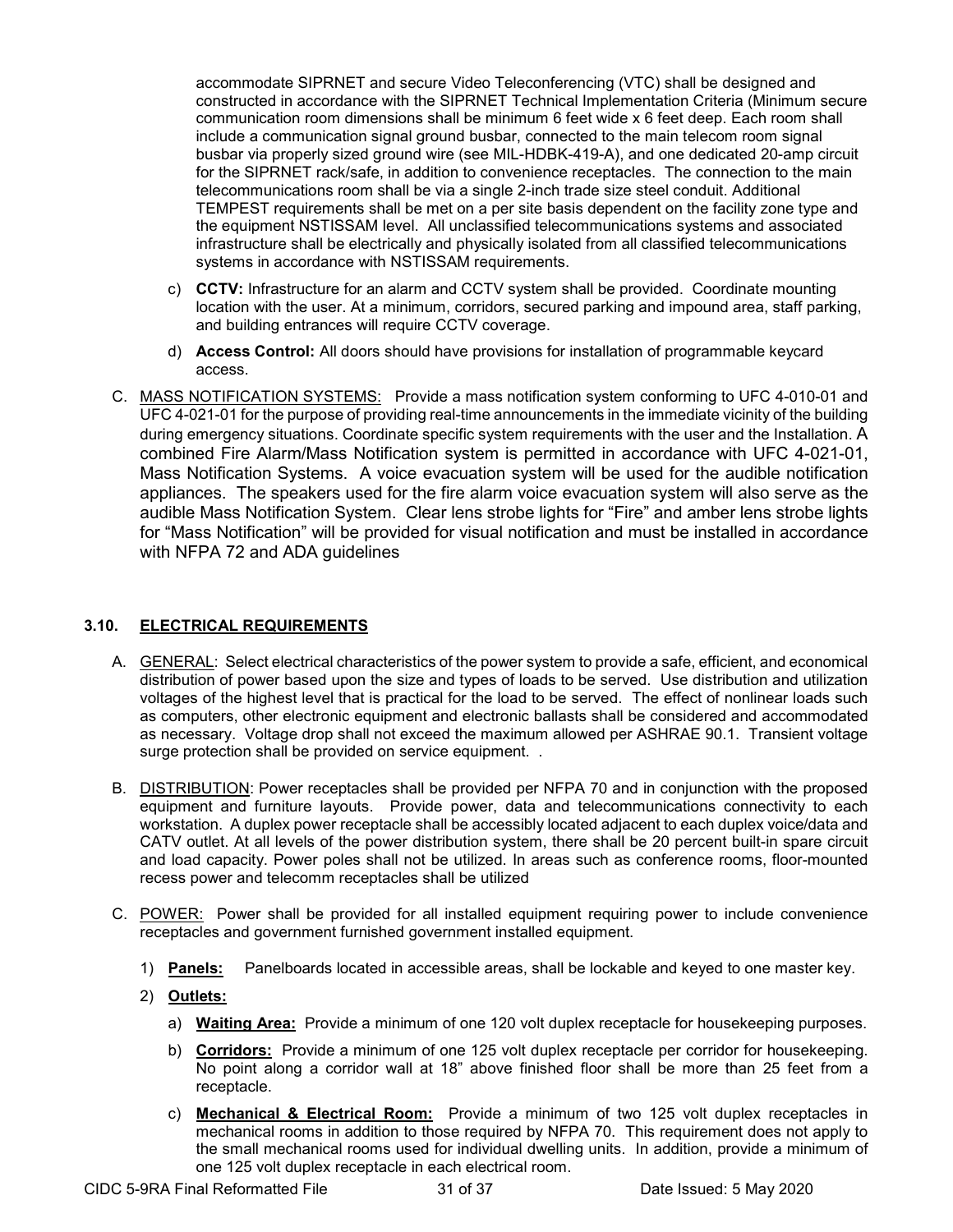- d) **Multi-Purpose Room Area:** Provide power receptacles for vending machines, Refrigerators, ice cube machine-dispensers, and other appliances.
- e) **Office Spaces:** In accordance with NFPA 70.
- f) **Other Spaces**: Spaces such as the Vehicle Processing area, Evidence Processing, photo ID lab, and others have special equipment that require dedicated power.
- D. BUILDING LIGHTING LEVELS, FIXTURES & CONTROLS: Interior lighting controls shall be provided in accordance with ASHRAE 90.1 and the requirements of each functional space. Electronic ballasts for linear florescent lamps shall be the high efficiency programmed start type. Provided lighting levels shall be within +/- 10% of required lighting levels. Insure proper lighting level ratio of adjoining "observer/observed" spaces of the polygraph suite. Occupancy sensors shall be provided, in accordance with UFC 3-530-01, in restrooms, electrical and mechanical rooms, telecommunication rooms and similar areas. Occupancy sensors shall not be provided in Suspect Toilet, Suspect Waiting, Polygraph Office, Polygraph Exam, or Observation Room. Interior lighting shall combine 2'x4' and 2'x2' fluorescent, cove lighting, direct and indirect recessed, direct and indirect recessed with parabolic lens, sconces, decorative, and exit fixtures. Dimming ballasts, where required, shall be capable of dimming to 5 percent. Lighting for videoteleconferencing and office spaces shall have special parabolic diffusers, which shall eliminate any effects on the screens or displays.
- E. BACKUP POWER: Provide an exterior waterproof receptacle, manual transfer switch, and distribution panel to connect to a temporary mobile generator. The generator shall not be included in the construction contract. The voltage and amperage shall be determined during the design process to address any mission essential emergency power needs. Where applicable, individual unit Uninterruptible Power Systems (UPS) shall be provided, where required by the program. The systems shall have a minimum of five minutes capacity of full load to allow for orderly shutdown of critical loads. UPS equipment shall have isolation/bypass capabilities for maintenance and shall utilize leak-proof maintenance-free sealed lead-acid batteries with suspended electrolyte.
- F. LIGHTING PROTECTION: Facilities shall be protected from lightning in accordance with NFPA 780 National Standard for the Installation of Lightning Protection Systems and all applicable UFC. A risk analysis using the appropriate calculations based on NFPA 780 National Standard for the Installation of Lightning Protection Systems and all applicable UFC shall be performed to determine what, if any, lightning protection is required.
- G. SPECIAL LIGHTING, POWER AND TELECOMMUNICATIONS REQUIREMENTS FOR VEHICLE PROCESSING BUILDING: The Vehicle Processing Building shall have a separate distribution power panel, fed from the main 208Y/120V distribution panel, to power lighting, receptacles, special equipment loads, and mechanical loads. The panel shall be recessed mounted inside of the building and contain a main circuit breaker. Lighting fixtures for the vehicle maintenance bay shall be wall mounted to illuminate sides and underside of vehicles on the vehicle lift. Provide two (2) phone and two (2) data lines to the Vehicle Processing Building

# **3.11. HEATING VENTILATING AND AIR-CONDITIONING (HVAC) REQUIREMENTS**

### A. HVAC DESIGN CRITERIA:

- 1) **General:**
	- a) Consider HVAC systems that include vertical self-contained air-handling units, located in the Mechanical Room, and an outdoor dry cooler or wet closed loop cooling tower, located on grade. Evaluate the outdoor environmental and climate conditions to determine if a dry cooler or a wet cooling tower should be selected. Consider a four-pipe fan coil system for space heating and cooling. Consider 'Economizer Cooling'. An air-side economizer uses filtered outdoor air for cooling during a part of the year. A water-side economizer uses fluid from the cooling tower or dry cooler for cooling directly, without the use of a refrigeration cycle. Avoid selecting HVAC systems which require simultaneously heating and cooling; consider waste energy (waste heat) recovery systems. Chlorofluorocarbon (CFC) based refrigerants shall not be used in HVAC and refrigeration systems. Recognize the STC ratings required within the facility, and design the HVAC system so that these sound ratings are not compromised.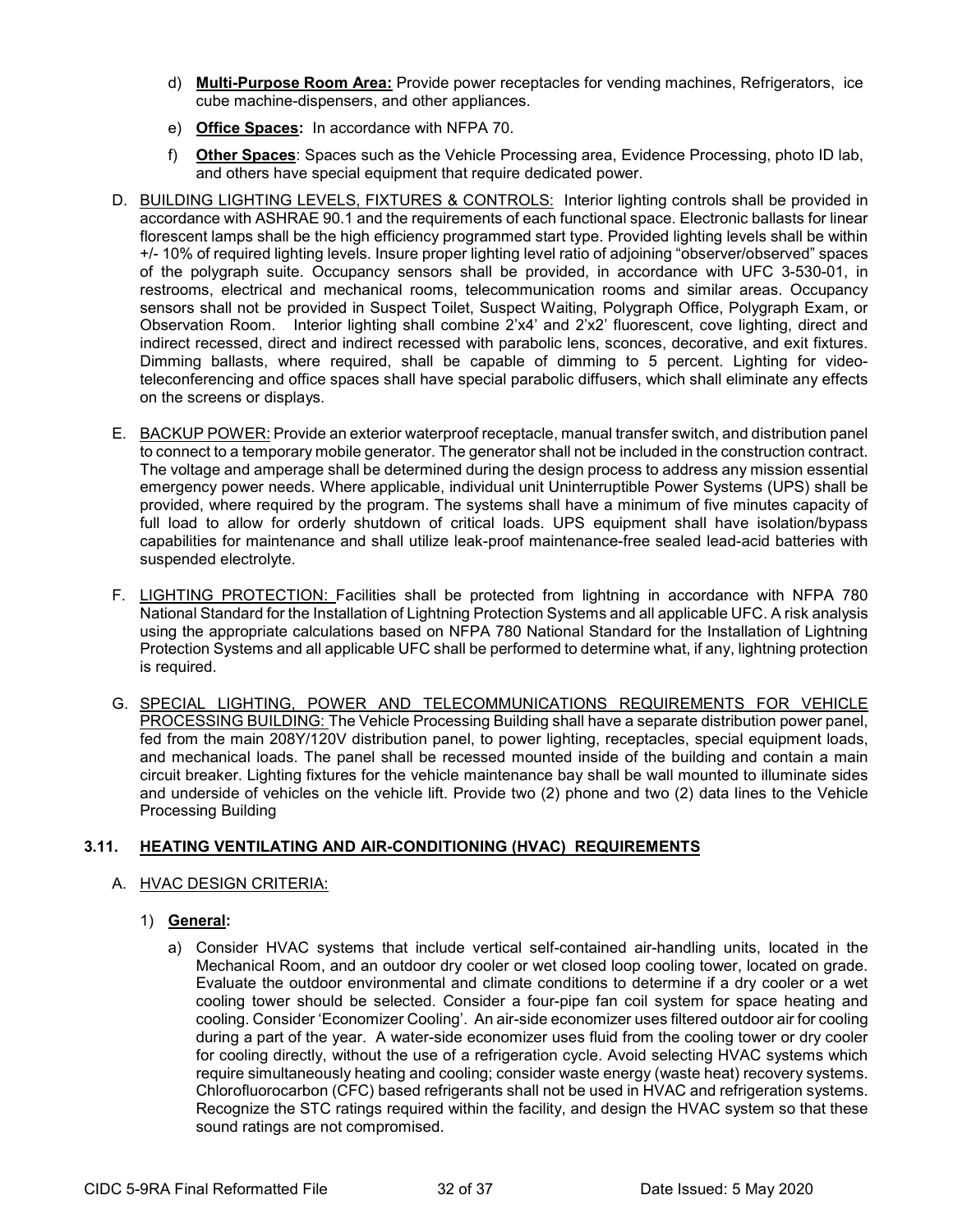- b) **Space Heating:** Consider a space heating system that includes natural gas hot water condensing boilers, located in the Mechanical Room.
- c) **Cooling Towers:** Cooling towers, if provided, shall be equipped with efficient draft eliminators in compliance with ASHRAE 189.1.
- d) **SIPR room:** Provide an independent and dedicated air-handling system for Telecommunications and SIPRNet rooms. These systems shall not be located on the floor of the actual space served. These rooms shall be conditioned 24 hours per day, 7 days per week to a temperature of 72 degrees F (dry bulb) and to a relative humidity of 50%. Estimated equipment heat dissipation is 1,800 BTU per hour. Verify equipment heat dissipation during design.
- a) **Arms Vault:** Provide a dehumidifier for the Arms Vault, located outside of the secure area of the vault. Consider placing the dehumidifier on a shelf near the ceiling to prevent damage caused by movement of weapons within the vault.
- b) **Corridors:** Corridors shall be ventilated per ASHRAE 62.1 by supply from the dedicated outdoor air unit.
- c) **Emergency Shutdown:** Provide an air distribution system emergency shutoff switch as required under UFC 4-010-01.

### 2) **Mechanical Rooms:**

a) **Planning and Equipment**: Mechanical rooms shall be provided with both combustible gas detectors and carbon monoxide detectors when appropriate. The mechanical room shall have outdoor access so that maintenance personnel do not need to enter the secure areas of the building to service the main air conditioning unit or pumps. Provide space within the Mechanical Room for the future installation of on-site renewable energy systems. Provide chase space through the building for these future systems.

#### 3) **Terminal Unit Location and Access:**

b) **Building**: All HVAC terminal units shall not be located in suspect or evidence handling areas, but in the nearest corridor space. Corridor HVAC access doors shall be sized for ease of service and maintenance of HVAC units. Access for maintenance shall not require entry into suspect or evidence handling areas. Air filters shall be located in the equipment room. All HVAC units shall have piping and duct connections that allow quick and easy removal and replacement of individual units.

### 4) **Evidence Suite:**

- a) **Heating and Cooling:** Provide for dedicated heating and cooling separate from the building HVAC system: this can be in the form of mini-split, Fan-coil units, DX units, or other similar terminal device. The Evidence depository will have no ducted air supplied from the main building AHU. For Security reasons, Depository mechanical unit should not be located within the Evidence Depository Room, but in a less sensitive place such as above the corridor ceiling. This allows for mechanical maintenance access outside the secure zone.
- b) **Exhaust and ventilation:** Dedicated exhaust system to maintain a negative pressure relationship between the Depository and adjacent rooms. This will pull in air from the building spaces through door undercuts and door transfer opening. Controls will need to be thought out to maintain the negative differential economically. Ideally, the system will be an integrated system to best comply with ASHRAE 62.1 and energy conservation requirements.

### 5) **Vehicle Processing Building HVAC Systems**

- a) **Ventilation air**: Ventilation rates shall meet or exceed the minimum requirements of the International Mechanical Code, and the current version of ASHRAE Standard 62.1. Provide permanent equipment to measure the minimum outdoor air flow rate for each ventilation system, as required by ASHRAE 189.1. Exhaust rates shall be in accordance with the current edition of the International Mechanical Code and the current edition of ASHRAE Standard 62.1.
- b) **Design Conditions:** For heating, the indoor design temperature shall be 60 F db. For cooling, the indoor design conditions shall be 80 F db and 60% relative humidity.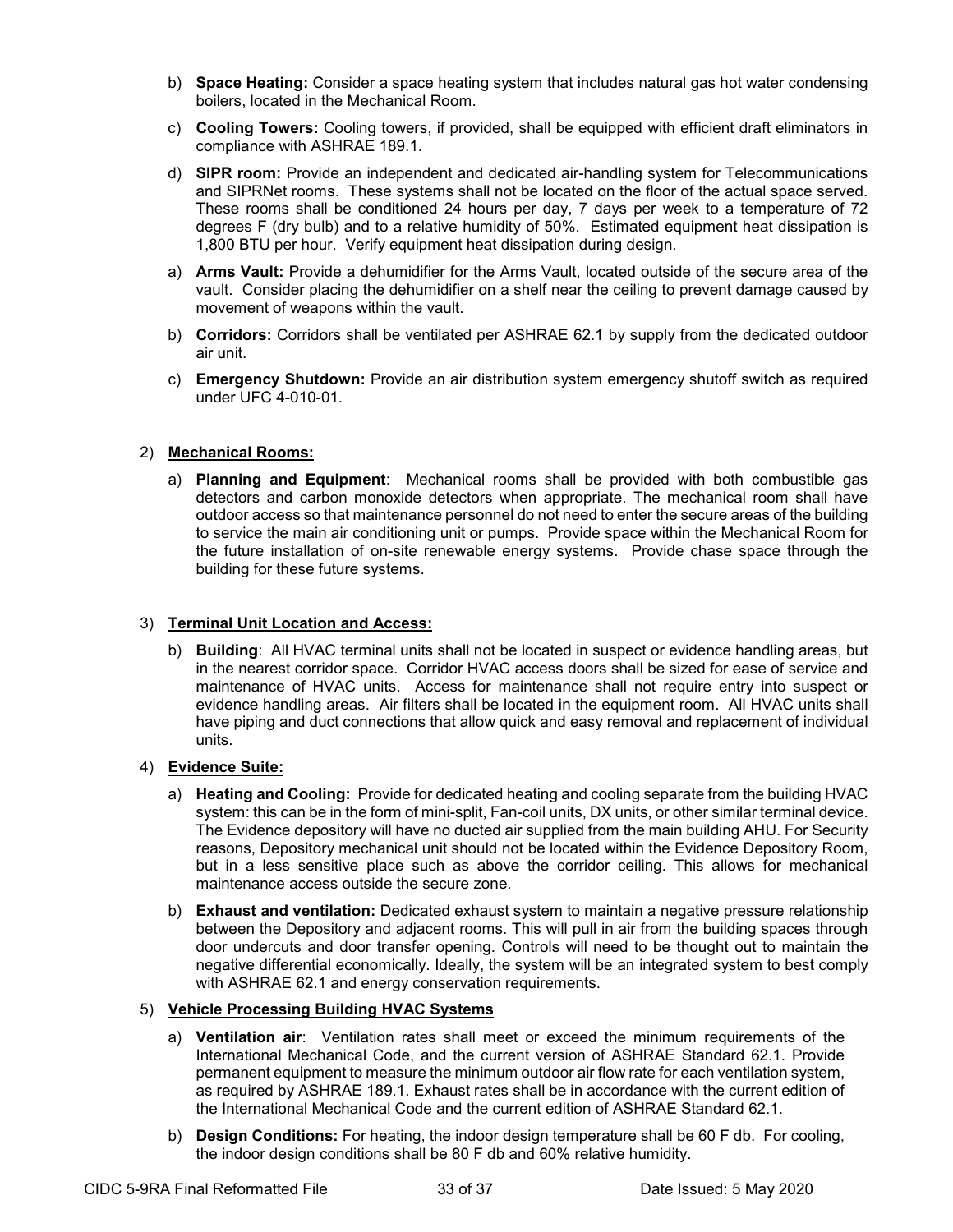c) **System Selection:** Consider a radiant heating system for space heating.

# **B. DIRECT DIGITAL CONTROL SYSTEM**

6) **System Requirements**: Provide a building automation system consisting of a building control network, and integrate the building network into the existing base-wide EMCS/UMSC (if present). The building control network shall be a single complete non-proprietary Direct Digital Control (DDC) system for control of the heating, ventilating, and air conditioning (HVAC) systems and other systems. The building control network shall be an Open implementation of LonWorks@ technologies using ANSI/EIA 709.1 B as the only communications protocol and use only LonMark Standard Network Variable Types (SNVTs), as defined in the LonMark@ Resource files, for communication between DDC hardware devices to allow multi-vendor interoperability. The building control network shall be an Open system. The system shall be designed and installed so that the Government or its agents are able to repair, replace, upgrade, and expand the system without dependence on the original control network contractor.

# **3.12. ENERGY CONSERVATION REQUIREMENTS:**

- A. ENERGY PERFORMANCE: The building, including the building envelope, HVAC systems, service water heating, power, and lighting systems shall be designed to achieve a non-plug load energy consumption that is at least 40% below the consumption of a baseline building meeting the minimum requirements of ANSI/ASHRAE/IESNA Standard 90.1-2007 (see paragraph 5.9 Energy Conservation). (Note: Plug loads shall be included in building energy modeling but are subtracted in the final calculation of Energy Performance. See section "Design After Award" for additional guidance.)
	- 1) **Solar Water Heating:** In addition, the building shall be designed and constructed to provide all of domestic hot water by use of solar hot water system.
- B. REQUIRED ENERGY CONSERVATION FEATURES & TABLES: All design features not described below will be in accordance with the minimum requirements of ANSI/ASHRAE/IESNA Standard 90.1- 2007 including conformance with paragraph 5.9.2, which requires purchase of Energy Star and FEMP designated products. Additional energy conservation features may be required to meet the above energy performance. The contractor is responsible for determining and providing additional energy conservation features to meet the energy performance requirement.
- C. COMPLIANCE DOCUMENTATION: The required energy conservation features contribute to the achievement of the above energy performance and are life cycle cost effective for the facility. Use of the required energy conservation features does not eliminate the requirement for energy analysis calculations documenting compliance. The D-B contractor must document compliance with the above energy performance utilizing the methodology described in ASHRAE 90.1, Appendix G as discussed in section 01 33 16 Design After Award.
- D. COMMISSIONING: Energy-related building systems shall be commissioned in accordance with LEED requirements for both Fundamental Commissioning and Enhanced Commissioning. Energy and water resource related systems shall be tested in accordance with Chapter 10 of ASHRAE Standard 189.1. Commissioning of building energy systems shall comply with the requirements of U.S. Army Corps of Engineers Engineering and Construction Bulletins 2011-1 and 2010-14. Commissioning activities shall be completed for the following energy-related systems, at a minimum:

### **3.13. FIRE PROTECTION REQUIREMENTS**

A. DESIGN STANDARDS AND CODES: The fire protection design for all facilities shall be in accordance with the current versions of the Unified Facilities Criteria 3-600-01 Fire Protection Engineering for Facilities, and where applicable, the International Building Code and the referenced National Fire Protection Association (NFPA) Codes and Standards.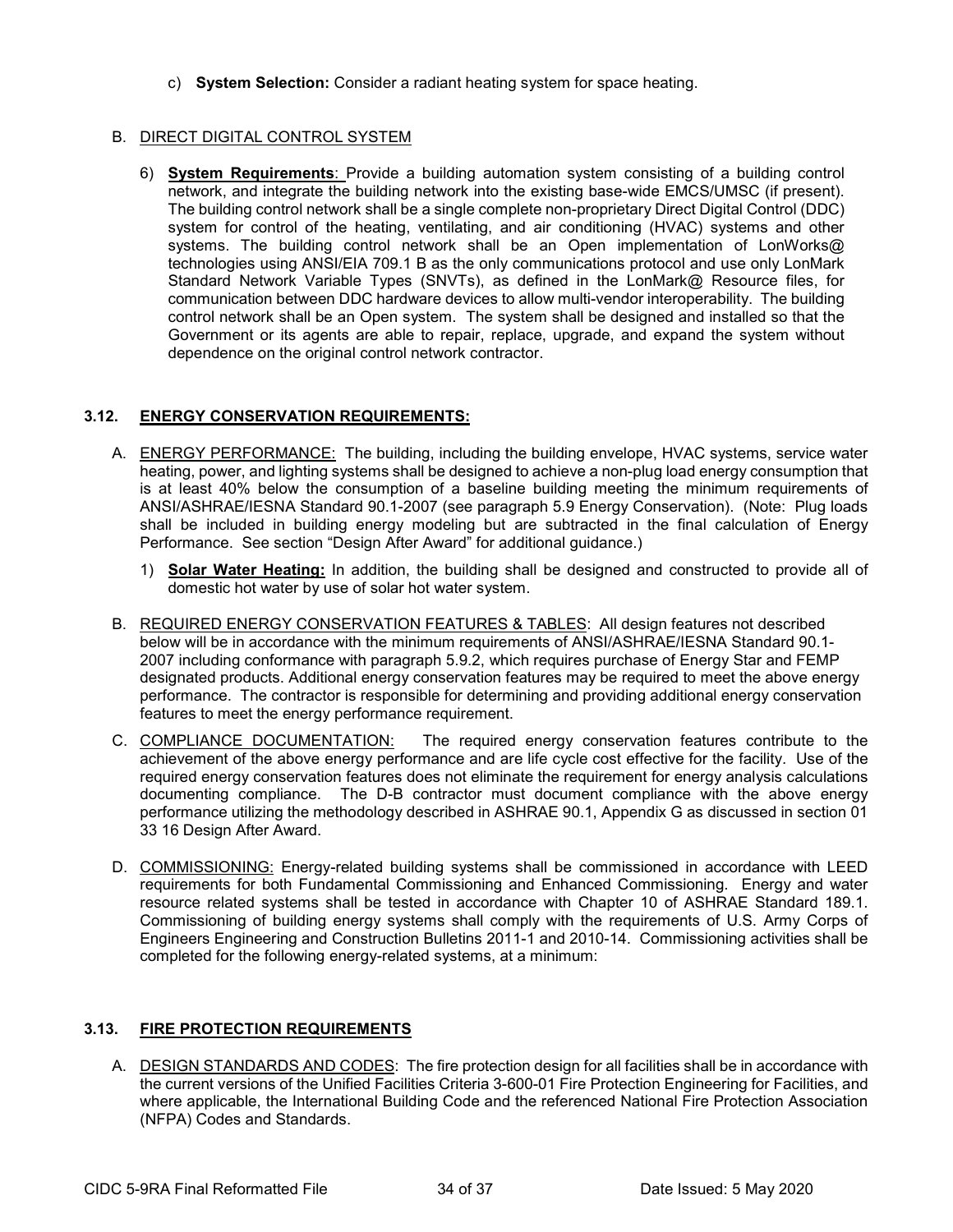- B. BUILDING OCCUPANCY: The CIDC prototype building is classified as a Business Occupancy (Group B). The Vehicle Processing Building is considered a Storage Occupancy – Moderate Hazard (Group S-1; Motor vehicle repair garages complying with the maximum allowable quantities of hazardous materials).
- C. BUILDING CONSTRUCTION: Based on building size, construction type is anticipated be Type IIB (Noncombustible, Unprotected) as defined by the International Building Code. The Vehicle Processing Building will also be constructed as Type IIB. (Non-combustible, Unprotected). Based on a minimum separation of 20 ft., the exterior walls of both buildings will not require a fire rating; although, the designer shall verify that the exterior walls of the Vehicle Processing Building will not require fire rating based on actual distance from adjacent property line or existing structures. Based on current applicable code criteria, building corridors will be non-fire-rated; and hazardous areas (i.e. storage rooms, etc.) will be enclosed with smoke partitions.
- D. SPRINKLER SYSTEM: Provide a wet pipe sprinkler system in each structure as required by the project. Design shall be provided by a qualified Fire Protection Engineer as defined in UFC 3-600-01 and shall be in compliance with UFC 3-600-01 and NFPA 13: Standard for the Installation of Sprinkler Systems. Covered loading docks shall be fully protected by a dry sidewall sprinklers or a dry-pipe sprinkler system. All sprinklers should be quick response type.
- E. HYDRANT FLOW DATA: A hydrant flow test shall be performed in the early stages of design indicating Date and Location of Test, Static Pressure, Flow, and Residual Pressure. Coordinate fire hydrant flow test with local water authority. Provide hydraulic calculations to determine whether there is sufficient water supply and pressure to meet the flow demands of the sprinkler systems within the facility and the fire department hose stream requirements from the fire hydrants
- F. FIRE HYDRANTS: Fire Hydrants shall be provided and spaced such that all parts of the building exterior must be within 350 ft of a hydrant with consideration given to accessibility and obstructions. In addition, at least one hydrant must be located within 150 ft of the fire department connection. Coordinate Fire Hydrant specifications and spacing requirements with local water utility and local fire department
- G. FIRE DEPARTMENT ACCESS: All buildings greater than 5,000 sq ft, or more than two stories in height must have at least one means of all-weather ground access to allow emergency vehicles unimpeded access to the building. The paved all-weather ground access must start from the road and terminate no farther than 33 ft from the building. Any force protection equipment, such as bollards or gates, must not require more than one person to remove or open and any locking device controlling vehicle access must be under control of the Fire Department or 24-hour security personnel located at the specific facility. Dimensions of fire lanes and turnarounds must comply with NFPA 1, Uniform Fire Code
- H. FIRE PUMP: It is unlikely that a fire pump will be required, however, should a pump be necessary, the pump shall be in accordance with Unified Facilities Criteria 3-600-01 - Fire Protection Engineering for Facilities. Provide electric driven fire pump and controllers in accordance with NFPA 20.
- I. FIRE EXTINGUISHERS AND CABINETS: Provide portable fire extinguishers in accordance with NFPA 10. Provide bracket-mounted extinguishers in service areas. Provide semi-recessed aluminum fire extinguisher cabinets with clear view panel in public areas. Provide fire-rated cabinets in fire-rated wall assemblies.
- J. FIRE ALARM: Provide fire alarm system conforming to requirements of UFC 3-600-01 and NFPA 101 throughout each structure. Fire alarm system shall consist of pull stations, audio and visual devices, control/annunciation panel and tamper and/or flow connection/supervision to the sprinkler system. Provide supervision of fire pump where fire pump is provided. Fire alarm system shall tie into the basewide system in accordance with base requirements. Installation of Fire alarm system shall be in accordance with NFPA 72. A combined Fire Alarm/Mass Notification system is permitted in accordance with UFC 4-021-01, Mass Notification Systems. A voice evacuation system will be used for the audible notification appliances. The speakers used for the fire alarm voice evacuation system will also serve as the audible Mass Notification System. Clear lens strobe lights for "Fire" and amber lens strobe lights for "Mass Notification" will be provided for visual notification and must be installed in accordance with NFPA 72 and ADA guidelines. Fire alarm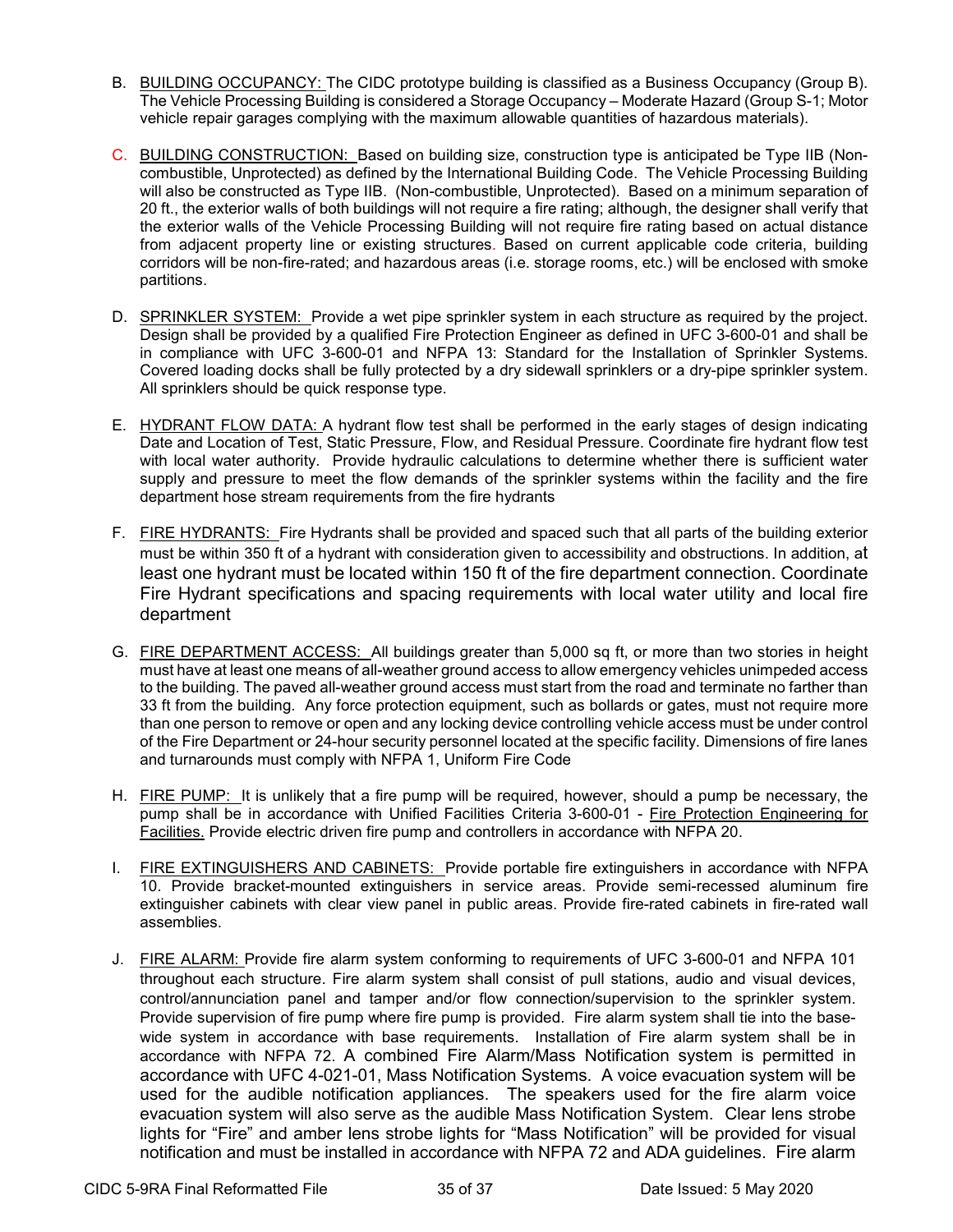and Mass notification systems must conform to the applicable base standards (i.e. transmitter frequency).

- **3.14.** SEE PARAGRAPH 6.14 SUSTAINABLE DESIGN NOT USED
- **3.15.** SEE PARAGRAPH 6.15 ENVIRONMENTAL NOT USED
- **3.16.** SEE PARAGRAPH 6.16 PERMITS NOT USED
- **3.17.** SEE PARAGRAPH 6.17 DEMOLITION NOT USED
- **3.18.** SEE PARAGRAPH 6.18 ADDITIONAL FACILITIES NOT USED

#### **3.19. EQUIPMENT AND FURNITURE REQUIREMENTS:**

#### **3.19.1. FURNISHINGS**:

- A. FURNITURE: refer to room specific requirements for furniture items and drawings for locations.
	- a) administrative furnture
	- b) multi-purpose lounge tables and chairs
	- c) visitor waiting chairs and end tables
	- d) plants
	- e) recycle bins
	- f) suspect waiting chairs
	- g) conference room and interview room tables and chairs.
	- h) art and décor items
	- i) Evidence depository shelving
	- j) Evidence depository safe (ammunition)
	- k) Evidence depository refrigerator
	- l) Evidence processing work table
	- m) TOE storage shelving.
	- n) suspect lockers
	- o) safes
	- p) file cabinets
- B. CASEWORK: Provide cabinets complying with AWI Quality Standards. Refer to room specific requirements.
	- 1) **Multi-Purpose Lounge:** Provided a minimum of twelve (12) linear feet of base cabinet systems with twelve (12) linear feet of standard height counter and twelve (12) linear feet of wall cabinet systems. Twelve (12) linear feet of standard height counter includes required sink. Provide a minimum of two 18 inches wide drawer units in the base cabinet system. A dishwasher is not preferred.
	- 2) **Observation room:** countertop, if applicable.